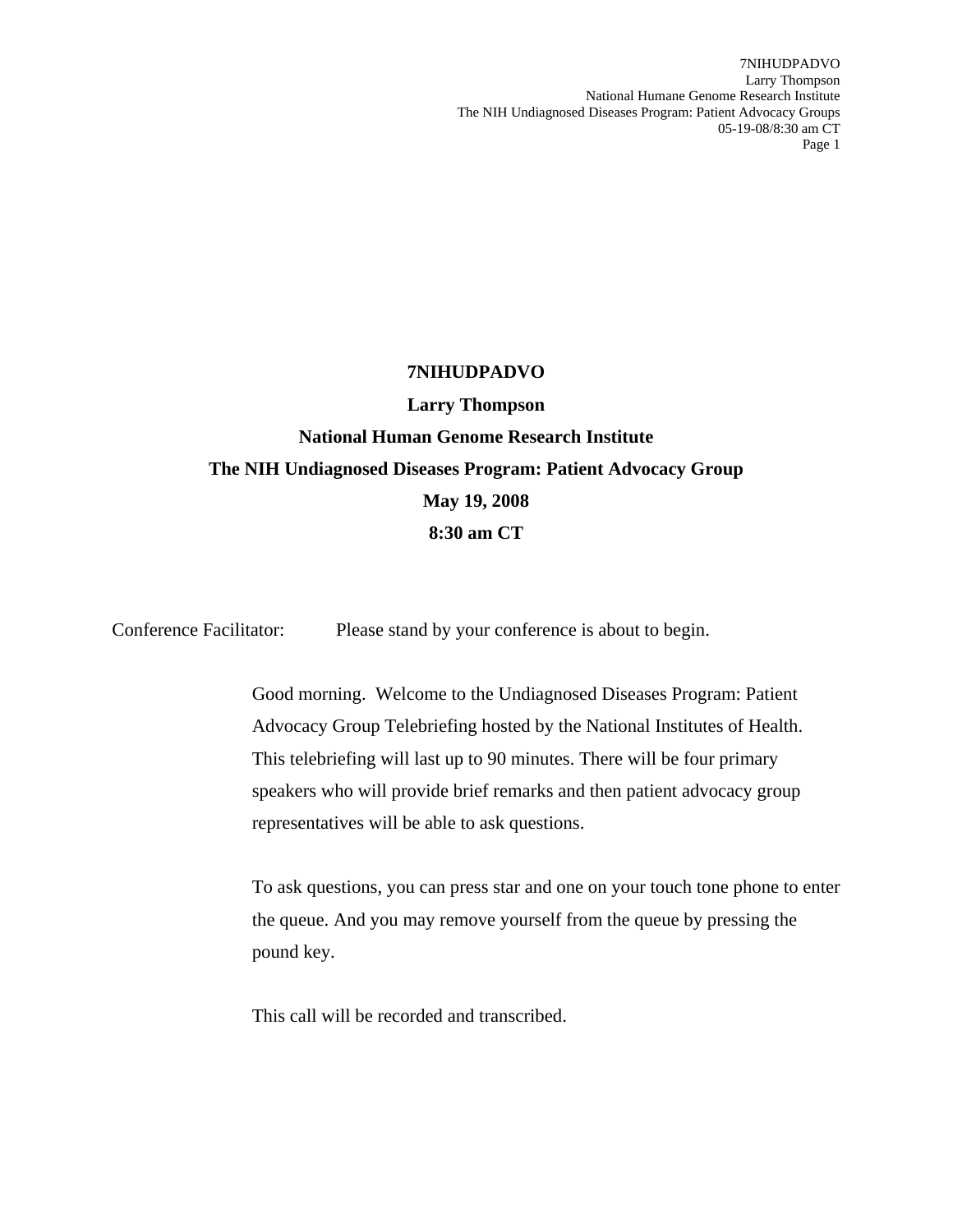Now I'll turn the program over to Moderator, Larry Thompson, Chief of Communications at the National Human Genome Research Institute. Please go ahead, sir.

Larry Thompson: More than 100 of you who are expected to join us as the patient advocates who will be joining us on this telebriefing.

> Additional material related to this announcement is available on the Web sites of the Office of Rare Diseases. And you can find that by pointing your browser at rarediseases.info.nih.gov/undiagnosed. And you'll find lots of material related to this discussion today. And there'll be information on the Genome Institute's Web site also at genome.gov.

> Our expert panel in the order of speaking will be Dr. William Gahl who is the Clinical Director of the NHGRI, of the Genome Institute, and who will be supervising this program. Dr. Steve Groft who is the Director of the NIH Office of Rare Diseases. And Dr. John Gallin who's the Director of the NIH Clinical Center where most of this work will actually take place, which is the NIH's amazing, fabulous, big new hospital.

> And we have a special speaker from the patient community. Amanda Young is here from Atlanta to tell us about her experience of being taken care of here at the Clinical Center, and struggling with the disease that initially nobody knew what it was about.

> But let me start with Dr. Gahl who'll give us some brief opening remarks and everybody will talk in turn, and then we'll open it up to questions. Dr. Gahl.

William Gahl: Thank you, Larry. Hello, I'm Dr. William Gahl the Clinical Director for the National Human Genome Research Institute of the National Institutes of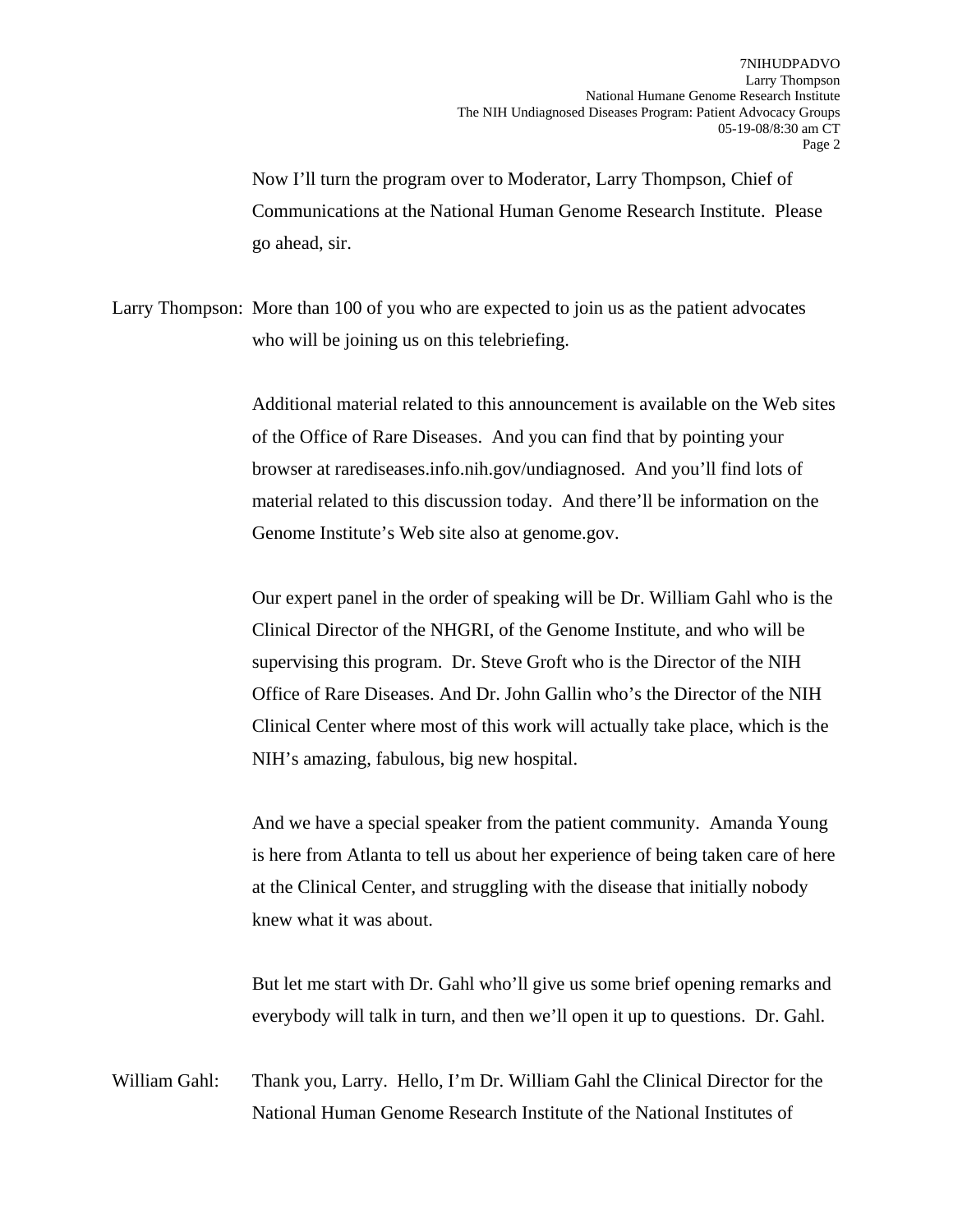Health, the nation's medical research agency based here in Bethesda, Maryland.

I'm pleased to help launch a new trans-NIH program that will serve patients across America who have undiagnosed diseases. They suffer symptoms that the medical profession has been unable to understand and treat. The anxiety of not knowing adds to the turmoil for these patients and frustration for their physicians to try to provide the best possible care. To help these individuals, we are launching the Undiagnosed Diseases Program here at NIH. Their predicament is compelling. And the benefit gained by studying the serious illnesses will add to our fundamental knowledge of how systems of the human body can go awry in ways not yet understood.

This program has two goals: to give hope to the hopeless who are sick, but their doctors don't know what is wrong with them, and to conduct the most fundamental of medical research for the discovery of new diseases. This is after all a research program. Not the straight-forward medical care you would receive in a community hospital.

While the Undiagnosed Diseases Program is a new, unprecedented, Trans-NIH program, it has its origins in NIH's long and proud history of medical research. For many years, patients have come to NIH from every corner of America seeking answers to their scientific and medical questions. Most arrive with some notion of what was wrong with them, usually a precisely defined illness being studied by NIH doctors, not patients without a diagnosis.

For patients whose disease eludes diagnosis, this program offers a chance to have their conditions considered for evaluation here at NIH with a new focus into what their mystery diseases can teach us. For the individuals who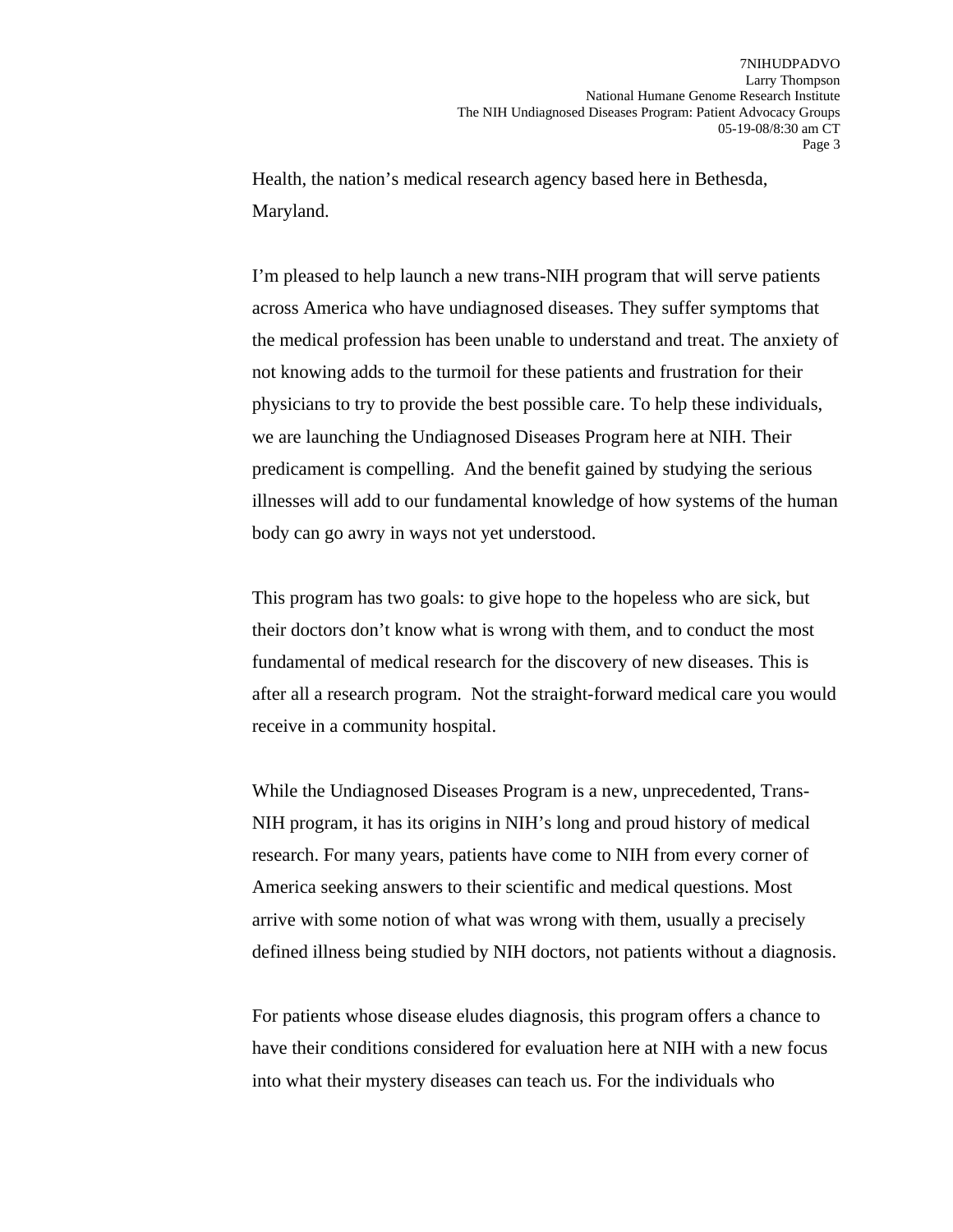participate, the program will offer expert medical evaluation and potentially helpful guidance for their therapeutic care.

The breadth of basic and clinical research at NIH is comprehensive. The Undiagnosed Diseases Program will offer a new vehicle by which doctors with different areas of expertise can collaborate and optimize our potential for understanding and solving mysterious conditions. The NIH Office of Rare Diseases, the National Human Genome Research Institute and the NIH Clinical Center have enlisted the support and expertise of clinicians in multiple specialties across the 27 institutes and centers of the NIH. The Undiagnosed Diseases Program at NIH offers unique opportunities for discovery within the context of medical investigation into human diseases.

However, we won't be able to help everybody who seeks our care. So for that reason, we've established a fairly stringent referral process to ensure that we have a reasonable chance of helping the people we do bring to Bethesda.

As with all studies at the NIH Clinical Center, the avenue for participation in the Undiagnosed Diseases Program begins with referral from a patient's health-care provider. Patients won't be seen on a walk-in basis. Participants must be referred by a physician or other health-care provider, such as a nurse practitioner or physician's assistant, in their own community into whose care they will return after they are seen at NIH. The referring physician would have to provide a medical summary and medical tests that point to some clue about what might be wrong with the patient.

For example, a patient may have an abnormal laboratory value, a mysterious x-ray finding or a collection of symptoms that usually do not occur together. Clues such as these give the NIH physicians some direction in which to pursue a diagnosis.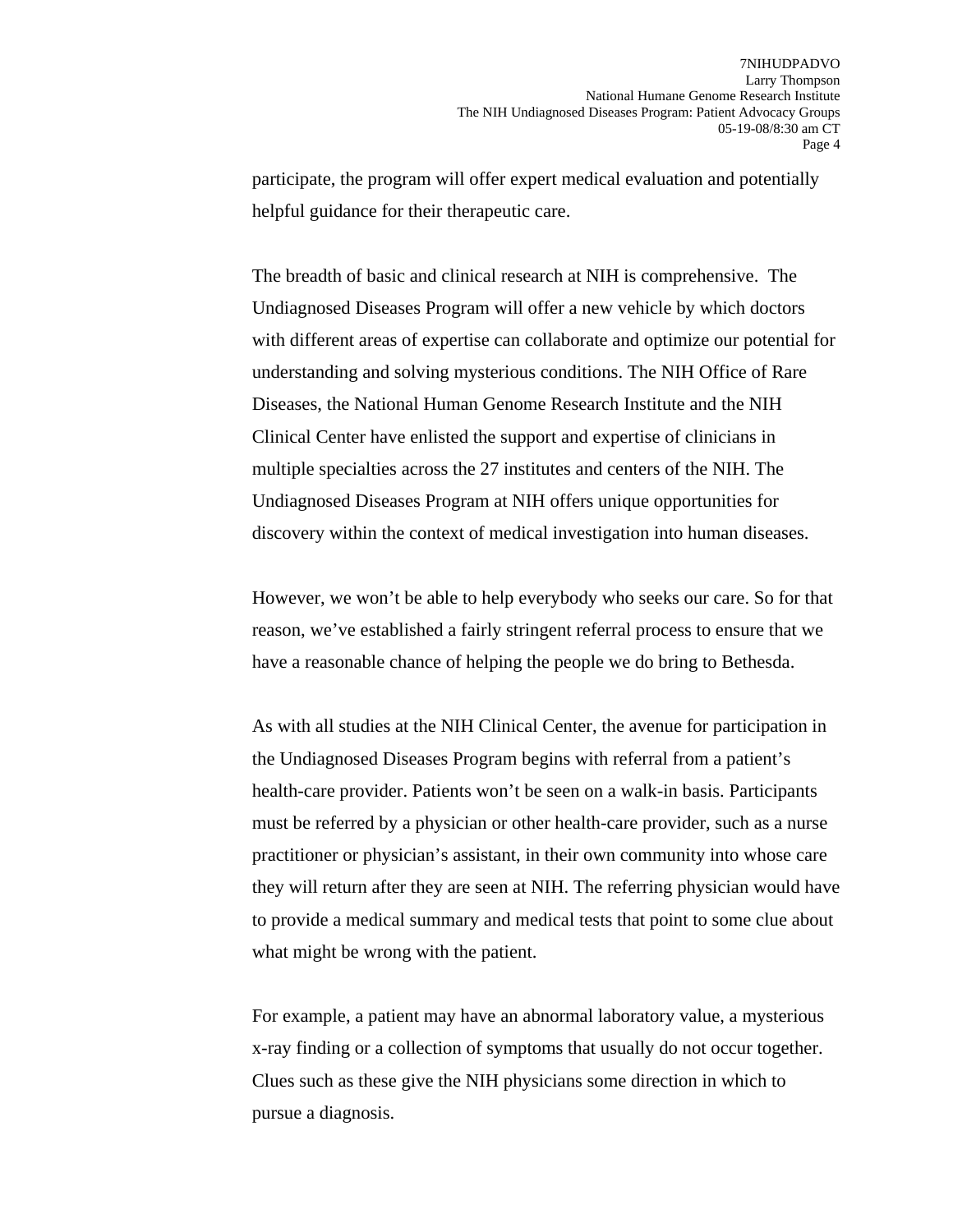Invitation to participate in the pilot will be based ultimately on the medical judgment of a board of medical reviewers here at NIH. They will have the final say about who's accepted into the program. We'll start slow in this initiative. The program is prepared to accept one to two patients per week and as many as 100 patients during the course of a full year - at least initially.

If a patient is selected following physician referral and medical board review, he or she will be invited to visit the NIH Clinical Center and will be offered enrollment in a study for a medical evaluation. The patient will have to provide consent for the investigations. The care will be free for the patients. NIH will pay for travel and lodging. Patients in the program will be evaluated at NIH's hospital – the NIH Clinical Center in Bethesda, Maryland – usually for about a week using the Clinical Center's unique combination of scientific and medical expertise and resources.

Dozens of NIH senior attending physicians will consult on these cases. Their specialties include Rheumatology, Immunology, Oncology, Mental Health, Nephrology, Hematology, Ophthalmology, Neurology, Laboratory Medicine, Pain and Palliative Care, Bone Disorders, Endocrinology, Oncology, Immunology, Dermatology, Primary Immunodeficiency, Dentistry, Genetics, Pathology, Pulmonology, Cardiology, Primary Immunodeficiency, Internal Medicine, Pediatrics and Hepatology.

If a diagnosis is determined, treatment options will be explored, but may not be available. Individuals who are evaluated at NIH as part of this research program will be referred back to their own physician or health-care provider so that follow-up care is assured.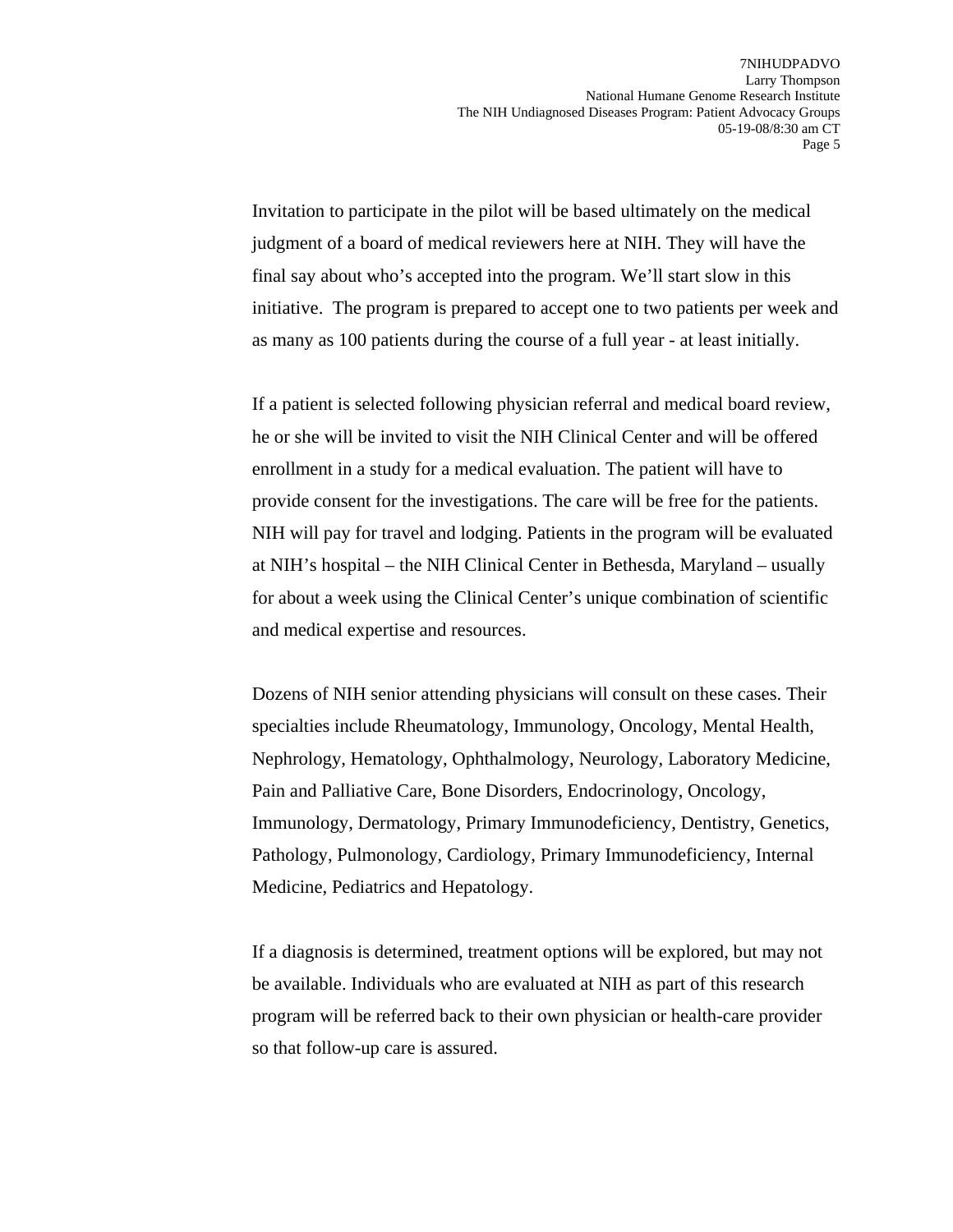The cases will contribute to a catalog of descriptive conditions. A so-called phenotype atlas for the country. As the experiences of the doctors working with these hardest of cases grow, the team intends to develop a protocol to help other doctors work up a case that is resistant to diagnosis. NIH expects that this program will produce many scientific publications and probably inclusion of new information in textbooks on diagnosis. Finally, some patients will be entered into existing clinical protocols attempting to produce new treatments.

Now to put the Undiagnosed Diseases Program in context to some current related events, I'd like to hand it over to Dr. Groft. Steve?

Steve Groft: Bill, thank you very much. Before I give any comments, I would like to thank first Bill for heading this project with the National Human Genome Research Institute. And a special thanks to Dr. Elias Zerhouni and Dr. John Gallin who have given us this tremendous opportunity to initiate a project. It's a very nice activity that I think will continue to grow into the future.

> One of the most frequent requests that I've received over the many years here at the NIH, and in the whole rare disease area has been a request from the patient advocacy groups for the message to initiate a study on their disease here at the Clinical Center. And while this will not initially do this, we can anticipate that perhaps some of these findings may lead to the opening up of new protocols for various rare diseases. So, it is with a great deal of anticipation that we are starting this program. As many of you know, the Office of Rare Diseases coordinates research and information on rare diseases at the NIH, and for the entire rare disease community.

Also, the occasion for this program launch is coincident with a number of other events that are meaningful to the entire rare disease community. This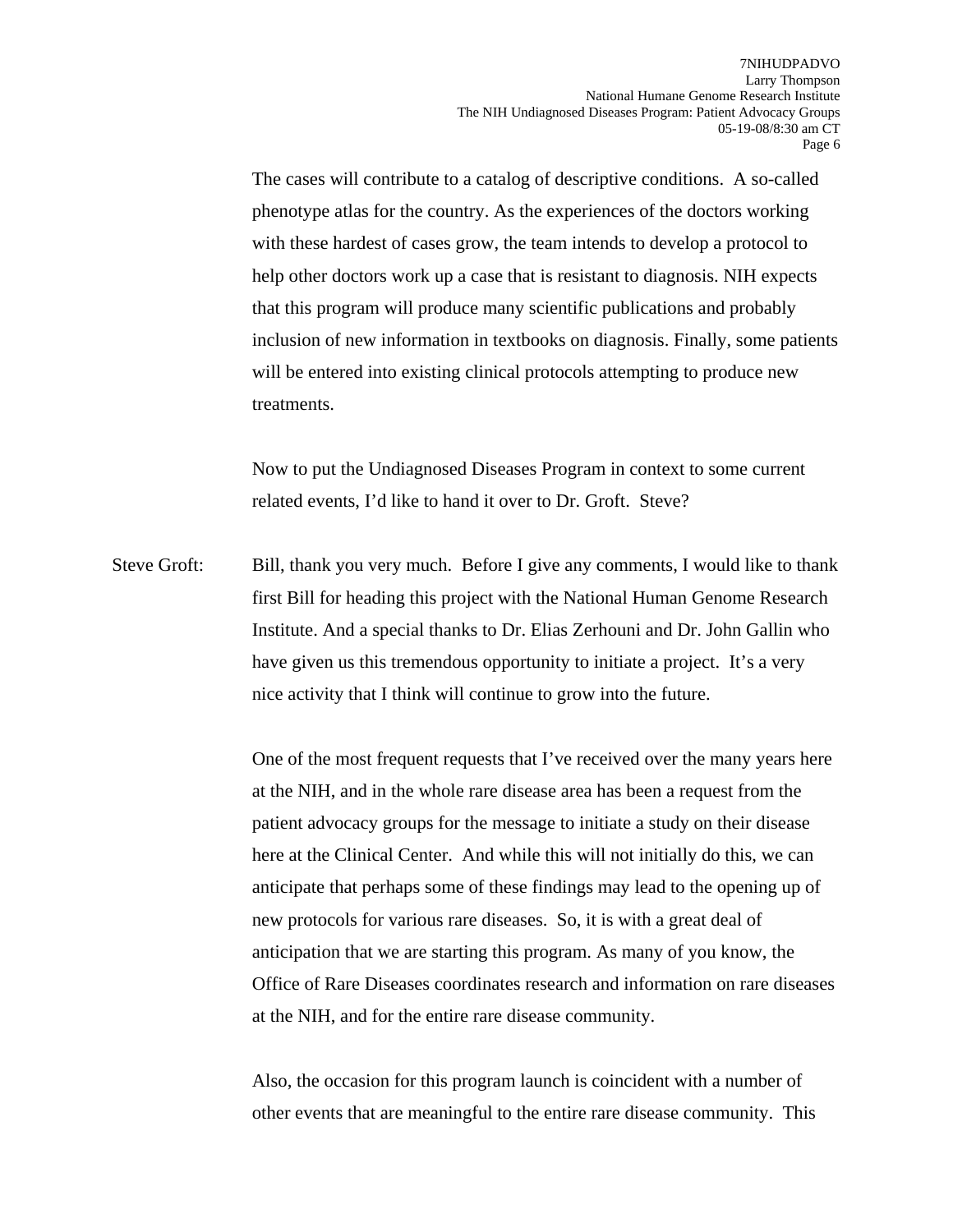includes the celebration surrounding the  $25<sup>th</sup>$  Anniversary of the Orphan Drug Act. It is also the 25<sup>th</sup> Anniversary of the National Organization for Rare Diseases. Consistent with this is a major conference – the International Conference on Orphan Diseases and Orphan Drugs that will be starting tomorrow. And there's an on-going conference today on the Orphan Drug Act at 25 years – a retrospective and future view hosted by the Food and Drug Administration and the Drug Information Association.

The Genetic and Rare Diseases Information Center funded by the National Human Genome Research Institute and the Office of Rare Diseases report that 6.6 percent of inquiries during the past three years were related to an undiagnosed disease. Also, from a study done in 1988 with the National Commission on Orphan Diseases, approximately 50 percent of patients received a diagnosis in less than one year. It took 31 percent of the patient between one and five years to obtain the diagnosis. And for the other 15 percent, more than five years were required to obtain a diagnosis, including multiple visits to physicians at numerous clinics during that time period.

As I mentioned, all the participants will be seen at the NIH Clinical Center here in Bethesda. I'd like to ask Dr. John Gallin, Director of the NIH Clinical Center to speak to us about this facility, and the role the Clinical Center will play in the Undiagnosed Diseases Program. Dr. Gallin?

John Gallin: Thank you, Steve. And I also thank Dr. Bill Gahl for helping to lead this new exciting program. Better health and health care for everyone depends on clinical research. Medical research is the sole mission of the NIH Clinical Center, guiding all of its activities for more than half a century.

> The NIH Clinical Center – the nation's clinical research hospital provides an extraordinary environment for excellence in both patient care and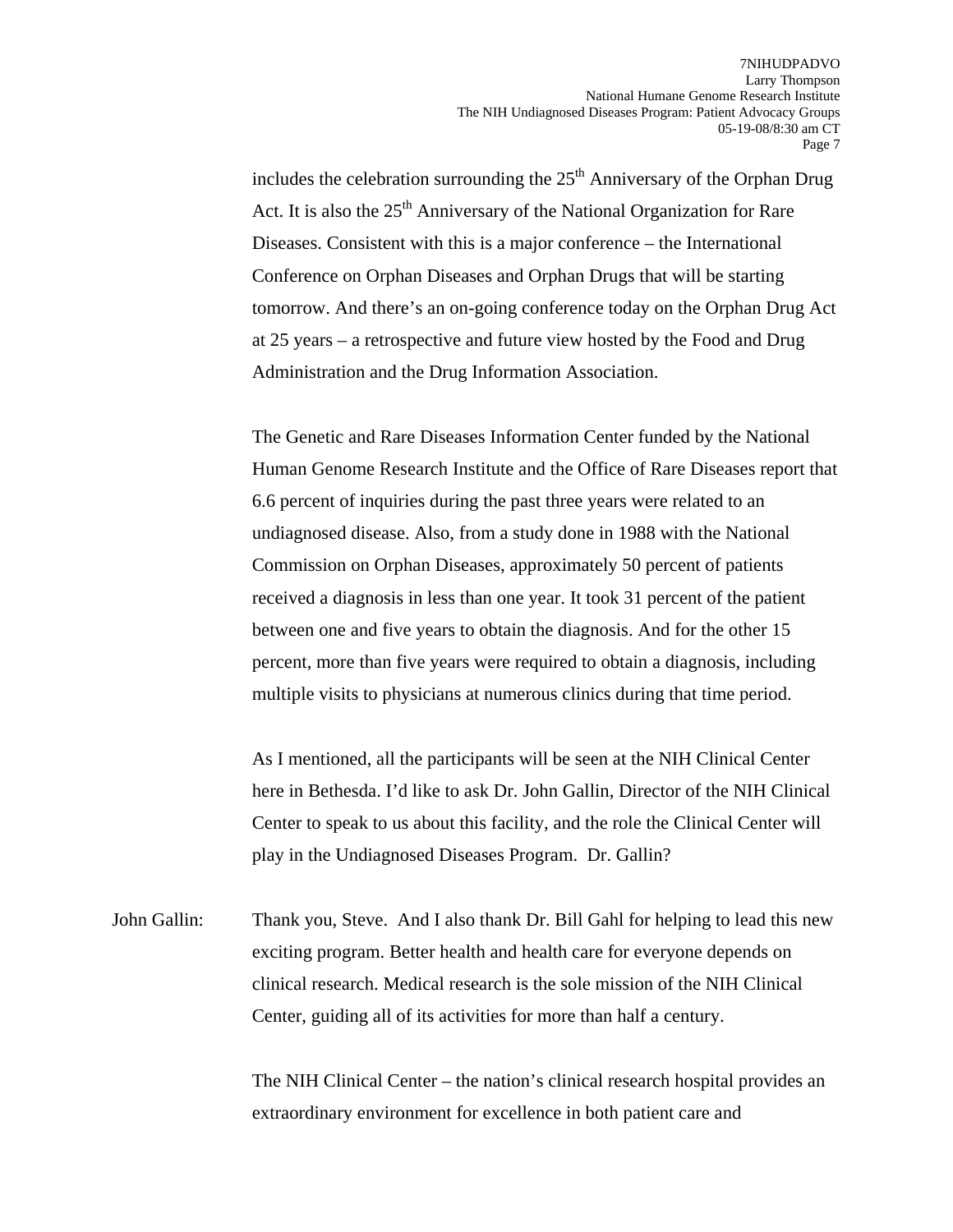collaborative clinical investigation. The Clinical Center is the largest hospital in the world totally dedicated to clinical research. Nearly 10,000 new patients come to the clinical center each year from across the country and even abroad. Currently more than 80,000 patients are participating as inpatients and outpatients in the 1,500 clinical research studies being conducted here. And about half of our patients have rare diseases.

Some 1,300 credentialed physicians, dentists and doctor-prepared investigators, along with more than a thousand nurses and allied health professionals work in the Clinical Center. They care for patients, as well as manage and monitor the clinical research studies. About 140 specialized clinical teams made up of dozens of medical specialties see patients at the NIH Clinical Center. This new program will marshal a rich set of skills and expertise already at the Clinical Center to help patients with unusual medical conditions.

Our patients are also truly partners in the process of medical discovery. Patients interested in participating in this research program need to discuss the option with a physician or their health-care provider, such as a nurse or a physician's assistant. Information specialists at the Clinical Center's patient recruitment call center can provide more information about eligibility and what kinds of medical information referring physicians must submit for review by the program's medical team.

The number to call is 1-866-444-8806. You can also reach access through the World Wide Web at <http://rarediseases.info.nih.gov/undiagnosed>.

Along the way towards preparing for the launch of this new program, various individuals came to mind – the young and the old who represent the personal aspect of the clinical research programs at NIH, and now this Undiagnosed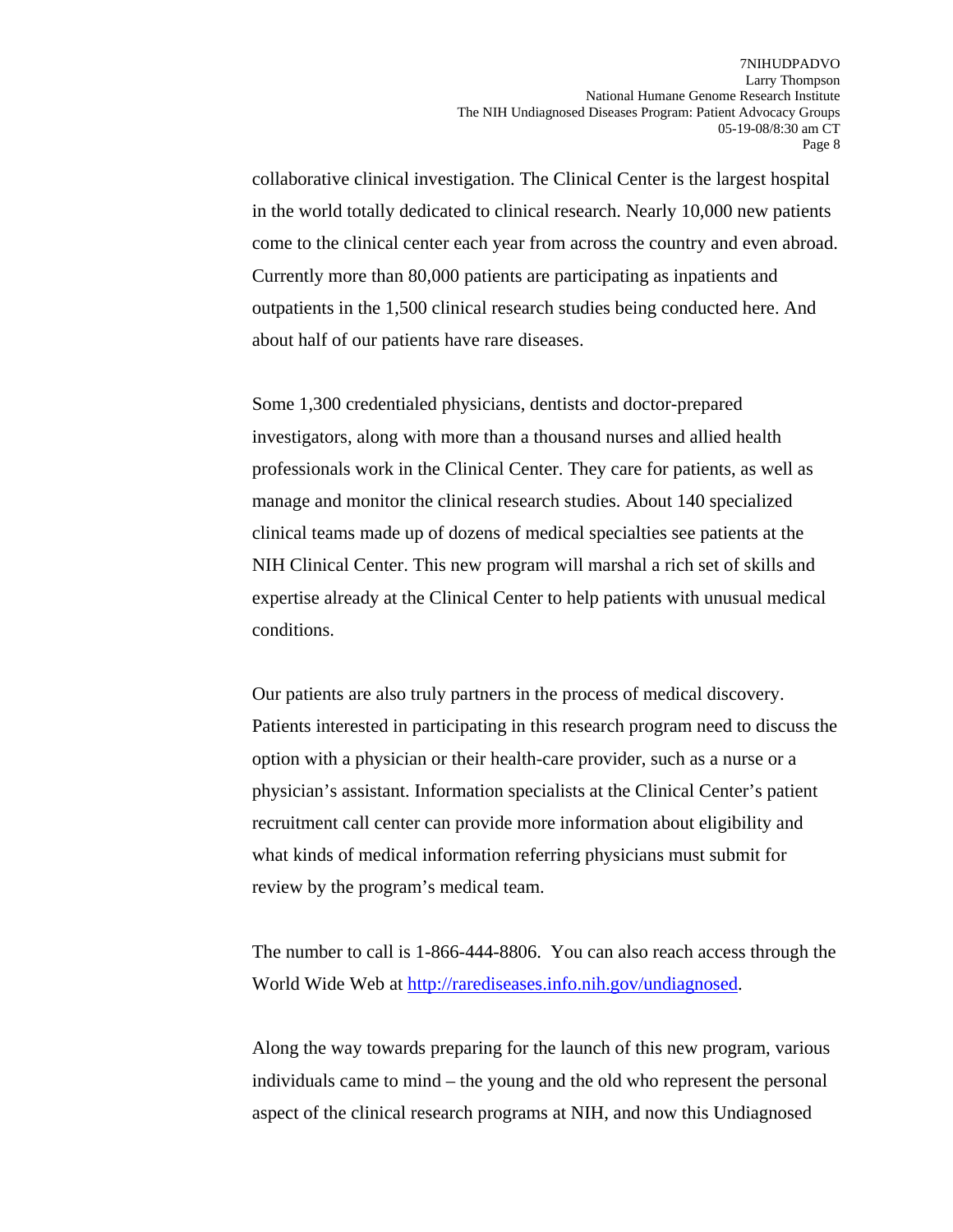Diseases Program. One such patient, an extraordinary and courageous woman who has joined us today to make this announcement is Amanda Young. Amanda could tell us the story of what difference the diagnosis meant to her in the course of her life, and in dealing with her difficult disease. Amanda could you share your comments?

Amanda Young: I sure will. Thank you, Dr. Gallin. Hi my name is Amanda Young, and I'm 26 years old, and I live in Conyers, Georgia with my parents, Speed and Lisa Young, and my sister, Alex, who are all here with me today.

> For most of my life, my parents searched for answers to my medical condition that left me vulnerable to life-threatening infections. No one could tell us why these horrible infections attack my body over and over again. No one knew how to stop them because we couldn't understand why I continued to get them.

My immune system looked as normal as anybody else's under a microscope, except for one small thing: a continuously low white blood cell count.

Even after years of trying, no one could give me a name or a reason of why my life was threatened time and time again. By the time that I was  $3 \frac{1}{2}$  years old, I'd had spinal meningitis three times, many seizures, and an abdominal abscess the size of a cantaloupe, just to name a few.

When I was eight, they had to amputate my leg. It had started with a small scratch that I'd gotten while I was playing. And overnight the scratch became infected. And as a precaution, I was put into the hospital for a week. However, two weeks later I was fighting to stay alive in the Intensive Care Unit. I developed gas gangrene and a massive bacterial infection, and I was forced to amputate my leg and hip to attempt to save my life.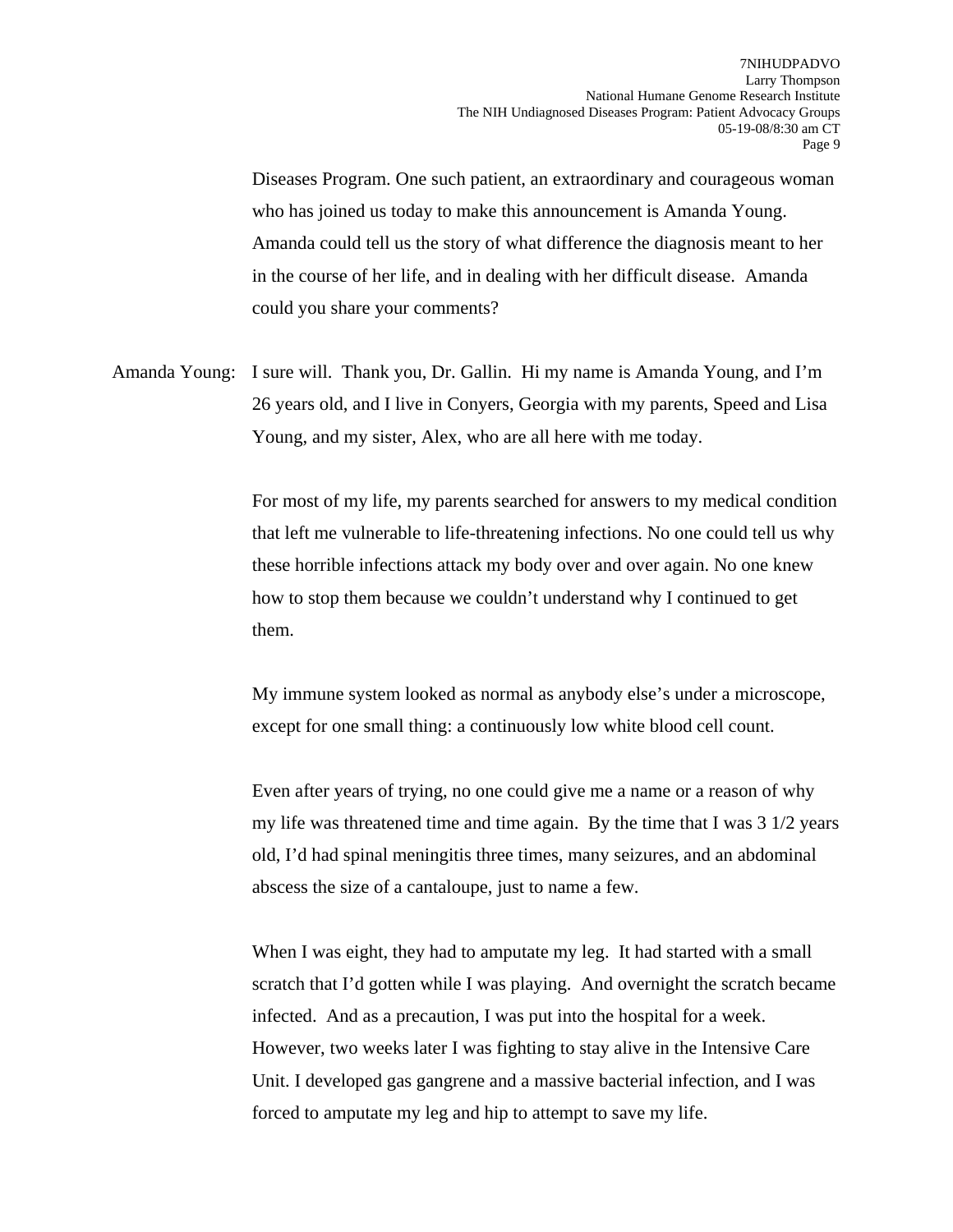After this infection, my parents' search intensified as they became even more desperate and determined to find out what was wrong with me.

My family and I are able to be here today because of the search for answers that had led us to here to the Clinical Center and to Dr. John Gallin. My first visit here was in 1990 when I was only 9 years old. Dr. Gallin made us a promise and he lived up to that promise. He told us that he would never give up on me, and he hasn't.

And on May 13, 2003, we received the magical words that Dr. Gallin and I have been waiting for for 20 long years. My disease finally had a name.

I want anybody who is researching – I'm sorry. I want anyone who is researching for a diagnosis to be able to experience what my family and I did that day. It was so incredible. All we ever wanted was for my disease to have a name and for someone to tell us what was wrong. And Dr. Gallin did that for us.

- John Gallin: Okay. Take a breath. You are doing good.
- Amanda Young: I have an extremely rare genetic mutation. It's called the IRAK-4 deficiency. My body doesn't create a certain protein it needs to fight bacteria, therefore making me a target for life-threatening infections.

I haven't had a massive infection in several years, which is great. And I have to pay close attention to what my body is telling me all the time. I can't let infections sneak in since my body doesn't automatically recognize the infection. I continue to come to the NIH throughout the year depending on my health, or if Dr. Gallin needs me for more of his studies. Although my disease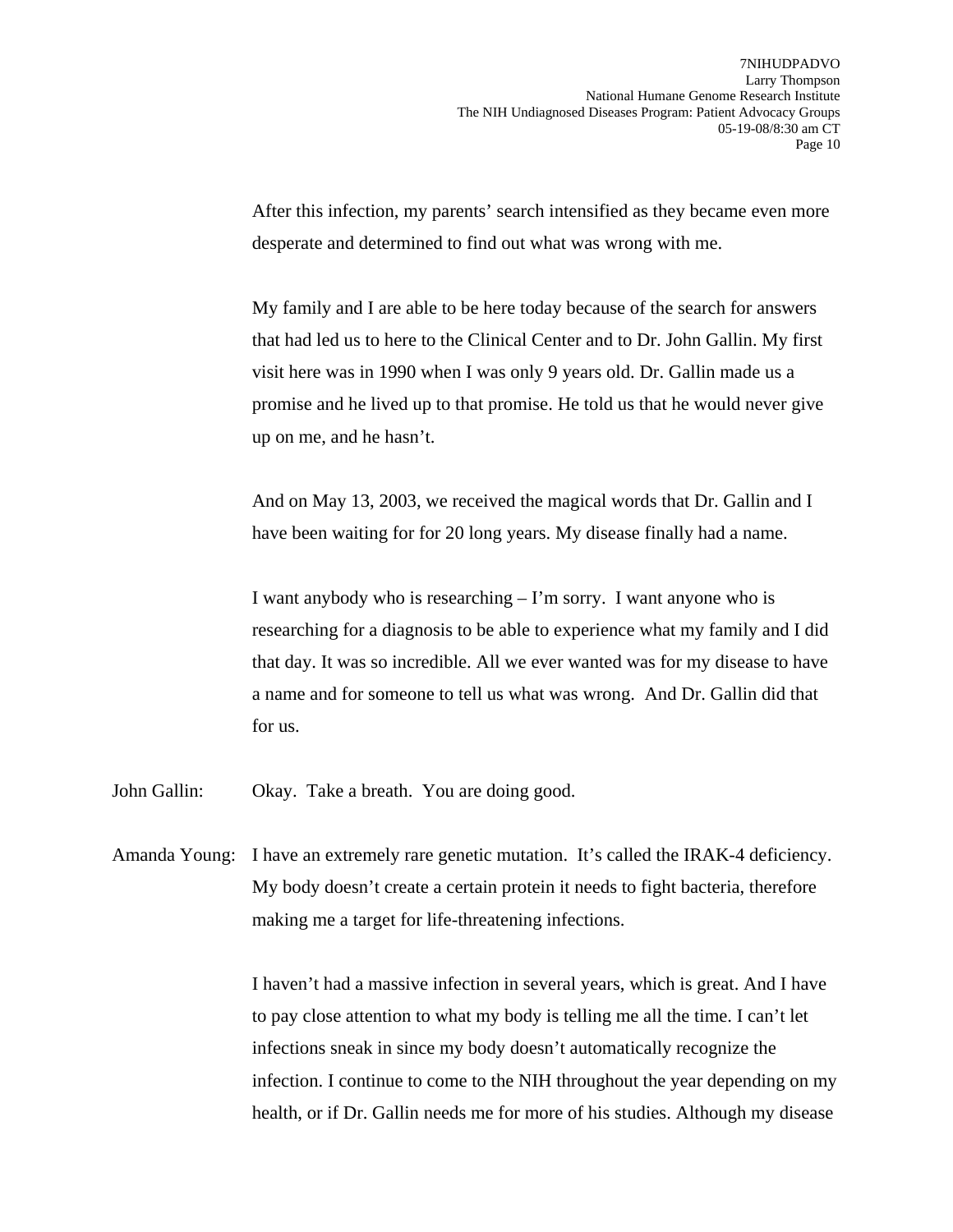has a name now, we don't have a cure or a treatment. So, I will continue to come here for my own studies, and hopefully further medical knowledge to help those at the same time.

It's great to know what they have learned from me could possibly help someone else in this process. That is what life is all about; it's helping out each other. And if what I had suffered through could somehow help someone else not have to suffer, then I am so thankful.

The announcement today of this new Undiagnosed Diseases Program is like handing somebody their life back. Everyone who is sick has hope to get better, and with hope they need help. And Dr. Gallin gave us that help so many years ago. And now today, that hope is being offered to people all over the country. This is the most exciting news that anyone suffering from an unknown disease could hear. Someone is going to try to help you.

Now here at the NIH, they have the expertise, technology needed to help study rare diseases like mine. In an odd sort of way, the NIH is like a home away from home for me. I love Dr. Gallin from the bottom of my heart for all that he has done for my family and I, and continues to do for us.

Thank you all so much for dedicating your time and effort to this new project. You have not only given people a place to come for help, but you've also given us a place to come for hope. And I thank you all so much.

John Gallin: Thank you, Amanda. That was great.

Larry Thompson: All right. So thank you very much to the panel and Amanda, thank you for your wonderful words. And let us – what we'd like to do now is open up the phone to questions.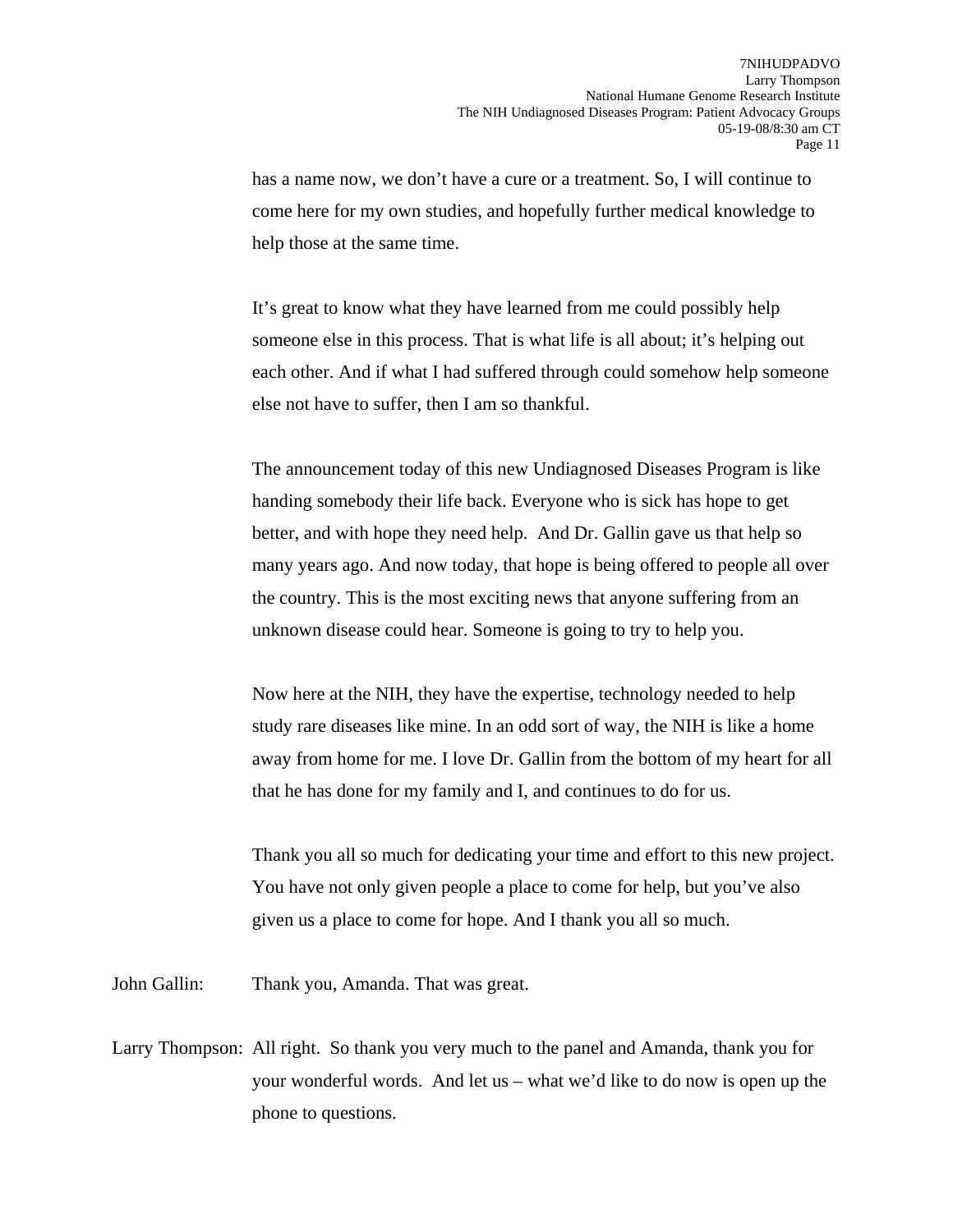And so we have, you know, 86 folks on the phone, something like that. I suspect that there are a few of you who have some questions about how this will go, and which direction you'd like to see. What questions do you have about the complexity of this program? This panel will basically answer the questions in turn, and we'll go on from there. So, does anybody out there have a question they would like to start with? Or it was just all so clear that there are no questions whatsoever?

Let's start with Heather Long, has a question from SWAN. Heather?

Heather Long: Yes. Hi, my name is Heather Long, and I'm on the board of SWAN, which stands for Syndromes Without A Name. And my question is – well first I'd like to make a comment.

> I wish I had known about the NIH Program when my son was alive. Because all I kept being told was – by the doctors, well we can tell you what he doesn't have, but we can't tell you what he has. And, you know, my son was dying. His disease was rapidly progressive, and none of the doctors pointed me to you all. I asked and I begged – there's got to be a study somewhere, somebody who can help us. And I was just sent home continually, you know, without hope.

And anyway, my question is with you all's protocol for admittance into the research program, have you all thought about looking at cases on a postmortem review? If there's another trial that could potentially be evolved?

Larry Thompson: Dr. Gahl, would you like to answer that, sir?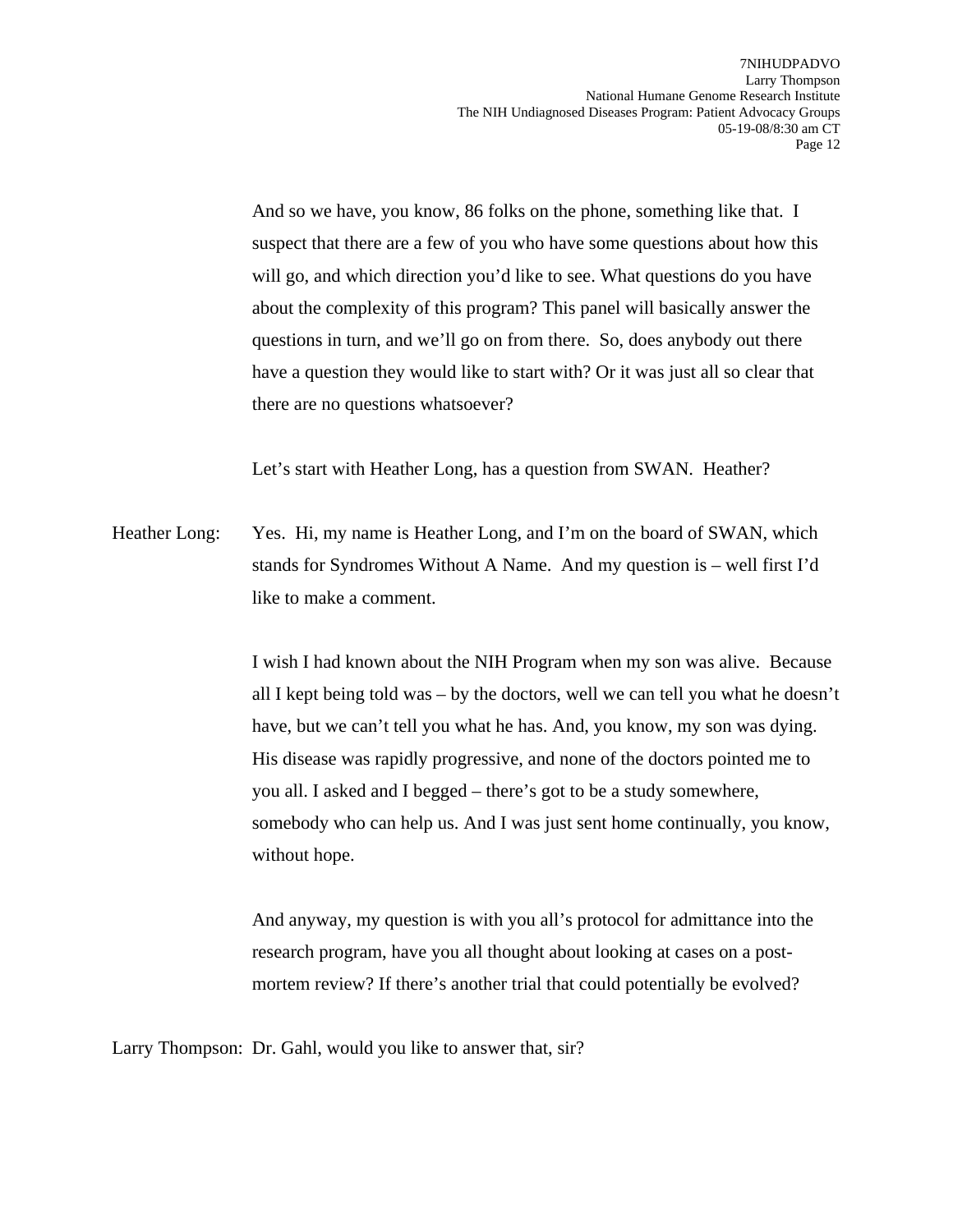William Gahl: Yes, I think that would be under consideration. I think it depends in part on how extensive the medical records are.

Heather Long: I'm pretty – for lack of a better term – anal about my son's medical records. And I have also collected tissue samples, as well, that I have at various labs. Knowing that one day – and I kept them specifically for this reason.

> Because after he died, I asked the doctors is there a place where I can send his records, or find some help that would maybe, you know, help other people, and also give us some clues as to what happened with my son? And again, nope, they said there's no place you can send your records.

- William Gahl: Well this program accepts medical records from patients who are still with us, and I can accept medical records from those who aren't, especially if there's some possible benefit with respect to the family.
- Heather Long: Right. Well and that's, I mean you know, like I said I kept asking while he was still alive and then even after he died. And I was told he was just going to be a file in somebody's box. And, but anyway, I do have extensive medical records. And like I said, I have muscle tissue, skin cells and cerebral spinal fluid.
- William Gahl: So why don't you contact us through the number, and we'll go through the procedure.
- Heather Long: Okay, well that was my basic question was if your center would be willing to do a post-mortem review.

I have a 9-year-old daughter, and I know there's a lot of families out there who had one affected child, who might be affect  $-$  you know, who has siblings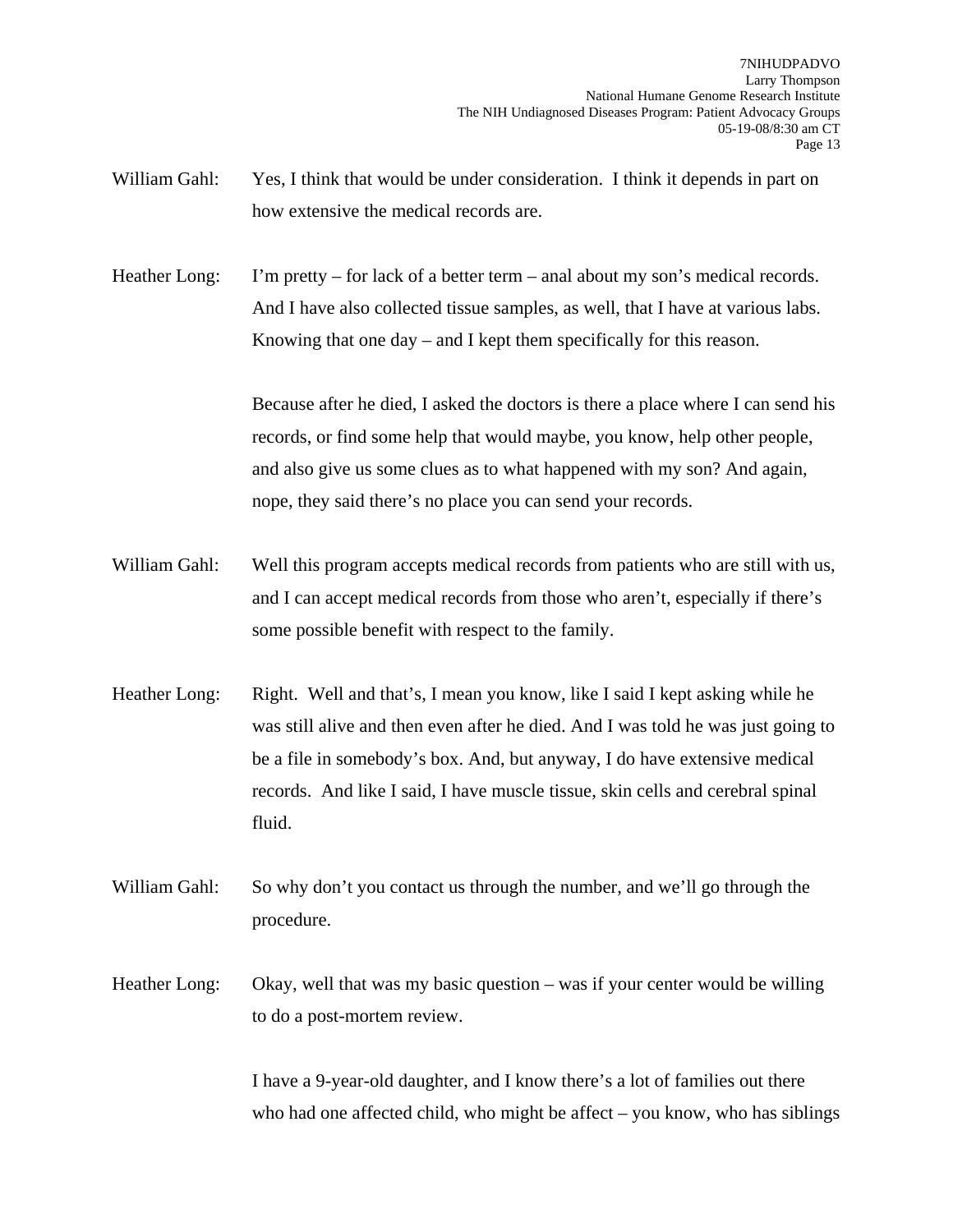that might be affected to one degree or another. So that would be extremely helpful.

William Gahl: So this board of consultants will receive this – the medical records and will make a decision in that regard.

Heather Long: Okay. And again, that number was – I'm sorry, I wanted to make sure I have it correct – 866-444-8806?

- John Gallin: That's correct.
- Heather Long: Okay. Thank you very much.

Larry Thompson: Anybody else have anything they'd like to add? Okay. I'm going to – so if I butcher anybody's name in this process, my apologies in advance. But we'd like to hear from Jorge Zamudio from the Alpha-One Foundation.

Jorge Zamudio: Yes. Good morning, everyone. First congratulate all of you because this is a great thing that the community was needing. So, I congratulate all of you.

> I just want to – well I have one question. Usually going through the specifics of how this is going to work. So you guys are saying that we're going to probably have the capacity to received one to two patients per week, probably up to 100 patients per year.

If physicians – you said that would receive referrals from MDs, registered nurses or physician assistants – going through the specifics of how this is going to work. Who can call you to talk to you about the patients? The physician will send the referral in one specific form they have to fill out and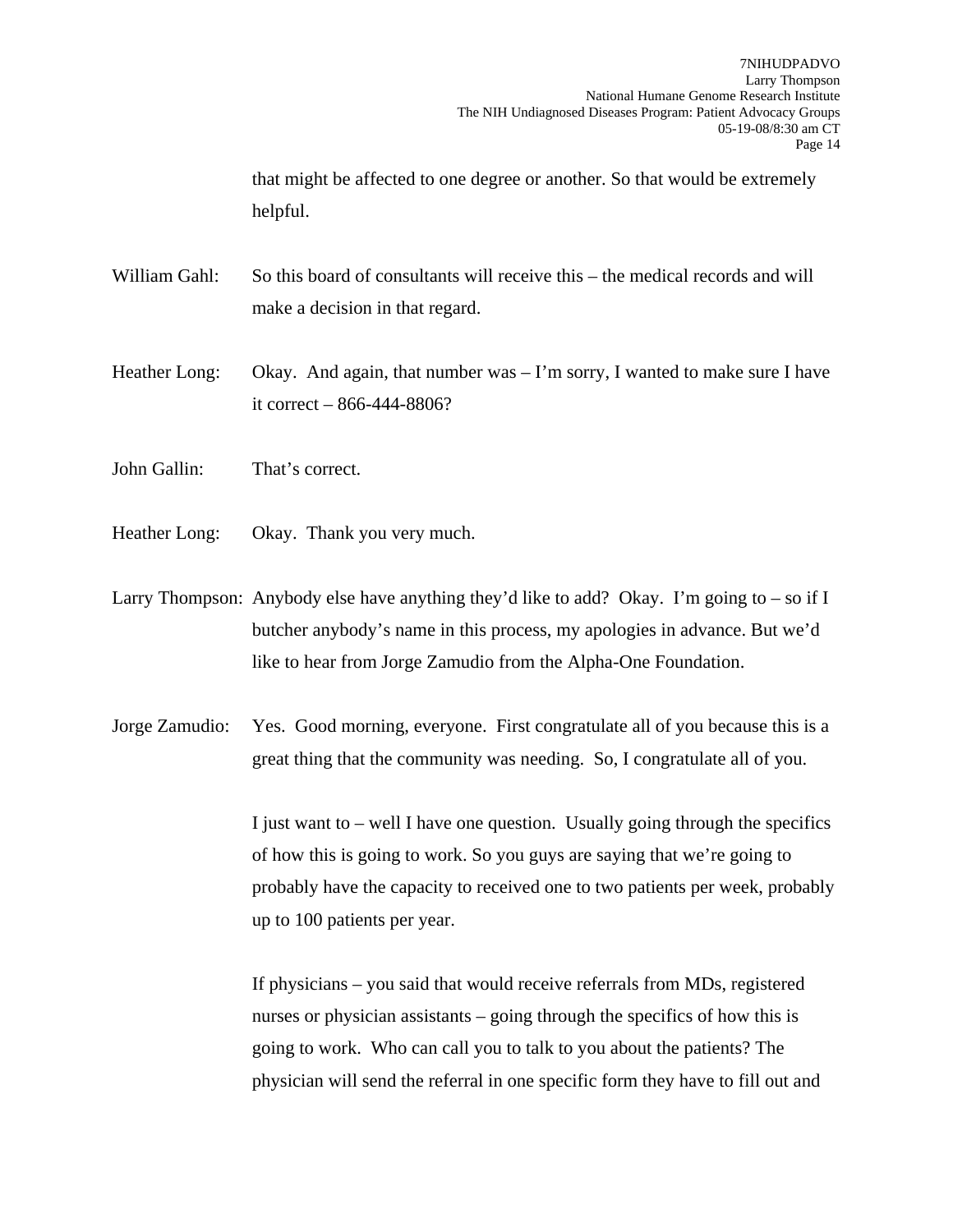send it to you, and then you will meet and decide whether that patient meets the criteria for involvement?

William Gahl: Yes. That's all correct. I think anybody can call the line though. That telephone number is open to patients and physicians and health-care providers as well. But once the call and the arrangement is made, eventually we need a summary letter from the referring health-care provider and medical records in order for us to review.

- Jorge Zamudio: Okay. So most likely in this case, if these patients will be evaluated by different physicians before they can be referred to you guys right? Probably that's what?
- William Gahl: Yeah.
- Jorge Zamudio: Okay. Good.

John Gallin: You should understand that every record will be reviewed.

Jorge Zamudio: Yeah. Okay.

John Gallin: When we say 100 patients will be seen in the first year, we mean 100 patients we expect in the first to actually come to the hospital to be seen. But some review will be done of each record, and we'll give a response.

Jorge Zamudio: Okay.

John Gallin: So, but we need to have, what Dr. Gahl just referred to, is a good letter or referral that gives us enough information to provide a response.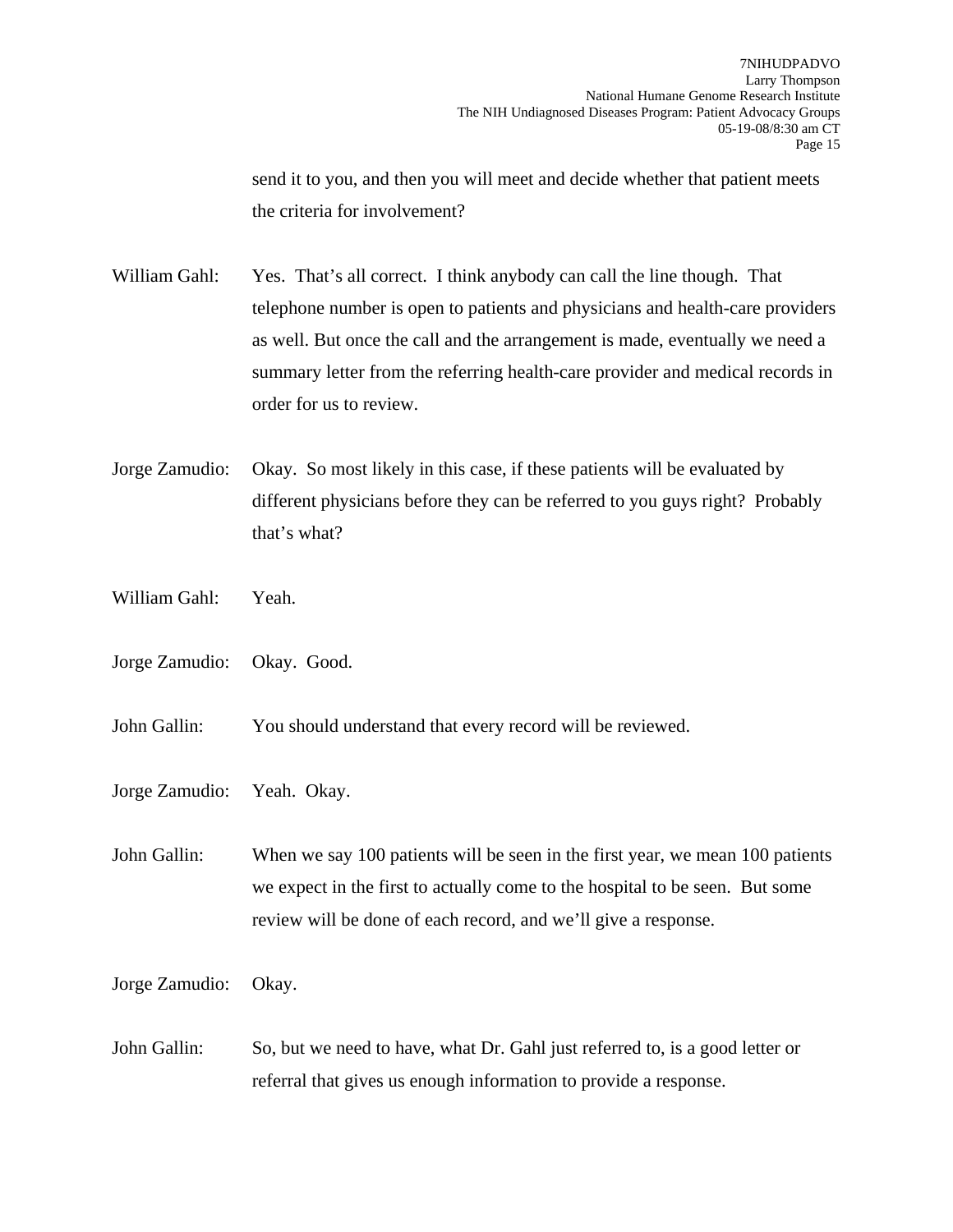- Jorge Zamudio: Any my last question is I'm sorry. Is there any way that patient advocacy organizations like ours, like the Alpha-One Foundation, can help you in any how to send this information to many hospitals and institutions? Is there anything that we can to help the project?
- John Gallin: Our hope is that this press conference or this conference is a beginning of trying to inform the public to the extent possible that this program exists, so people will know about it.

Maybe Dr. Groft wants to respond.

- Steve Groft: Jorge, good morning. I think it's also important for you to publicize this within your own Web site as well.
- Jorge Zamudio: Okay.

Steve Groft: And make the appropriate – and this is – really goes for all of the patient advocacy groups is to make links to the appropriate sites. And when I say the sites, it's not just our Undiagnosed Diseases Program, but there's so many other sources of information that people just don't seem to be aware of.

> Such as the clinicaltrials.gov Web site that has information about ongoing clinical trials here at the Clinical Center and elsewhere. I think, as was mentioned, by Heather in a previous question, so many people don't seem to understand that there are literally thousands of clinical trials going on worldwide looking for patients, and you can find this by doing the search. And I just encourage all the patient groups to provide those necessary links.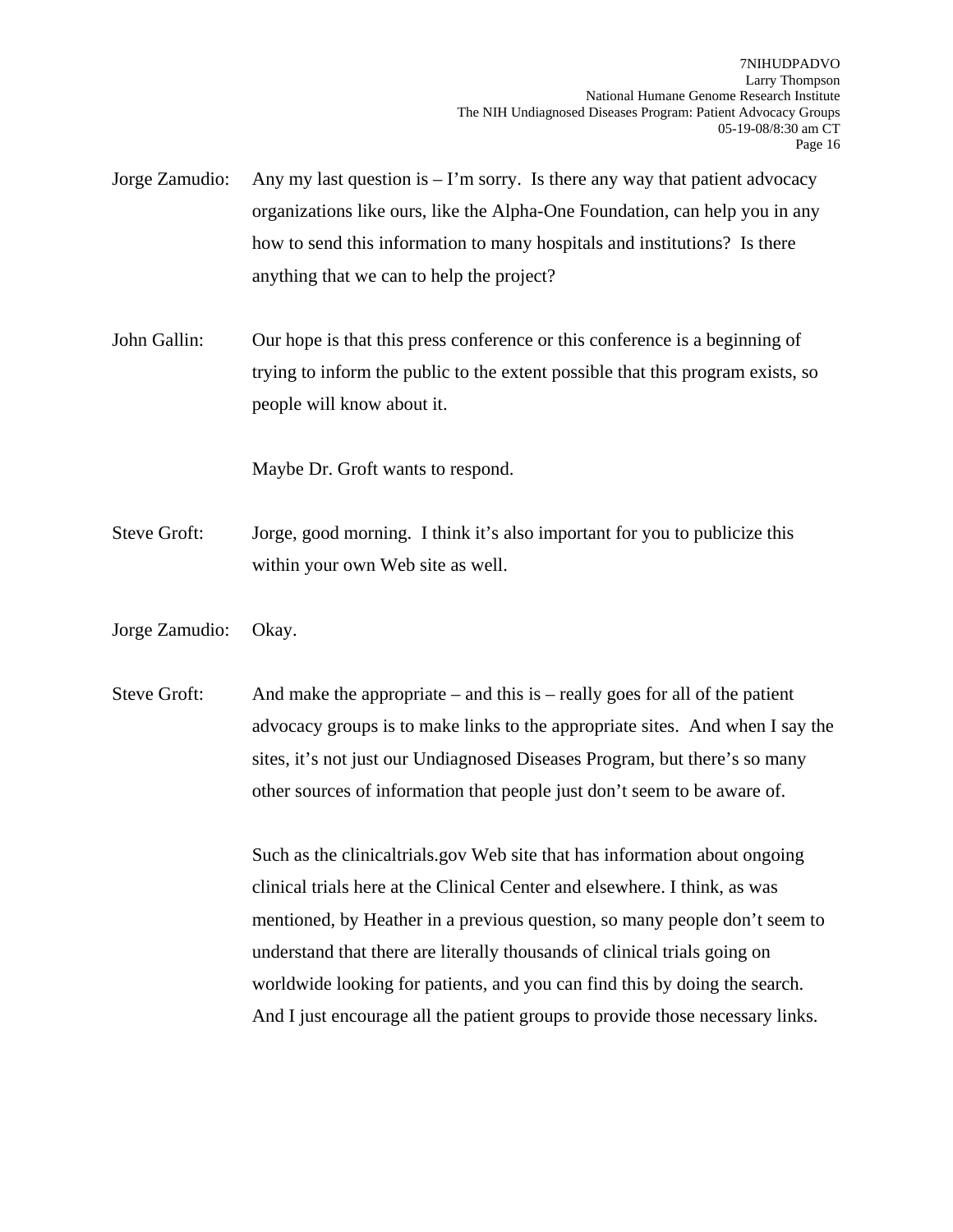And then there are other sites also with respect to adequate information about so many different rare diseases. The National Library of Medicine and the Institute, and even the patient advocacy groups.

You've all done a tremendous job of developing information, but if it doesn't reach the user and the families and the patients who need that information, you know, we haven't really failed, but we haven't met the goals of what we started out to do.

So, any links and any time you have the opportunity to talk to the members of the media, I think, to give them information about these programs and Web sites will be very, very useful, we think, to patients and families, and the physicians and other health-care providers. I encourage you to do so. I think it'd be very helpful.

- William Gahl: I just had one final thing to add, I think, and that is that part of our research program we will see patients who don't have a defined disorder, and may have a variant of a known disorder. And that may require involvement of advocacy groups like yours. For example, if we see patients who might have a variant of Alpha 1-antitrypsin deficiency, and we need comparison or collaboration with some of your investigators and some of your patients. We may ask for your help and that of other advocacy groups to help us to make comparisons and make new discoveries about these variants.
- Larry Thompson: So we don't have anymore calls currently. Yes we do. Okay. So, Marsha Lanes from the National Organization of Rare Diseases. Marsha do you have a question?

Stefanie Putkowski: Actually Marsha is sitting with me. My name is Stefanie Putkowski. I'm the nurse with NORD: The National Organization for Rare Disorders.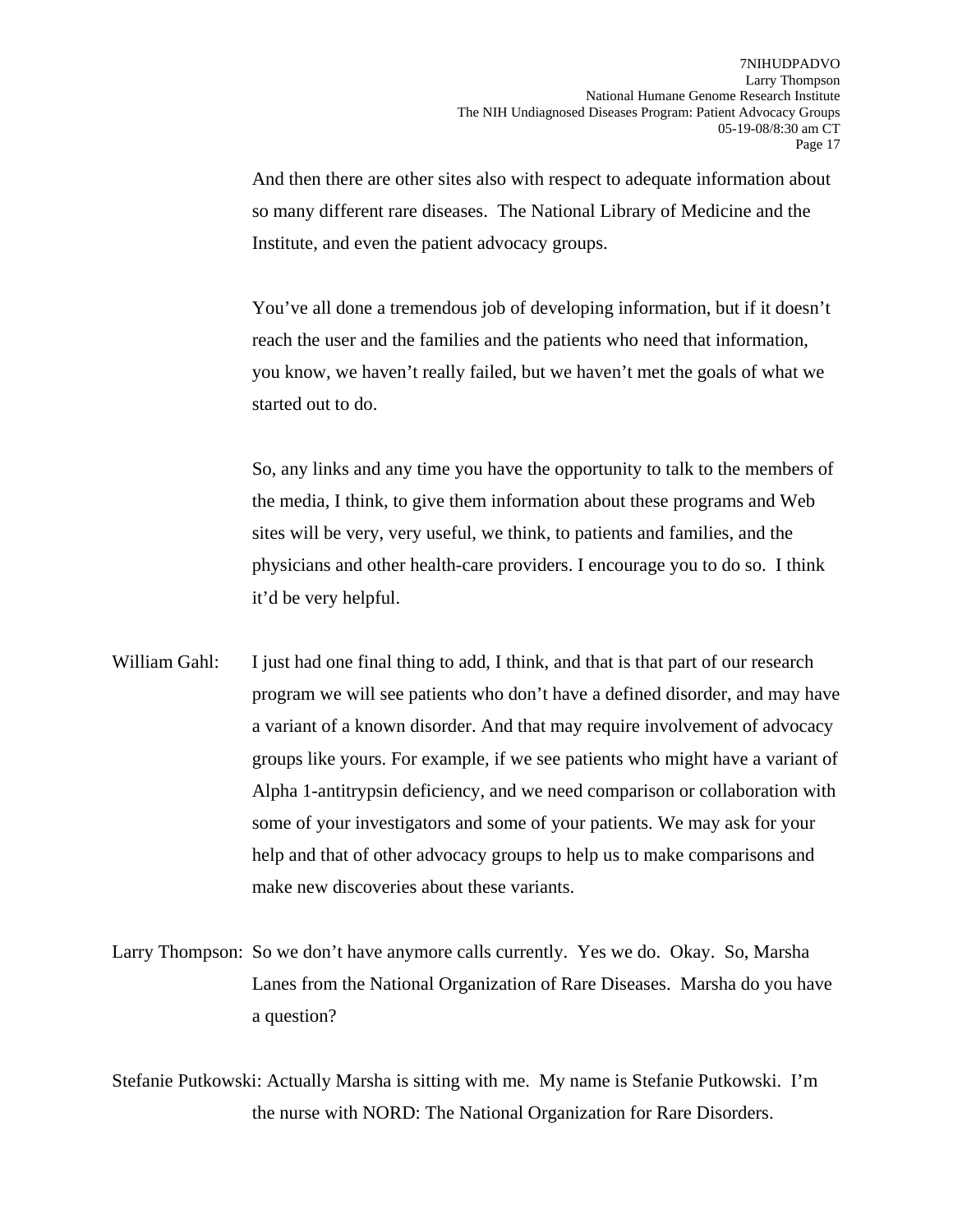Larry Thompson: Please go ahead Stefanie.

Stefanie Putkowski: Okay. My question – our question is regarding patients from overseas or from outside of the United States. Just wanted to confirm, are they also eligible for this program? I just wanted to confirm yes or no. Would it be the same class as – for them to have to be considered. In other words, directly contacting – and I mean just like people in the United States?

Larry Thompson: Dr. Gallin can answer that.

John Gallin: So the NIH has a long history of accepting patients from anywhere in the world to participate in studies provided that they meet the criteria of our research protocols.

> So this particular clinic that we're opening is a little different in that we're looking for people for whom we don't know the problem. In general, we want this – at least initially, to focus on citizens and residents living in the United States.

However, this does not preclude in a rare circumstance, if a patient has a special problem that meets the criteria that we're looking for for that patient coming.

However, we would not be able to provide transportation for that patient beyond what we call the port of entry to the United States. So, that patient would have to get to the United States, to some city, and then our travel arrangements would occur from there. Does that help you?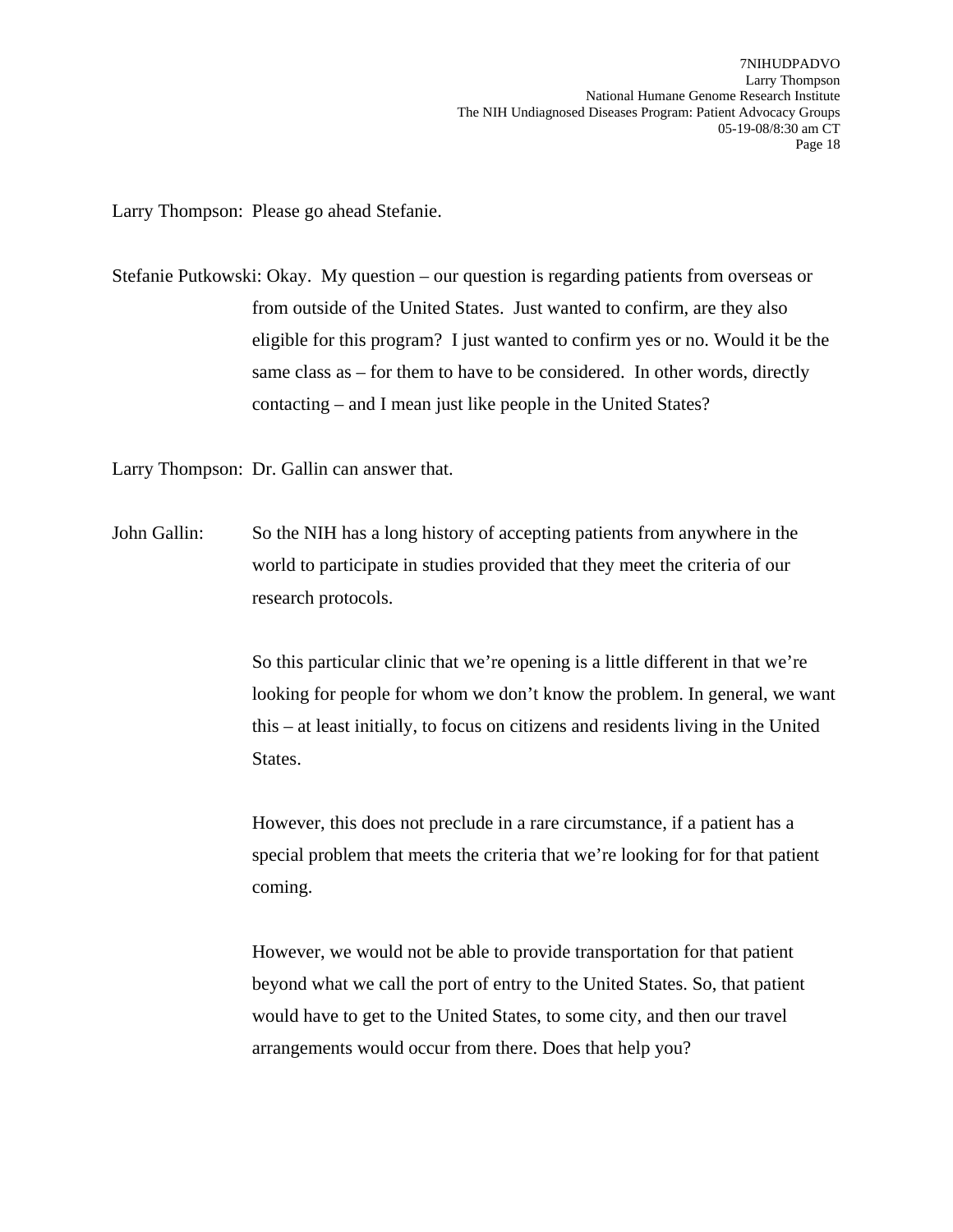Stefanie Putkowski: Yes. That does. I actually – I think we pretty much assumed that. But they would be eligible if they fit criteria? We get a lot of correspondence and phone calls from people outside the country, and that's the reason I'm asking.

Larry Thompson: Sure. Dr. Gahl?

William Gahl: Yes I think the bottom line is they would be eligible. Remember there's a board that's going to review all of these things: the medical records and also ascertain that there's availability of follow-up care if a person were to come here.

> But in addition to this program, when the medical records are sent to us, remember that there's about 25 senior consultants who are experts in different disorders. Those senior consultants may have an interest in a particular case on their own outside of this program. So they will have access to those records if a patient applies from abroad.

Stefanie Putkowski: Okay. Thank you.

Larry Thompson: Anybody else? Steve? No, you're good?

So let's go to another question. My screen is refreshing here. Could we go to John Schwartzman, please, from PDSA? John, could you tell us what your organization is?

John Schwartzman: Yes. Platelet Disorders Support Association.

Larry Thompson: Terrific. Your question, sir?

John Schwartzman: Yes, my wife will ask the question. She had the question.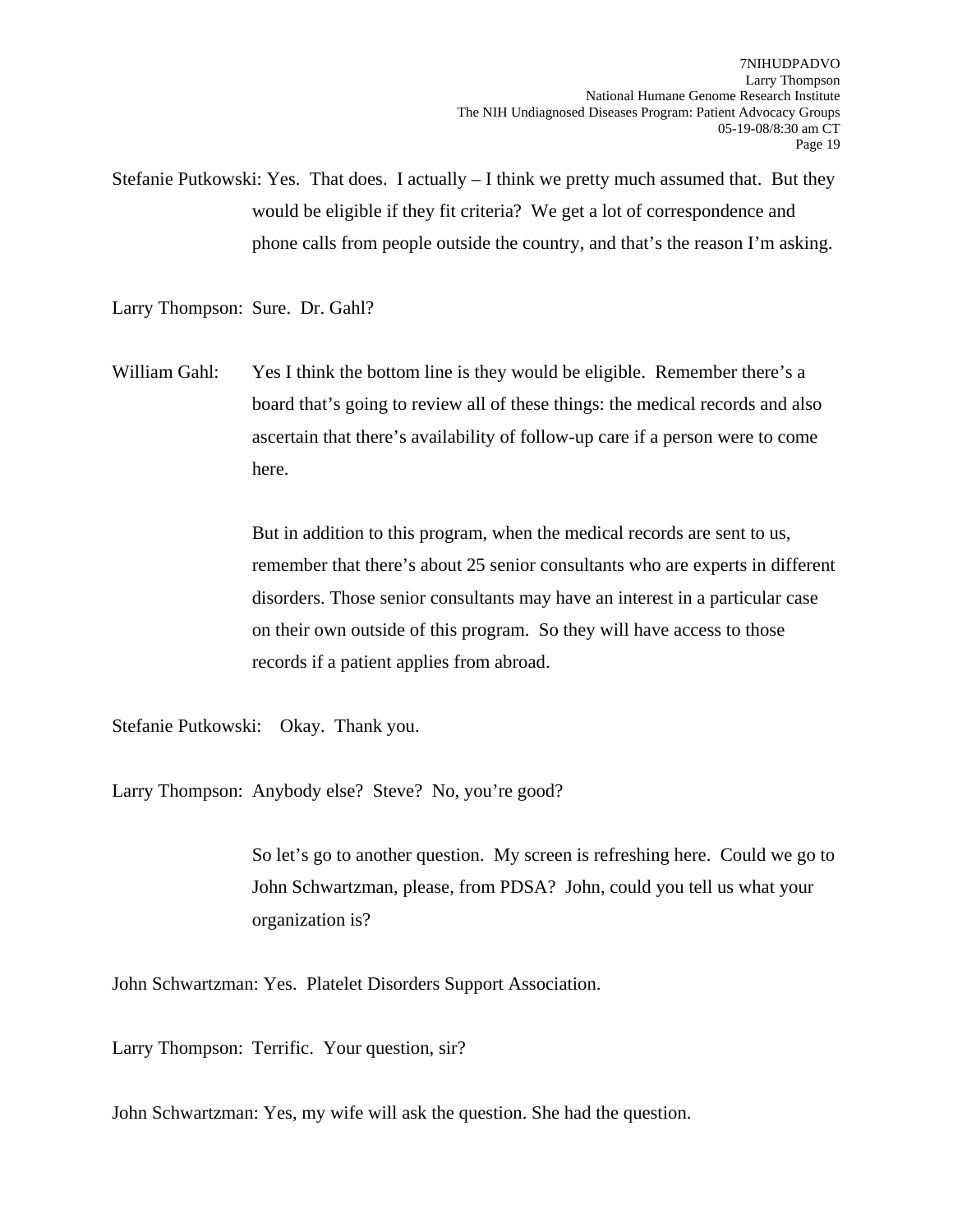- Mrs. Schwartzman: Okay. Will you be providing an announcement either that can be used in our newsletters or Web site, or that will go in the newspaper? Now something that we could bring our to physician and say would you like to help us participate in this?
- Larry Thompson: Sure. This is Larry Thompson, so, the Web site, that URL that we gave you earlier will have all kinds of background information on it. Both, so that was again was the
- John Gallin: <http://rarediseases.info.nih.gov/undiagnosed>
- Larry Thompson: So if you go to undiagnosed, there'll be information there. And also on genome.gov. There'll be all the same information. So you should be able to craft any of the – any kind of messages that you would like to put on your Web site using the background information that we'll provide there.

Just to remind you, my colleague just reminded me that this information that we're giving you today is embargoed until noon today. Because, so we'd appreciate it if you don't put it on your Web site before noon, that would be really great. Because we'll have a media conference call right after that, and we don't want to be putting out the information before everybody has it equally.

But we would welcome you – repurposing all the information on our Web sites and spreading it, and as far and wide as you are able to. So that would be just really terrific.

John Schwartzman: The Web site – the URL be on the NIH Web site?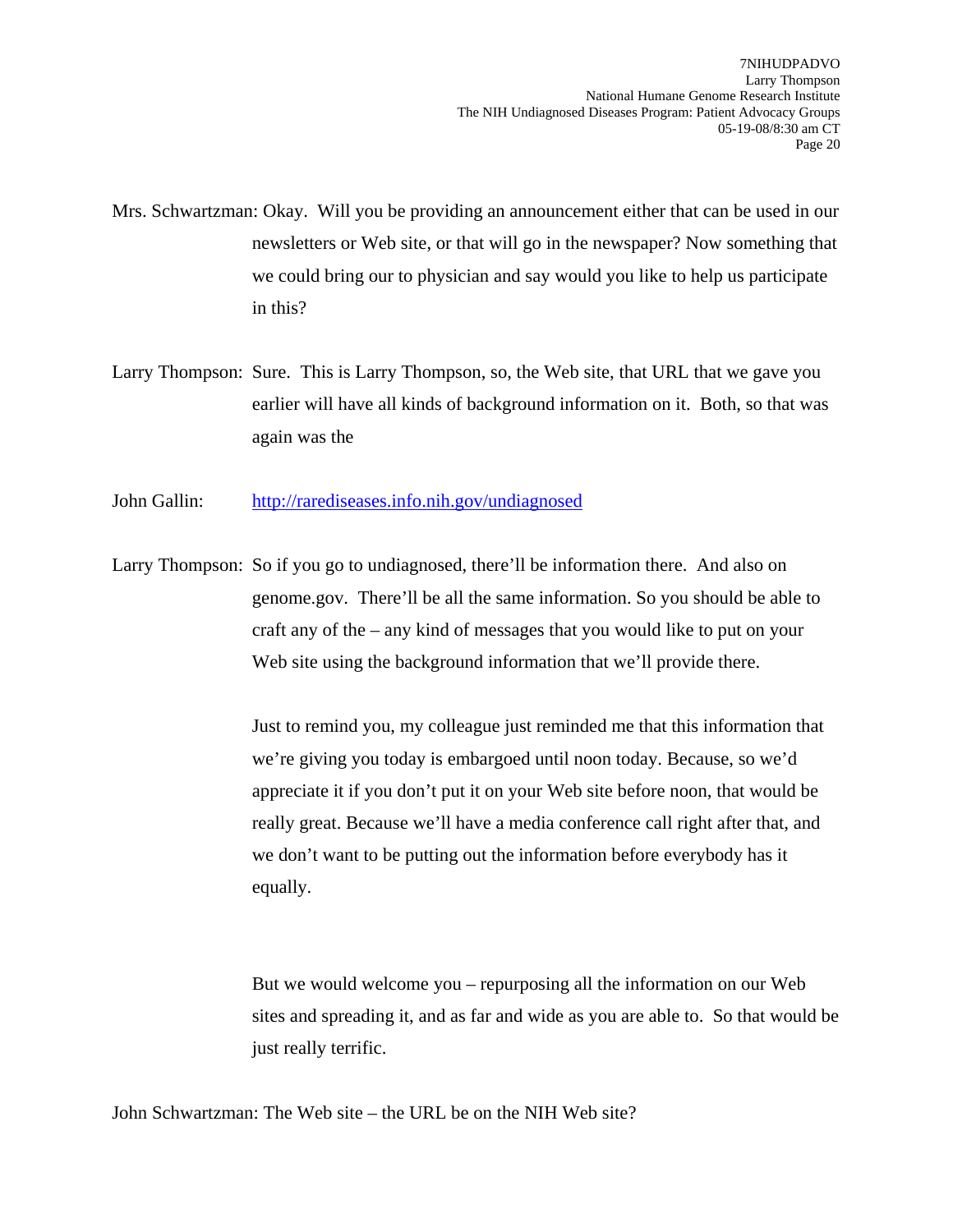Larry Thompson: It probably – well, we can talk to our friends at – certainly if you go to the NIH Web site and you type in undiagnosed in the search box on the NIH Web site, you'll get to this page.

- Steve Groft: And we'll have it featured on the Office of Rare Diseases Web site. That's where the link primarily will be. So, doing research on the Office of Rare Diseases through the NIH Web site, or through one of the other search engines should get you to us. And then it'll be featured.
- John Gallin: It will also be available on the Clinical Center Web site.

John Schwartzman: Okay. Great. Thanks very much.

Larry Thompson: So, by the time we're done with this, you should just type it into Google and you'll be able to find it without any difficulty.

- John Schwartzman: Okay. Now we're very grateful that this is starting for many reasons in my family. Not only for myself, but my son who has basically the same disorder and one disorder that they cannot provide a name to.
- William Gahl: Why don't you contact me directly? I'm a little interested in that. This is Dr. Gahl. You could probably Google me, too.

Mrs. Schwartzman: We look forward to sharing with you.

Larry Thompson: Terrific. Thank you very much. Okay let's go to our next call. With our next questioner whose name is Dora Maillaro-Tomalonis. And if I may have mispronounced that, please correct me. I apologize.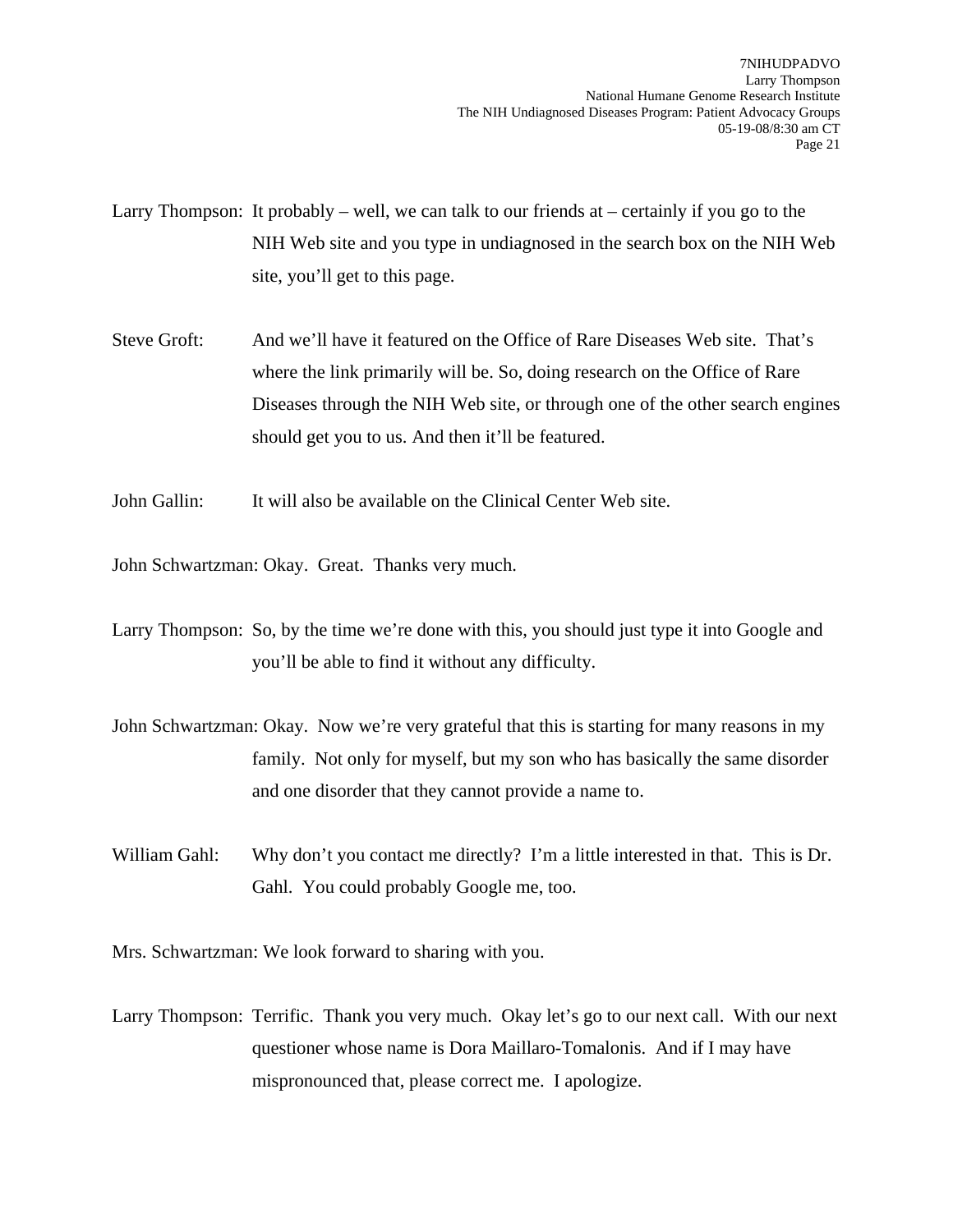Dora Maillaro-Tomalonis: No problem.

Larry Thompson: Dora, go ahead with your question.

- Dora Maillaro-Tomalonis: My question is if we have somebody who's doing some research on our disorder, and by the way my name is Maillaro-Tomalonis. If we have someone who's actually working on our disorder with us, a researcher at another facility, can we give that information to you?
- William Gahl: What information? The information that somebody's working on it? Or the actual data? Or what?
- Dora Maillaro-Tomalonis: We have somebody who's working on it. We've been working with a research endocrinologist in California in San Diego, who's been doing some research on lipomatosis disorders Dercum's Disease, Madelung's Disease, familiar multiple lipomatosis and familiar multiple lipomatosis with pain.
- John Gallin: What you might do is ask your doctor who's working with you there, tell them about this conference, and if they think it would be helpful to correspond with us, this would be a great source of information to initiate a dialogue and a discussion.

Dora Maillaro-Tomalonis: Okay.

- Larry Thompson: So again, the information would be sent into the Medical Review Board and would decide whether there's a natural or.
- John Gallin: The I'd like to just emphasize that the aspect of this clinic that we think is different and is special is that we have this opportunity for over 25 specialists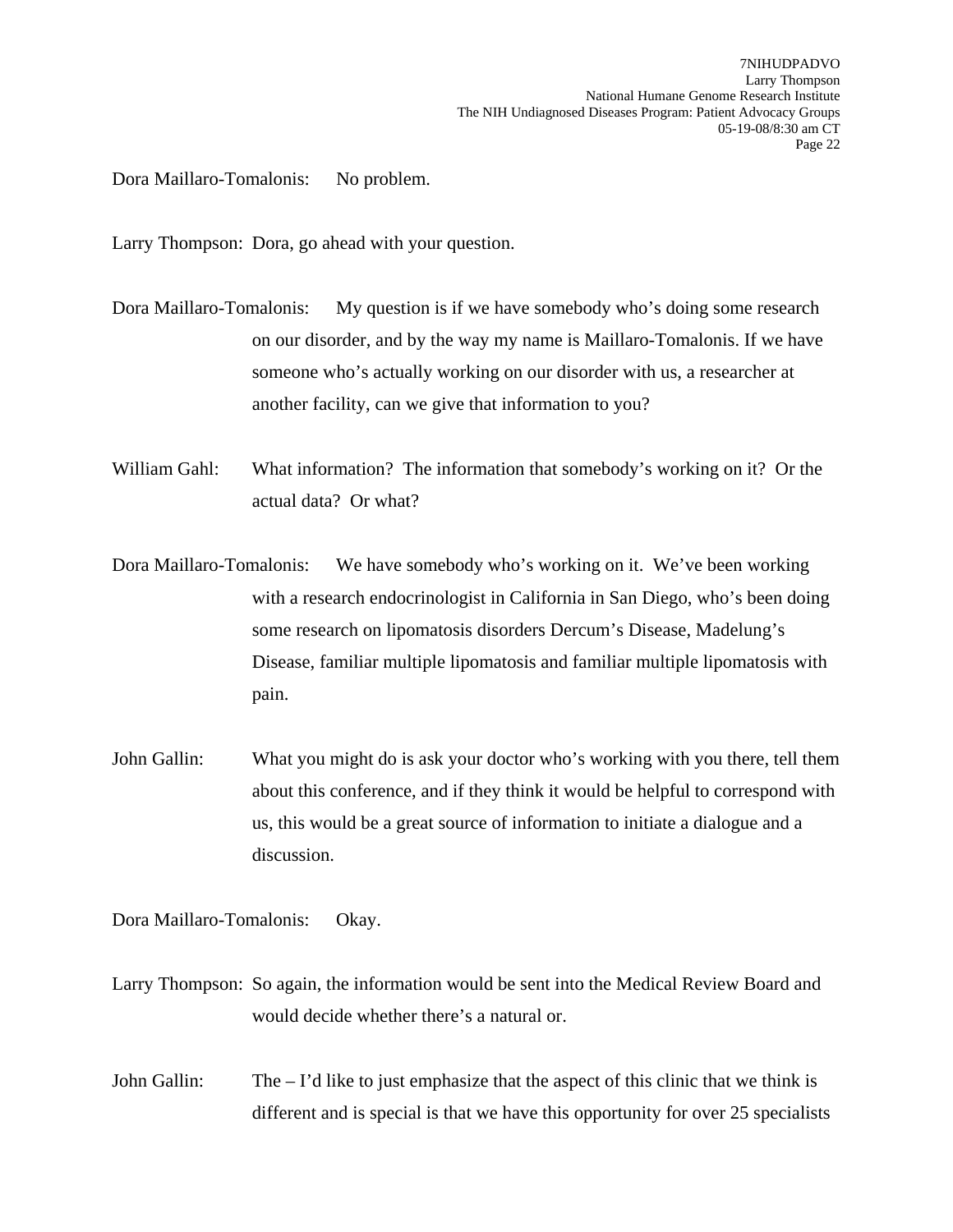from different areas to approach a problem. And one of the things we're hoping is that a multi-disciplinary approach to these problems are going to help figure out what these problems are all about.

Dora Maillaro-Tomalonis: Oh I understand. Our disease was named in 1889 by Dr. Francis Dercum, and there's not a lot of information out there, and it's incredibly hard to diagnose. We have one or two diagnosticians that we know very well who understand this disease. And, there's got to be a way to get that information out to other people.

John Gallin: Okay.

Dora Maillaro-Tomalonis: Thank you.

Larry Thompson: Thank you very much.

Dora Maillaro-Tomalonis: You're welcome.

Larry Thompson: So could we go to Amy Clugston, please. Could you tell us what the name of your organization is also and then please proceed with your question? Amy?

Amy Clugston: Yes I'm also from Syndromes Without a Name USA. And I have a question.

Many of the families that come to SWAN, their children see many, many, many doctors. So I wondered in the summary letter and all the records, I would worry that some information might be lacking. And how could we be certain that the right information is being sent to you to review in order to be seen in your clinic?

Larry Thompson: That's a very good question. Dr. Gahl, sir?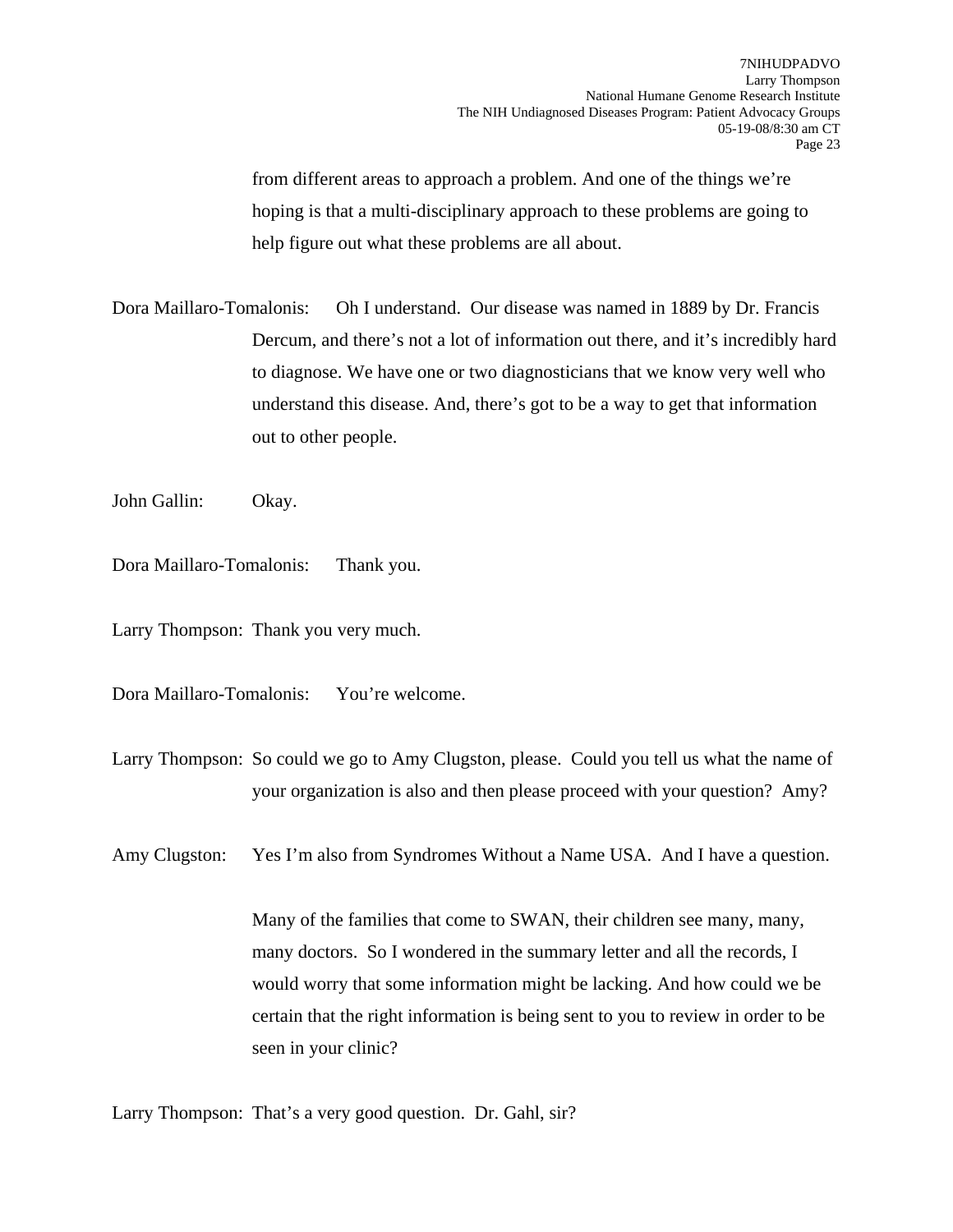- William Gahl: Well I think that the summary letter and the medical records are the beginning of a process of almost negotiation in a way. In other words, there's back and forth. We have two nurse practitioners here who are going to be discussing the cases with the referring health-care provider. And as  $-$  so, if more information is needed, but there's an interest on the part of the NIH, then more information will be requested.
- Amy Clugston: What sometimes, you know, like if the referring physician is a pediatrician or a geneticist – well if it was a geneticist I would hope that they would have a lot of the information. But if a family's going to their pediatrician and the child sees a lot of medical specialists, I would worry that the pediatrician wouldn't have the right information. So on our part, would it – how could we advocate to the families that – what kind of information that need to tell their pediatricians to send, or how to send that?
- William Gahl: Remember the pediatrician's letter the primary care provider's letter is a summary. And the individual medical records can be obtained by the family individually from all those specialists. That's part of the package. So you have a right to that. And we can help you because there are standard forms for obtaining that medical information to send to us.

Amy Clugston: Okay. Okay.

Steve Groft: Amy, in some respect I think this may even help focus the entire patient and all aspects of the disease. I think for many of the rare disorders what we run into are multiple organ involvement and multiple systems that can be affected by any one particular rare disorder. So, perhaps having that summary prepared by one physician or nurse practitioner or physician's assistant – we're able to bring in the entire picture together a little bit more clearly.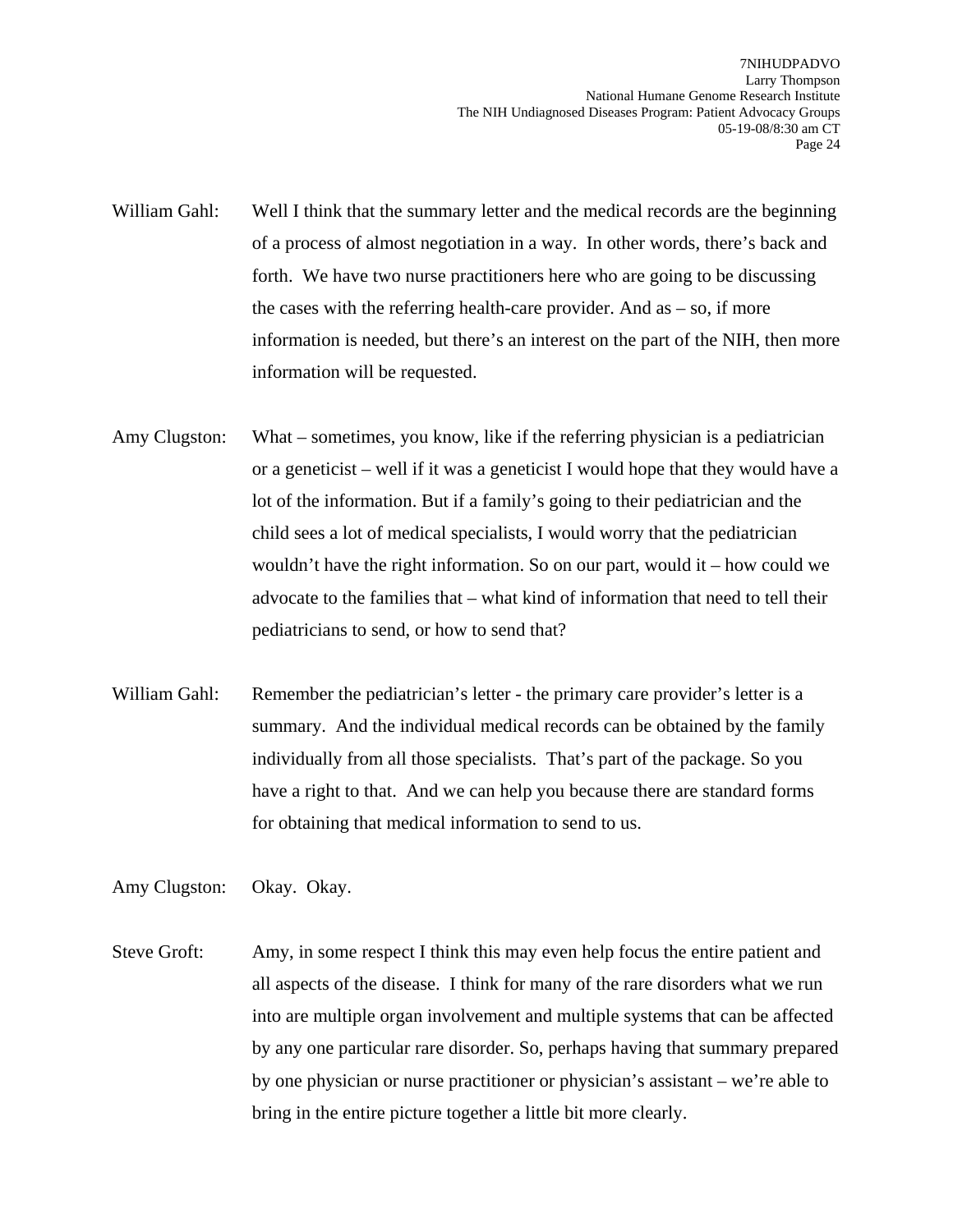Amy Clugston: Okay.

- Larry Thompson: That was Dr. Groft. So all right. Terrific. Let's go to Doug Buckner who's at the – well tell us what the name of your organization is. It's a little truncated on my screen. Doug?
- Doug Buckner: Yes this is Doug. I'm with Morgellons Research Foundation, and we would certainly like to thank you all for initiating this. It's been long needed.

My question is what kind of timeline are you projecting for start-up and implementation?

Larry Thompson: Dr. Gahl?

- William Gahl: We're accepting phone calls now, and records as soon as the phone call is made.
- Doug Buckner: Great.

Larry Thompson: Any other questions? Anybody else wish to respond? Okay. Let's go to Deborah Friedman please.

Deborah Friedman: Hi there. My name is Deborah Friedman and I'm the president of the North American Neuro-opthamalogy Society. And as neuroopthalmalogists, pretty much all we do is see patients with rare and undiagnosed disorders. We see very unusual things. And we actually have a Web site and are starting a patient portal for incredibly rare diseases. And I was just wondering if there was somebody there that I could speak to later about the possibility for collaboration?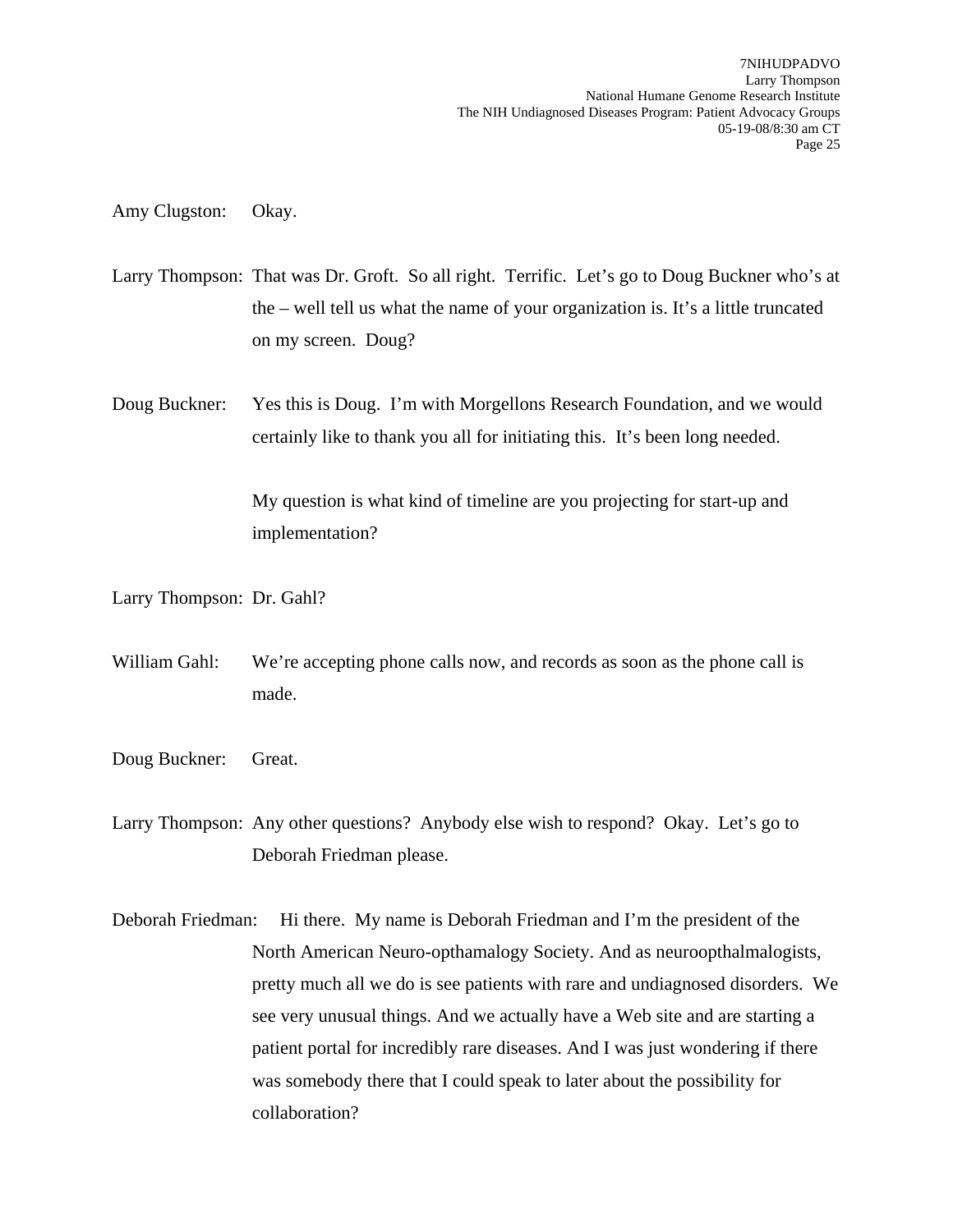Larry Thompson: Collaboration around the Web site? Or collaboration.

Deborah Friedman: About patient information who have rare neuroopthalmatic disorders.

Larry Thompson: Steve, you want to answer that? Dr. Groft?

Steve Groft: Yeah, Deborah, thank you. There's several sources here and I think, you know, our Office of Rare Diseases would be happy to initiate the conversations with you. Then I think further conversations with the National Eye Institute and the National Institute of Neurological Disorders and Stroke, in addition to what we're offering in this program; I think that would be in order. And they both have tremendous information departments that can provide you information.

> And I think it's also worth while if you haven't done so recently, to come into the NIH Web sites and the various institutes to see if the information that is provided is appropriate and up-to-date. And I think that's a big part of what we'd like to do with the patient advocacy groups. And it is significant because so many people do have ready access to the NIH Web sites, and they look to the NIH as a reliable source of information from all the institutes.

> So, I think please send us a note as well from our Web site, and we'll get back in touch with you. Probably not before next week…

Deborah Friedman: Okay.

Steve Groft: ... because of the week that we have going this week.

Deborah Friedman: Is there a nueroopthalmalogist on your panel?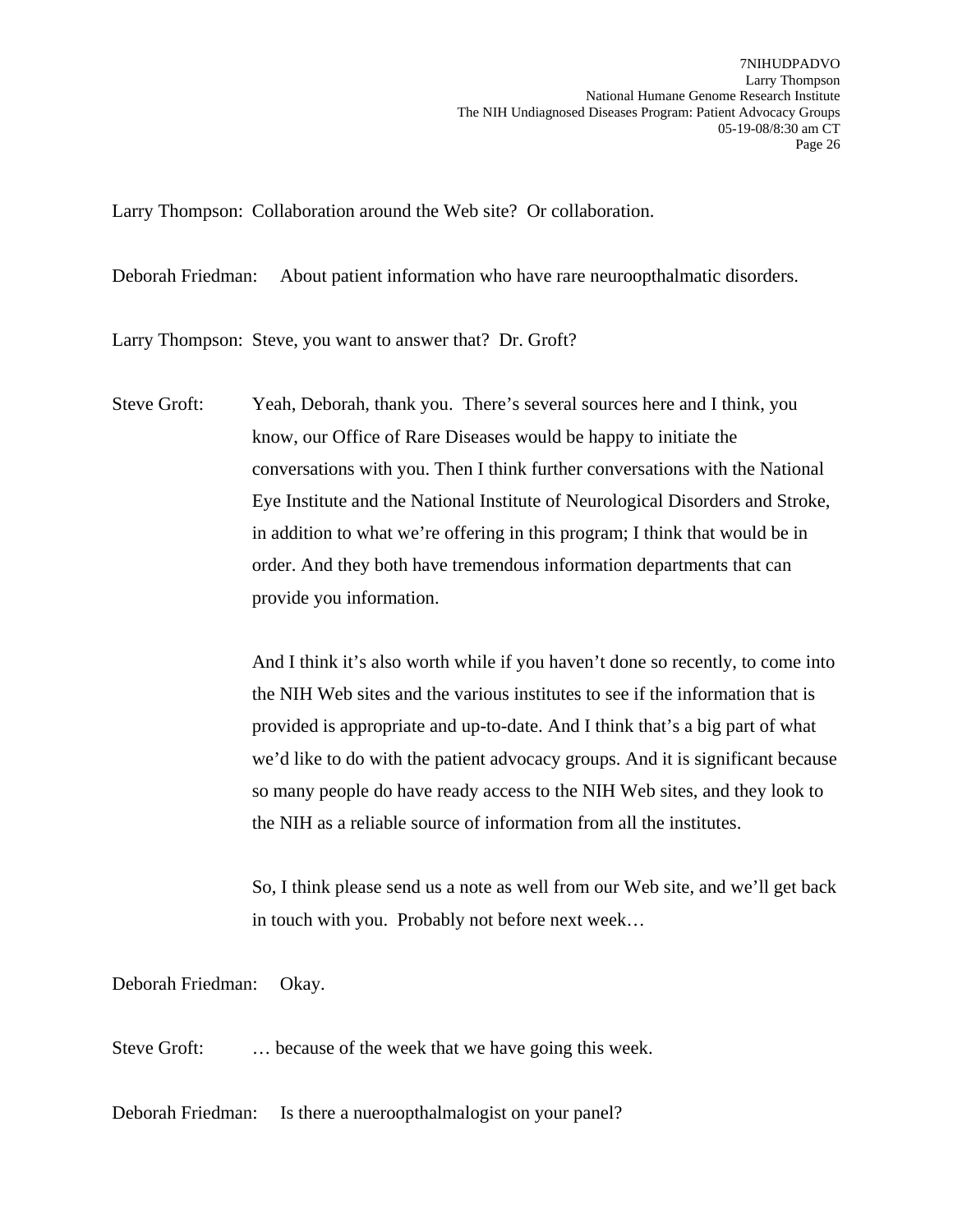William Gahl: Not now.

Deborah Friedman: Okay.

William Gahl: But we have an ophthalmologist and reasonably close ties with the clinical ophthalmology branch of the National Eye Institute. I actually might recommend – can I mention a name? The branch chief for that is Ian MacDonald. So that's one person that you might contact. And you might also contact the Office of the Clinical Director of the National Eye Institute. And that would be Dr. Richard Ferris. Both are really good folks. And I think could put you in touch with the people doing neuroopthalmalogy.

Deborah Friedman: Great. Thank you.

Larry Thompson: So while the rest of you think about what questions you might want to ask, I'd actually like to ask Amanda a question.

> I was wondering if you could describe a little bit for us what it's actually like to come to the Clinical Center here at NIH, and to be cared for and to go through the process of studies and evaluation and those kinds of things. What's that like?

Amanda Young: It's great now. I love to come up here because it's so much – it's more different than anything at a hospital that I've been to in Georgia. Everyone here seems to want to help you. And want to figure out what's wrong with you.

> And the bedside manner is completely different than doctors at home at least. And I just thoroughly enjoy coming up here. Even if they put me through a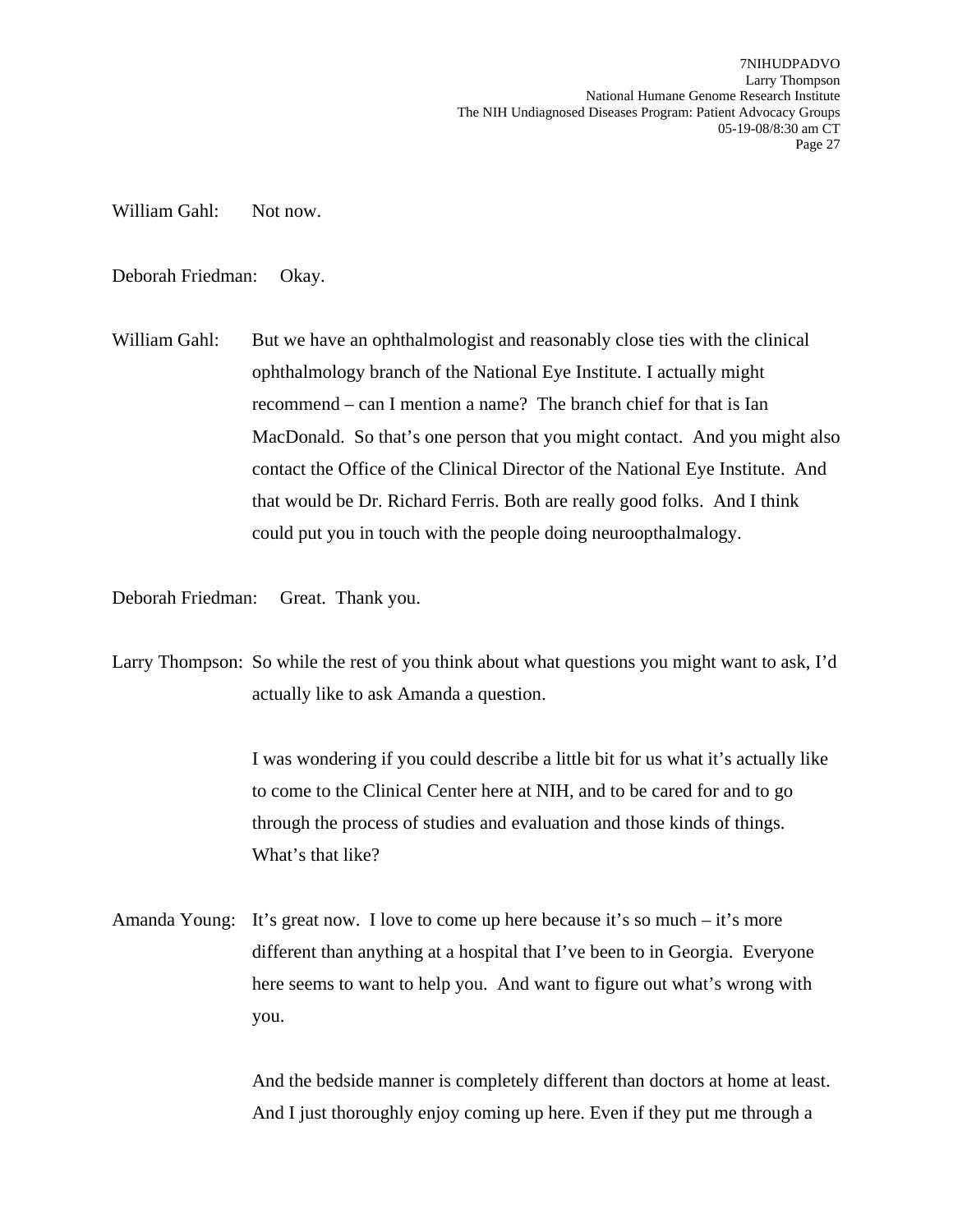test that might not be the most pleasant, it – they make it try to be pleasant, and try to work with you in anyway that you can. And I really enjoy  $-$  I've been here for 18 years now. And I don't think it's – it wasn't the place that I needed to come to, that I would be coming here for as long as I have.

And we're getting answers that we need that I think other people are going to start coming here for now too, which is unbelievable to me. And I think it's great.

- Larry Thompson: We also have Amanda's mom here, Lisa Young. What was your experience like in the years, especially when Amanda was so little and you guys didn't know what was going on?
- Lisa Young: That's the most frustrating part I think with a child who is ill is trying to find someone who can help you. And we were very aggressive in finding different doctors and research facilities who would try to help us. But no one would stay with us. They would do preliminary tests and then they would leave. And after Mandy lost her leg, we told them that we just weren't going to leave the hospital until they told us somebody that could help us. And that's when Dr. Gallin came into the picture and we started coming here.

It's – I can't say that I've always looked forward to coming, because I've always known ahead of time what was going to happen, or what she was going to be put through. She looks at it as a vacation each and every time we would come. And look forward to seeing Dr. Gallin, not that we didn't look forward to seeing him, but it sometimes it was tough.

I mean it's hard when your child is sick and faces death so many times throughout their childhood. And you don't know what's going to happen next. And we saw so many parents around us just give up because they didn't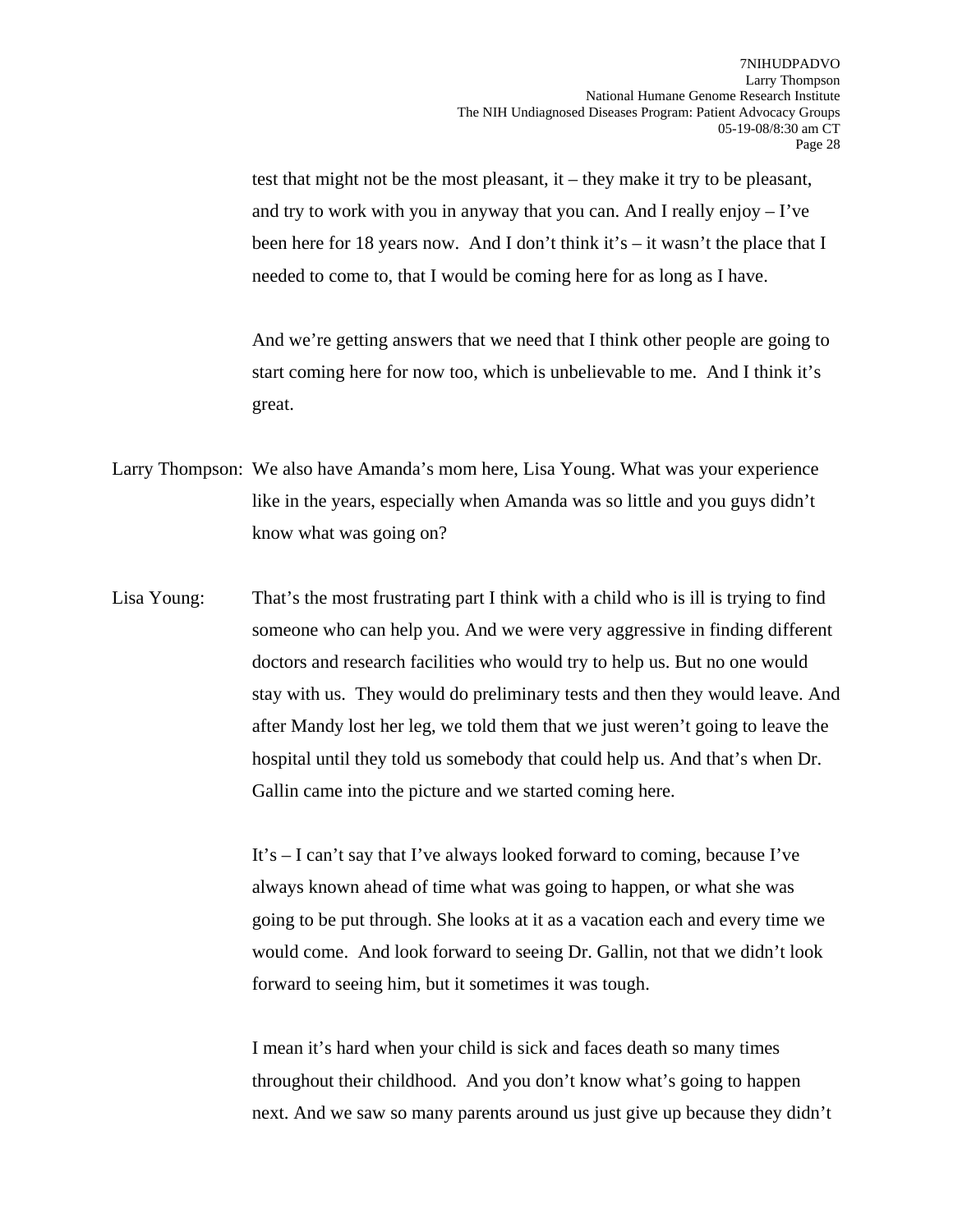know what to do or where to go. And it gets very frustrating and we understand when those people give up. And the thought that now they have somewhere, that hopefully the word will get out and that people will refer them to come here. Their sense of being able to help their child will come back. Because so many parents lose that along the way. And for us, it gave us hope again.

Larry Thompson: That's – thank you very much for sharing. We have  $-I$  don't have questions in my queue at the moment. So if there's anybody still on the phone that would like to ask a question, now would be a good time.

> And we also do have a fair number of health professionals on the phone. So if there are anybody in the health community – the health provider community who has some questions about how this would work, also now would be a good time.

Amy Clugston is back on the phone with another question. Amy, please go ahead.

Amy Clugston: I have a few more questions.

Larry Thompson: Carry on.

- Amy Clugston: And, some of the families that come to SWAN for support have entered into a clinical study for kids with suspected genetic or metabolic disorders. And I just wanted to be able to explain to them what's different about this, or what's the same about this program? If they are thinking about coming to the program.
- John Gallin: Well maybe I can start, and Dr. Gahl might want to elaborate.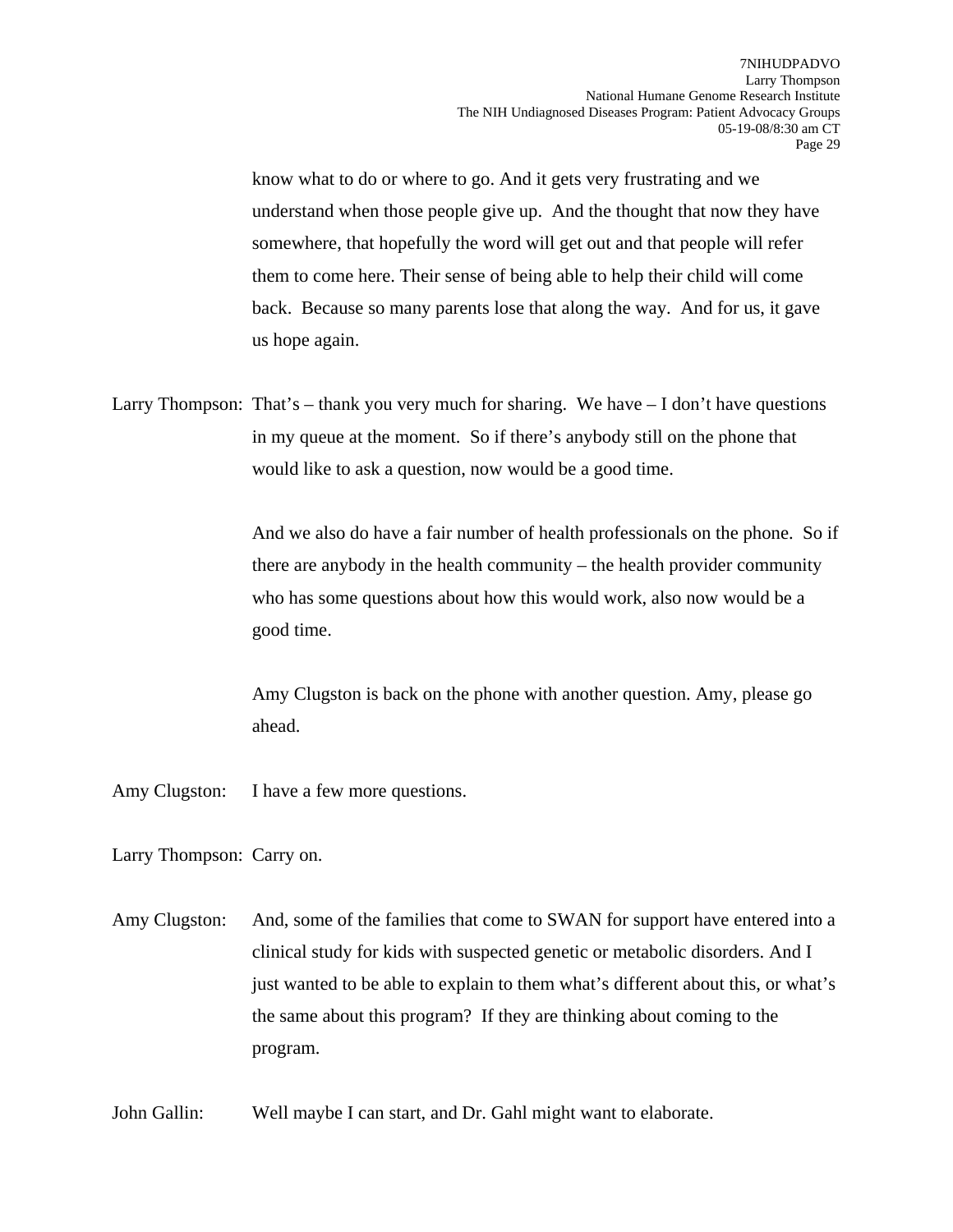Larry Thompson: This is Dr. Gallin.

John Gallin: The first is that the Clinical Center is referred to by our nurses as there's no other hospital like it. And by that we mean it's not only a place that focuses on trying to provide patient care at its best. And we think we do a good job at that, but to merge that with the scientific mission of the NIH.

> So every patient who comes here, comes here with folks one who have time to dedicate to understanding the disease. More time that is probably available anywhere else. So a doctor can spend an hour or two hours or three hours talking to a family and to a patient because that's so important in understanding a disease. So, while we can't see millions of patients the way a very large city hospital can see, we see patients for many, many hours longer than you'd probably get in other places, and that enables us to understand the problem. And then to apply the most sophisticated kinds of scientific approaches to questions to try to understand what the problem really is and to try to identify new lessons learned that can not only help the patient who comes, but others, sometimes others who have common diseases that relate to the problem the people with rare diseases have.

> So this is a place that's very different. It's a place where sometimes patients will stay for a long time. We have a full school at this hospital, from kindergarten through high school, because one of our goals is to make sure that children don't fall behind in their education. We have recreational therapy facilities that you don't see generally anywhere else. It's, you know, sadly for some children it becomes a home away from home, but that's also a very good thing because it provides hope.

Dr. Gahl would like to elaborate.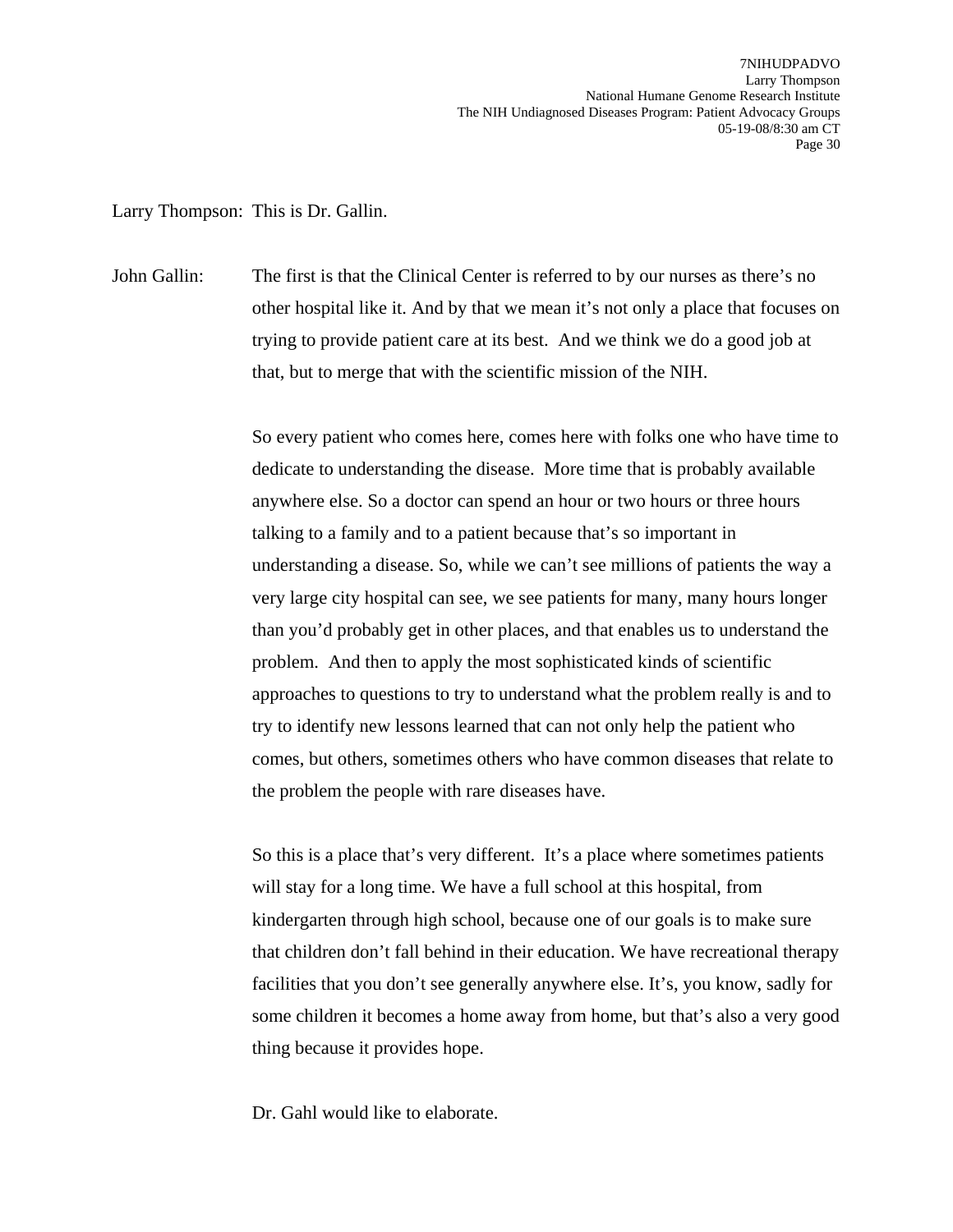- William Gahl: Yeah. Just one other thing is that sometimes the existing protocols like the one you mentioned perhaps are run by an individual principle investigator who has an individual area of expertise. And this new program allows a multidisciplinary approach. It allows some intellectual synergy on the part of the consulting physicians, so that's a breadth of perspectives could be offered and perhaps the entire constellation of symptomology could be addressed.
- Amy Clugston: Okay. That explains it well. One more question as well. I guess when I'm talking to the families, I would like to know an idea of how long the review process will take. I can imagine that when I talk to the families they're going to – you might have a lot of families coming to you, and quickly probably. So, how long do you think that review process will take?
- William Gahl: Our plan is to be able to get back with the review in six weeks after all of the data are in. Now of course sometimes things are pending, and sometimes patients think that their physicians have sent the data in. So there's a little bit of uncertainty there. But once we have a complete record here, and bring before our board, we expect to get back to people within six weeks.
- John Gallin: But we will get back to people very quickly to tell them the status of the information that we've received. So, there will be a post card or notification as soon as the materials first arrive saying that it's arrived, and then if there are problems in terms of getting more information, we will have correspondence.

Larry Thompson: Dr. Groft?

Steve Groft: Amy, you bring up a really significant issue. And in that being the knowledge and leadership of the patient advocacy groups. We sometimes really fail to acknowledge all the tasks and responsibilities that the leaders are asked to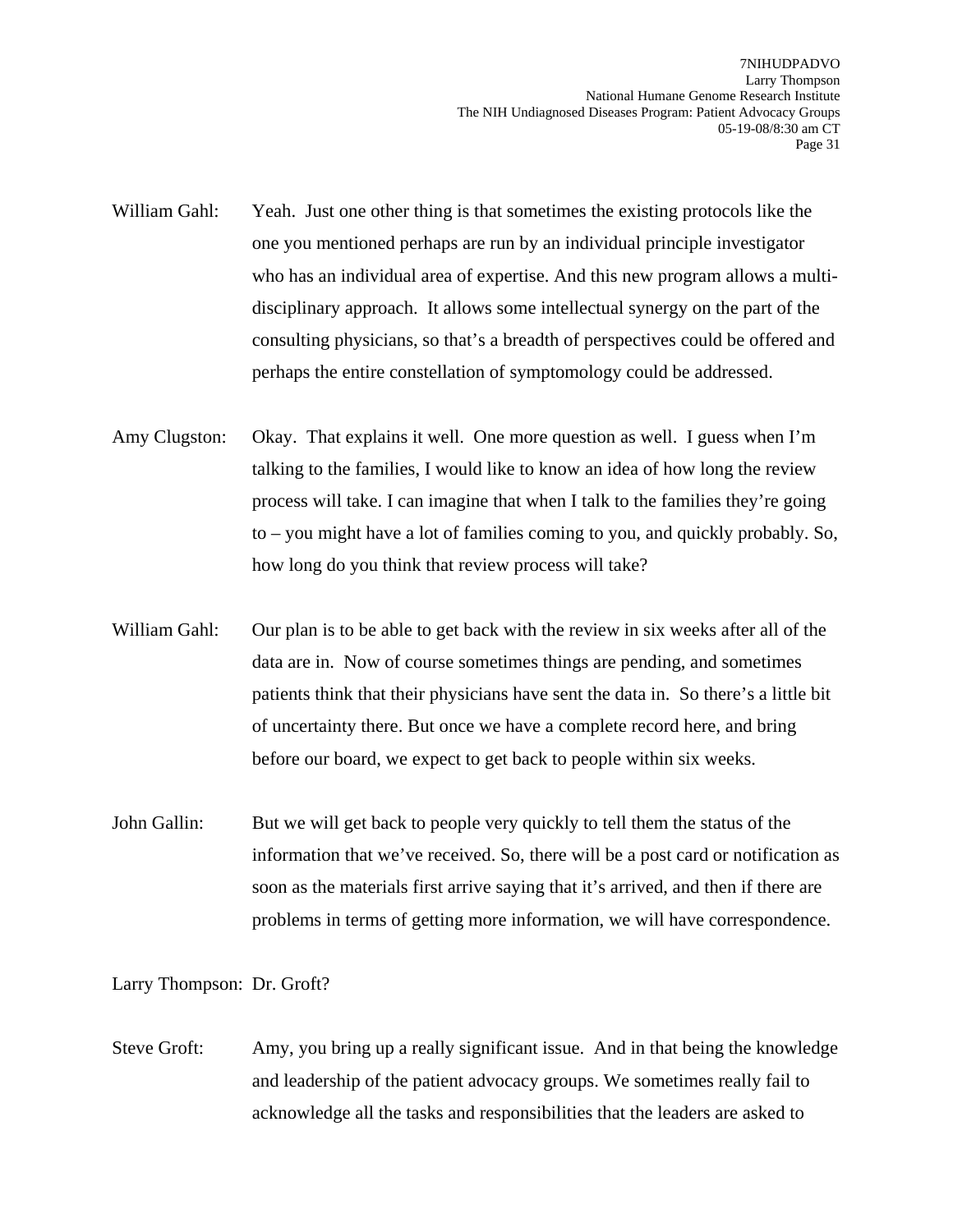perform. And so, for the individual, you know, the President, Executive Directors or the Director of the Scientific or Medical Advisory Board, I think it's so important to stay in touch with the research community, with our program here, and various specialists, so that you understand the protocols. And there are many people who are willing to take the time to explain the protocols and to explain this program to you in greater detail, so that you're very clear.

And I think that's a preface of what we're trying to do today is to initiate these conversations and discussions, so that you're very comfortable talking to the patients and the families about any protocol, any study that a patient or a member of a family might consider joining. And so, please take advantage of the resources that are available and just keep asking questions. And I think you'll become very clear as to what is going on and what the future looks like as far as the clinical studies.

Because for many of the rare disorders, we, you know, we don't have treatments for many of these diseases, but I think what to mention is that we can provide hope. That perhaps by coming and participating in studies, that we do develop the information that can be more useful as we move forward into the future.

Amy Clugston: Yeah. Thank you very much.

Larry Thompson: Okay. So let's – so we have a few questions in the queue now. So, could we go to Marsha Lanes at NORD? Marsha?

Jackie Ross Planes: Jackie Ross Planes also with NORD. First of all I'd like to thank you very much.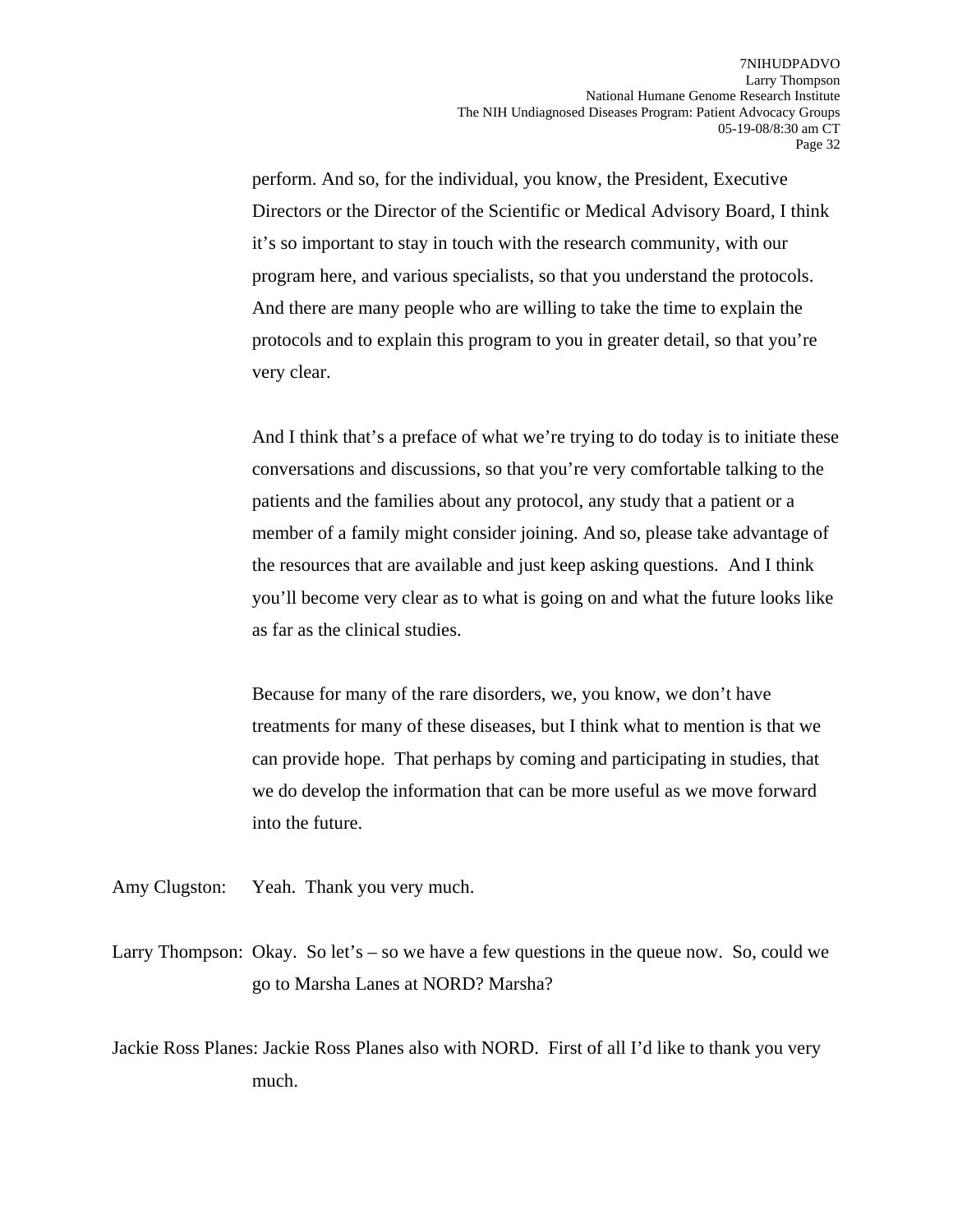I see first-hand with the phone calls I receive everyday the constant need. There is  $-$  for what you're setting up here in this new venture that you're about to embark upon. I thank you so much.

And I just wanted to clarify with you – we receive phone calls constantly from people who are struggling to try to receive a diagnosis. And I certainly want to make sure that we use discretion in people that we send to you for your resource. I was wondering if there were any specific criteria that stand out that we should look for before needlessly sending people over to you. Because you can end up being inundated from what I have seen with the – how many people are out there that have had so many problems getting a diagnosis for a rare disease.

Larry Thompson: Dr. Gahl?

William Gahl: Well I think for one thing we're going to be inundated anyway. But, on the other hand, there are a few written criteria here, and, you know, and one is that the patient is able to travel to us. And the other is that they have a healthcare provider who can give us the information that we need in order to make an evaluation. And there isn't too much else. I suppose that you can use some of your own discretion for some of the intangibles as well.

John Gallin: I'd just like to add one thing. One of the things we really look forward to is establishing a partnership with the patient's primary physician. And it's important that some form of primary care exists for the patients. So if a patient has no doctor and has no team, either we have to identify a team that's going to work with us – and people like you can help do that. That's absolutely critical.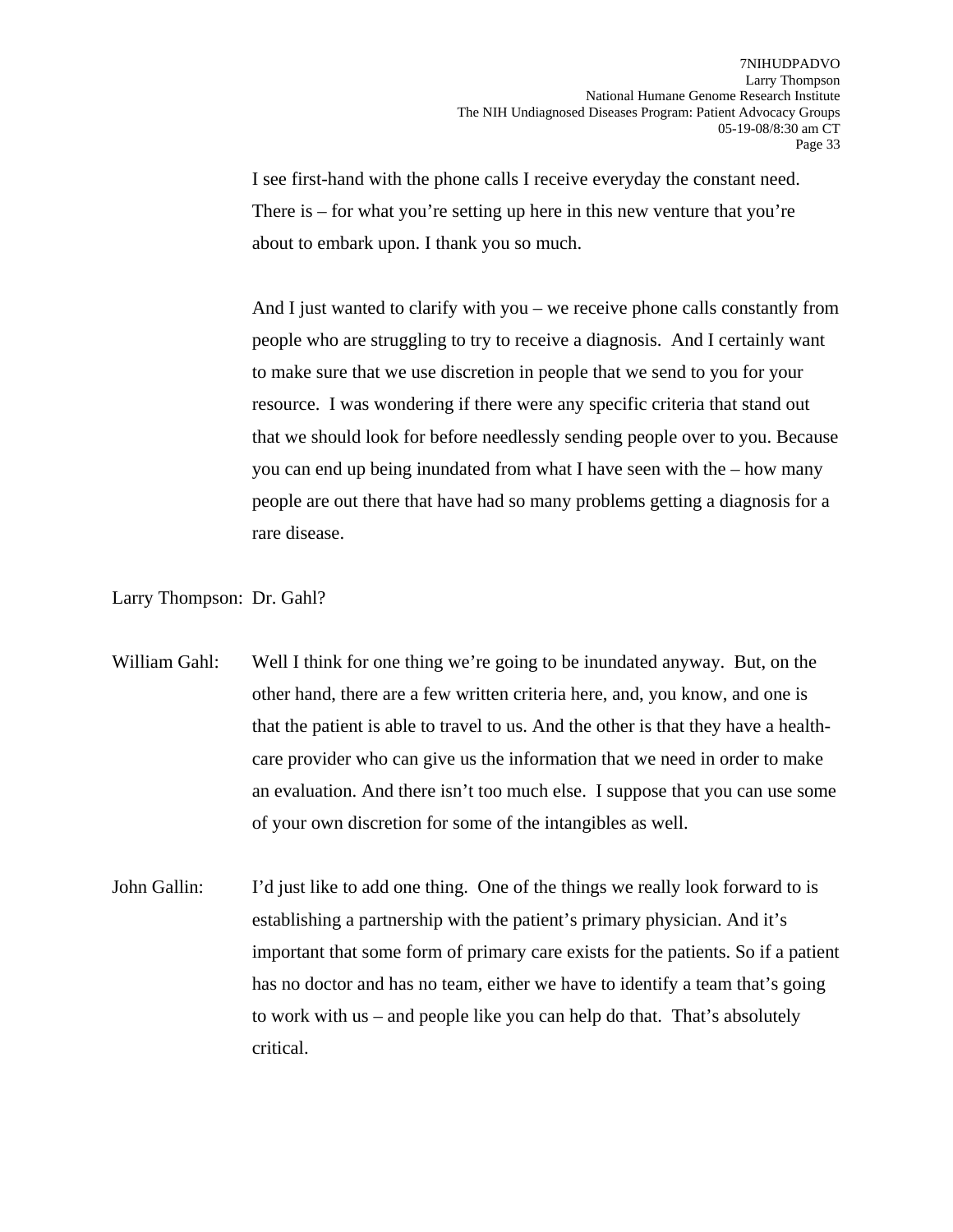- Steve Groft: And also I think many times what the patients are confronted with are the travel barriers that some of them face. So the Clinical Center does have different policies toward travel to the protocols I think is important. Again, to establish contact and to see what's going on. And there are other services such as Angel Flight with Mercy Medical Airlift and others that can also help for shorter trips. So, I think don't let the travel issue restrict gaining access to this protocol, or to any others, because there are services available that can help facilitate this aspect of just getting to the clinic or treatment centers.
- John Gallin: The same is true for lodging. We have a children's inn on the campus. We also have a family lodge on the campus which can house patients, and the program can cover those costs. And then there are lots of hotels, and this particular protocol that we're describing can accommodate the costs for housing for a patient and for one guardian or an adult to accompany a small child.
- William Gahl: If it's medically needed.
- John Gallin: Right.
- Larry Thompson: All right. Let me just remind, you know, everybody who's on the phone, that if you do want to ask a question and you came on late and didn't hear the instructions earlier on, you push the asterisk 1 key to get in the queue to ask a question.

Let's go to Leslie Hanrahan of the Lupus Foundation.

Julie Veners: Hi, this is actually Julie Veners at the Lupus Foundation. I just wanted to, on a personal note, first thank you for all that you've done. I have a daughter with a mitochondrial disease, and I know Steve Groft very well. We go back many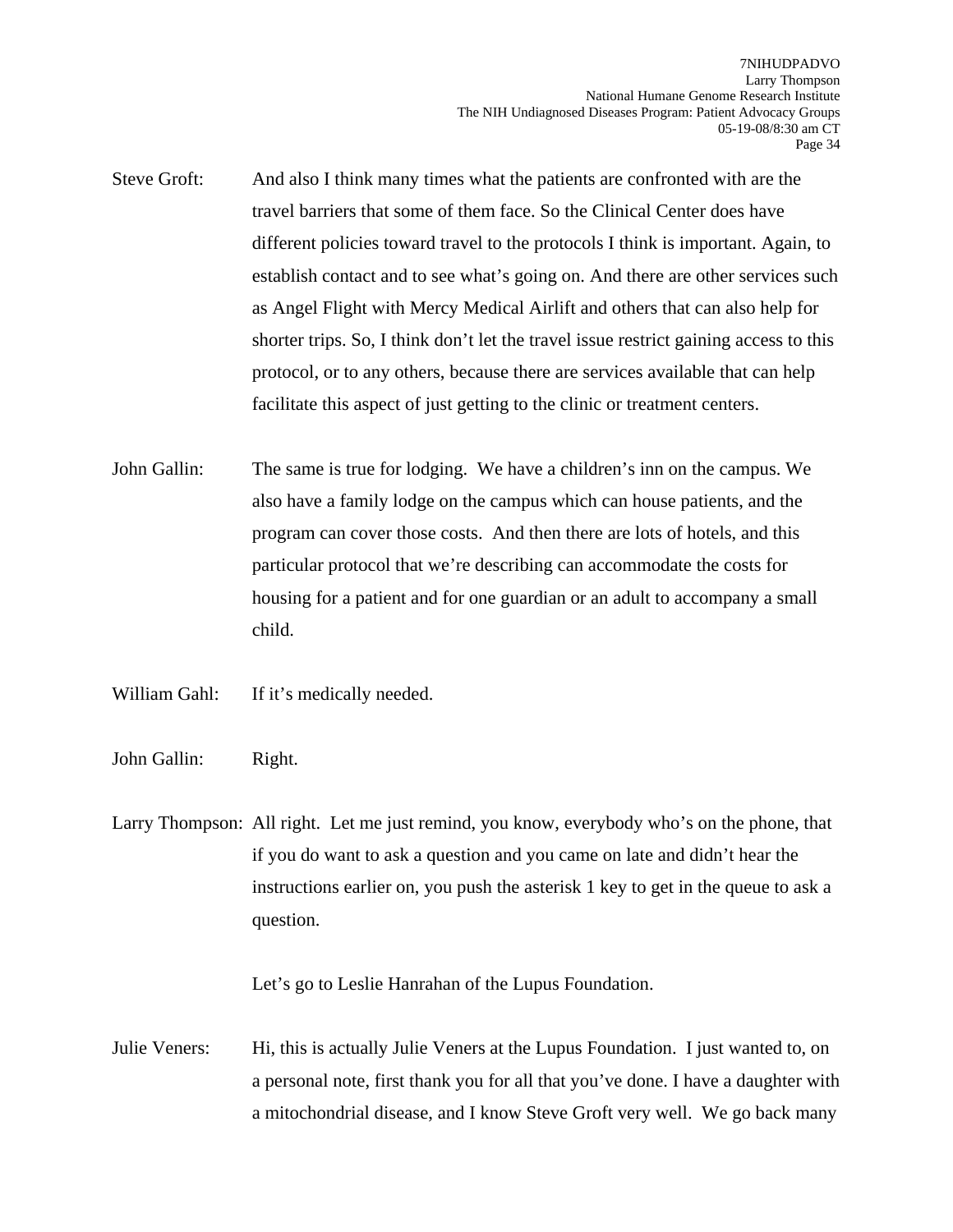years. My daughter, Brielle, is now almost 14, Steve, if you can believe that. And 14 years ago, it was unbelievable where we were with mitochondrial disease, and where we've come. And that's in great part to Steve's work over at the Office of Rare Disorders.

So I really need to talk to you about lupus though, because lupus as you know is not necessarily a rare disease. Many people are diagnosed properly and many are undiagnosed. And it requires a multi-disciplinary approach, and as we know, it's a disease of unknown origin. And as you probably also know, we haven't had a new drug that's FDA-approved in over 40 years, so it's really difficult for our patients to get the proper treatment.

And I'm wondering if one of you might be able to address how lupus fits into what – into you're new work?

John Gallin: We have at the NIH a program studying lupus through the National Institute of Arthritis, Muscoskeletal and Skin Disorders, and the Clinical Director for that Institute is named Dan Kastner. And you can certainly correspond directly with Dr. Kastner through the Web site of the – called NIAMS – for questions about lupus.

> There may be some variants of lupus that would represent something new because lupus is really a spectrum of disorders. And so if they – a referring physician thought that a patient had some unusual variant of lupus that warranted some evaluation here, that's the kind of problem that I think should be referred to this new clinic.

Larry Thompson: Okay. Thank you very much. So could we go to Laura Meints, please? And could you tell us what your organization is? I just have Office of Research on my screen here.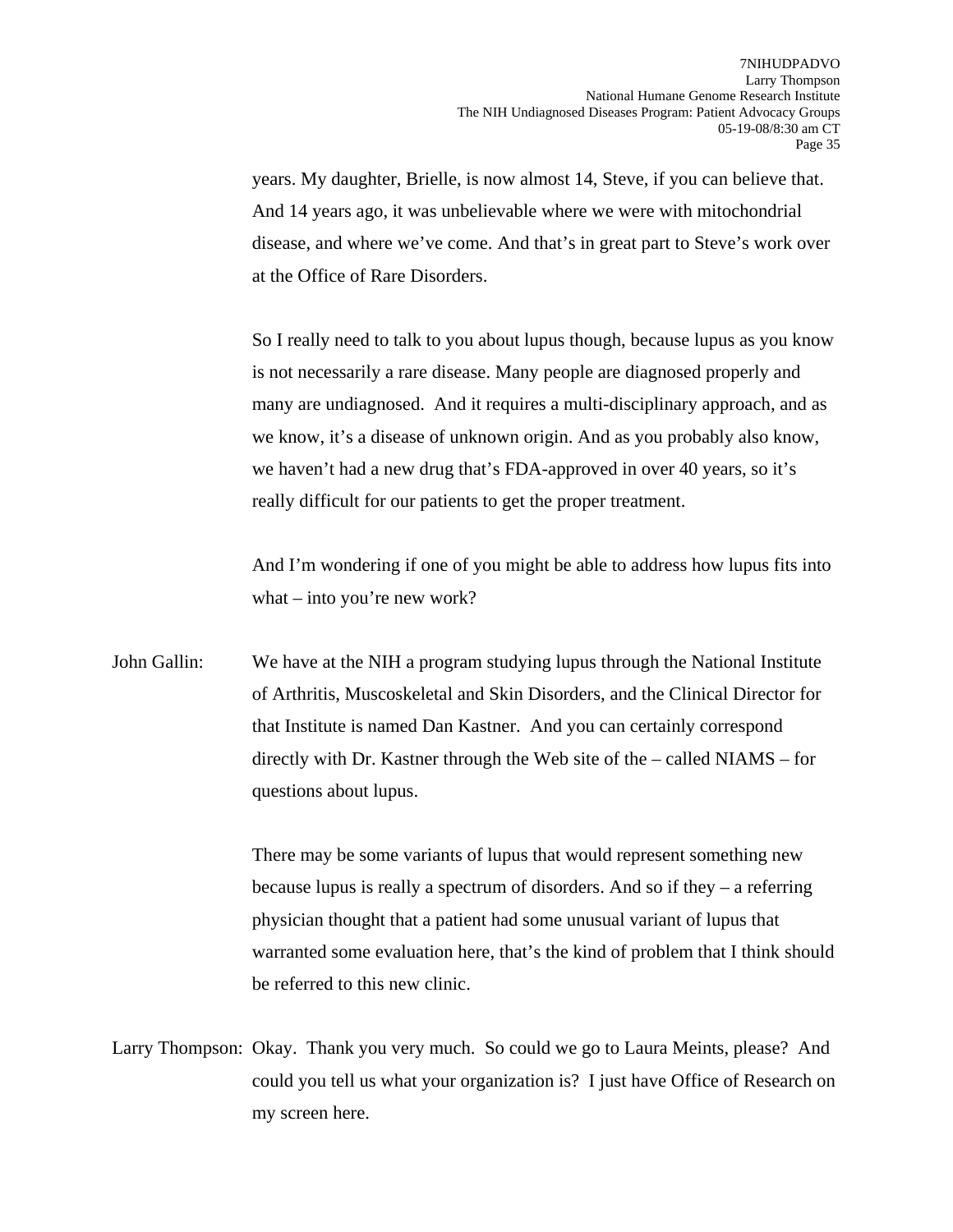Laura Meints: Absolutely. I'm Laura Meints, and I'm with the Office of Research and Women's Health at the NIH. Thank you for holding this teleconference. It's been a good thing.

> My question is how – you mention that  $10,000$  patients per year who come the NIH's Clinical Research Center, about half of them have rare diseases which presumably are going to involve either consultations with other disciplines, or some other protocol along those lines. How is your new program different from the existing system? And I didn't hear gynecology mentioned as one of the specialties. I was wondering where women's health fit in?

John Gallin: That's a very good question. And I think the major difference here is that most of the – all of the other programs that are already in existence at NIH are highly focused program activities within a single institute with investigators and clinicians who address the problem from their personal interest and talent. What's different in this clinic is that it's a multi-disciplinary clinic involving – we believe the world's best people from 25 different institutions attacking a problem. And so, these problems that come to us will be viewed from a multidisciplinary perspective, which we hope will add a real intellectual power to the effort.

> And certainly, all women's issues and all men's issue for that matter, and all children's issues and all issues of the elderly will be considered by this clinic.

Laura Meints: So I just want to clarify.

That - then say a primary provider with multiple consultations, and presumably those people are talking to one another, you mentioned the richness of the dialogue that's one of the reasons why people should want to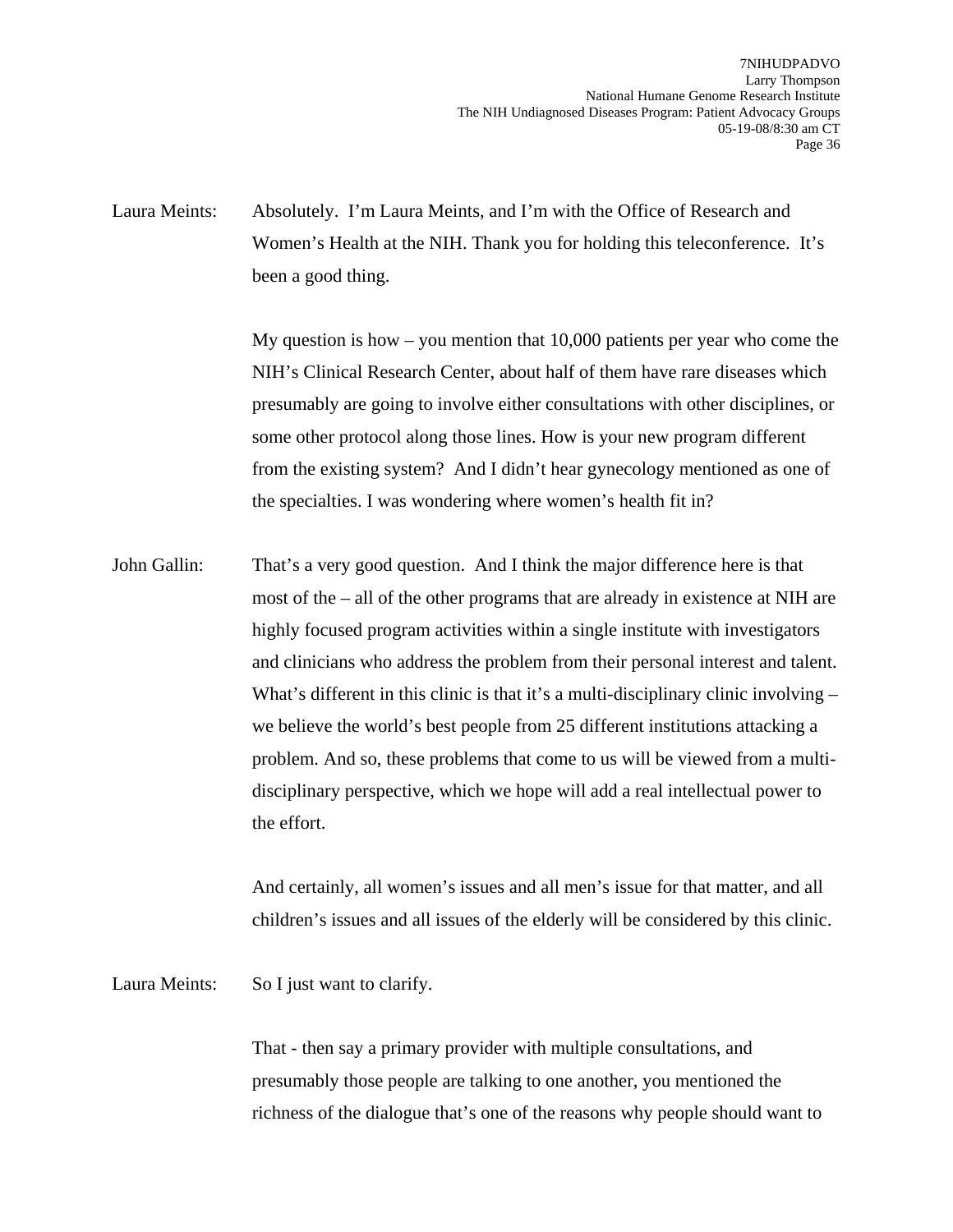come to the NIH for their care. This would be a more formalized system where you would have specific meetings, or all the providers would be there at least once? Or, how is the implementation going to work?

Larry Thompson: Dr. Gahl.

- William Gahl: Well as we receive the medical records and the referral letter, this will be sort of encapsulated and then presented before this group of about 25 consultants on a monthly basis. And from that consultation meeting will emanate decisions on whether to accept the individual patients.
- Laura Meints: And then once they get there, how is this multi-disciplinary clinic going to function? And how is that different from having a primary provider who has responsibility over the patient, and multiple consults in different areas? They're presumably talking to one another as well.
- William Gahl: There will be a primary investigator taking charge who will be in close contact with other consultants on this. And that can include the gynecological consultants who will be available here at this Clinical Center.
- Larry Thompson: Great. Thank you very much. So let's move on to another question now. We have a bunch in the queue.

So, could we go to Wendy Chaite please? With the Lymphatic Research Foundation.

Wendy Chaite: Hi. Thank you for having this call, and I applaud these efforts. I understand that the criteria to apply will be posted on the Web site, but is it public, what the facets in criteria for selection will be? That the consulting board and reviewing, because I'm assuming there's going to be very diverse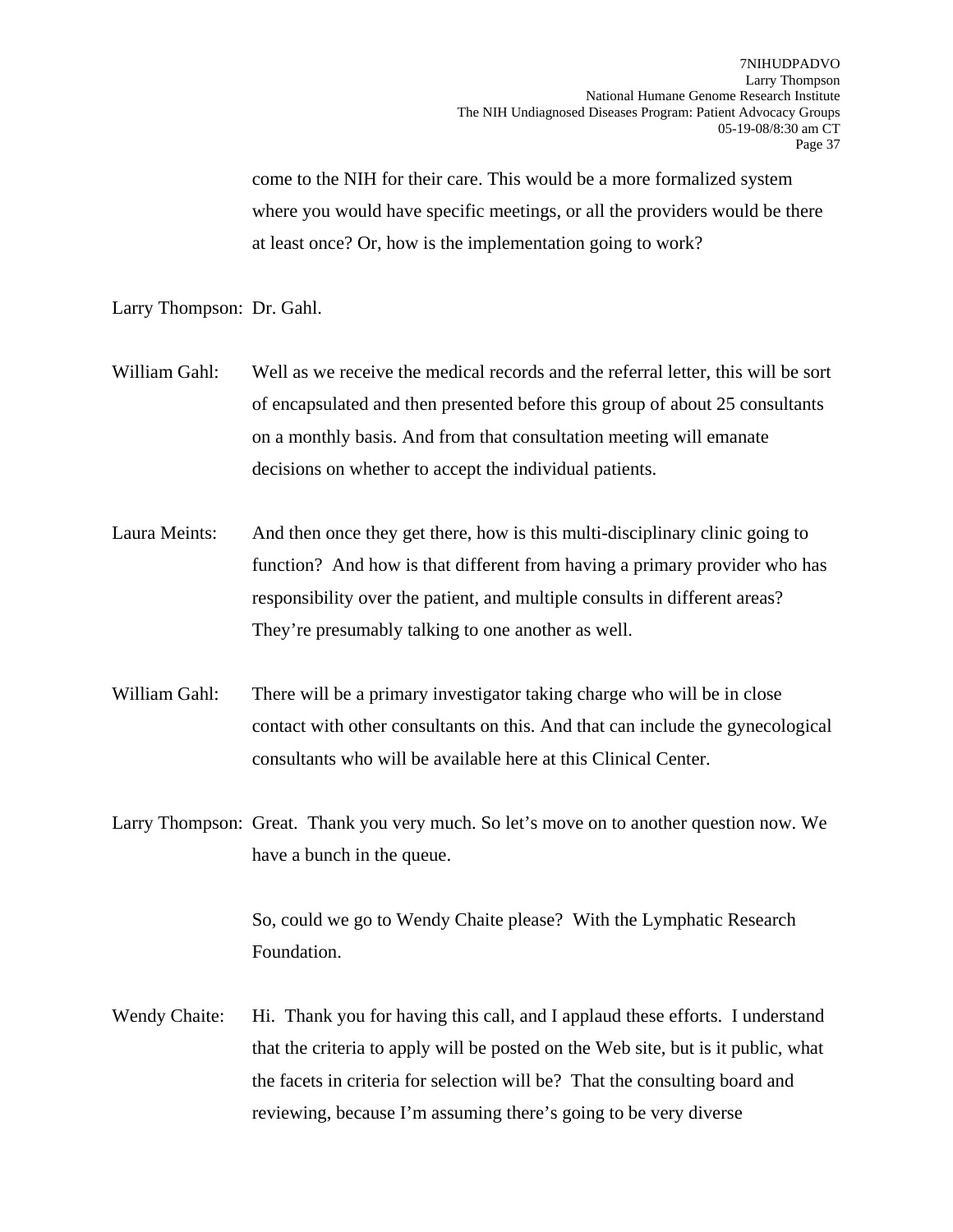applications, are they looking at the NIH portfolio? Are they looking at the length of time of undiagnosis? Or the complexity of the disease? The extensive local support? You know, the window that this rare disease provides to common disease? Is there a way of planning out what those facets are?

- William Gahl: They're very individualized. And but the bottom line is if there's enough evidence in an individual medical record where we think that we can be of some benefit, and we think that we can learn things about this, those are the bottom lines on this. There's a lot of medical judgment involved by 25 different specialists. So, no, I don't think there are great criteria that we can tell you about. They're very diverse just as you mentioned.
- Wendy Chaite: And when it's an issue of like sort of the tools and the technologies to evaluate. Like say for example, Lymphatic diseases – if there's not currently lymphatic imaging available, would that preclude you from, you know, considering it? Because you may not have the tools to evaluate and diagnose?
- William Gahl: No, I don't think so. I think that we will address undiagnosed diseases at different stages at which those individual disorders are at this time.

Larry Thompson: Dr. Groft?

Steve Groft: Wendy, good morning. Good to hear from you. It's important, too, you know, that we are going to be making available these FAQs to you and to the public that you can look at, and I think that will help guide you.

> But as always, the important aspect of this is the personal communication that's going to be required from you and from the patient and the family to the program. Just to talk about how this will be implemented, I think we can't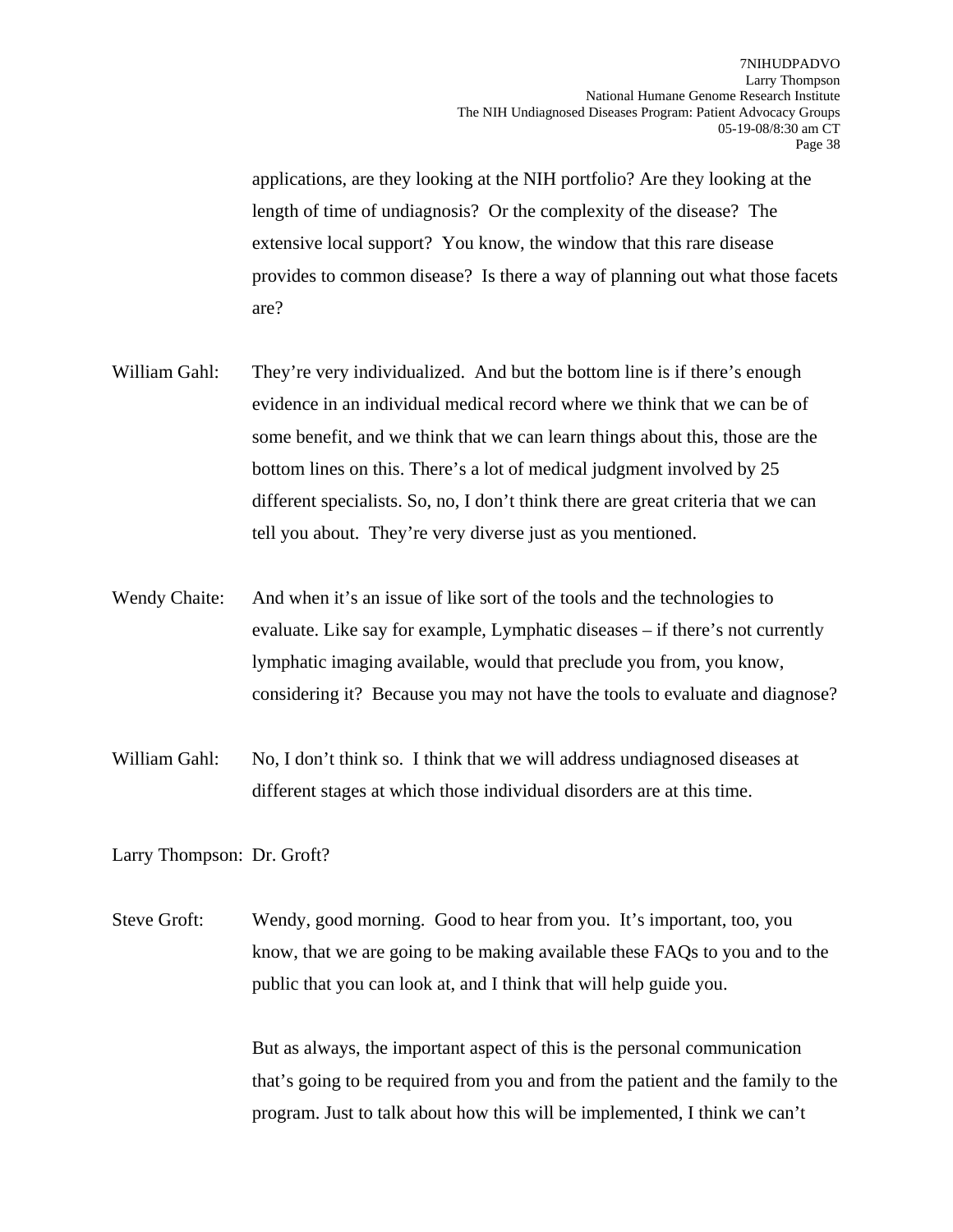overestimate the value of this. Like so many other things, it's the communication that frequently fails. And so I think we're encouraging people just to continue to follow up on a regular basis and at the timelines that have been suggested. And so that answers can be provided back to the families and to the individual patients.

- Larry Thompson: Great. Thank you very much. Let's move on to the next question questioner. Roulette Smith. I'm not really sure I'm pronouncing your name correctly.
- Roulette Smith: Roulette.
- Larry Thompson: Roulette. Okay. And your organization?
- Roulette Smith: Institute for Postgraduate Interdisciplinary Studies. It's your basic research firm.
- Larry Thompson: Great.

Roulette Smith: My question is very simple. I've been in on pioneering research in computer science in a number of areas since the early 60's, and one of the things that makes it really work is the way that the information is disseminated once you make your discoveries.

> So the question is, is how will this program now present its information? Will it be only through the main stream journals, you know, like the New England Journal of Medicine or the Lancet? Or will there be technical reports to keep people informed of what's happening?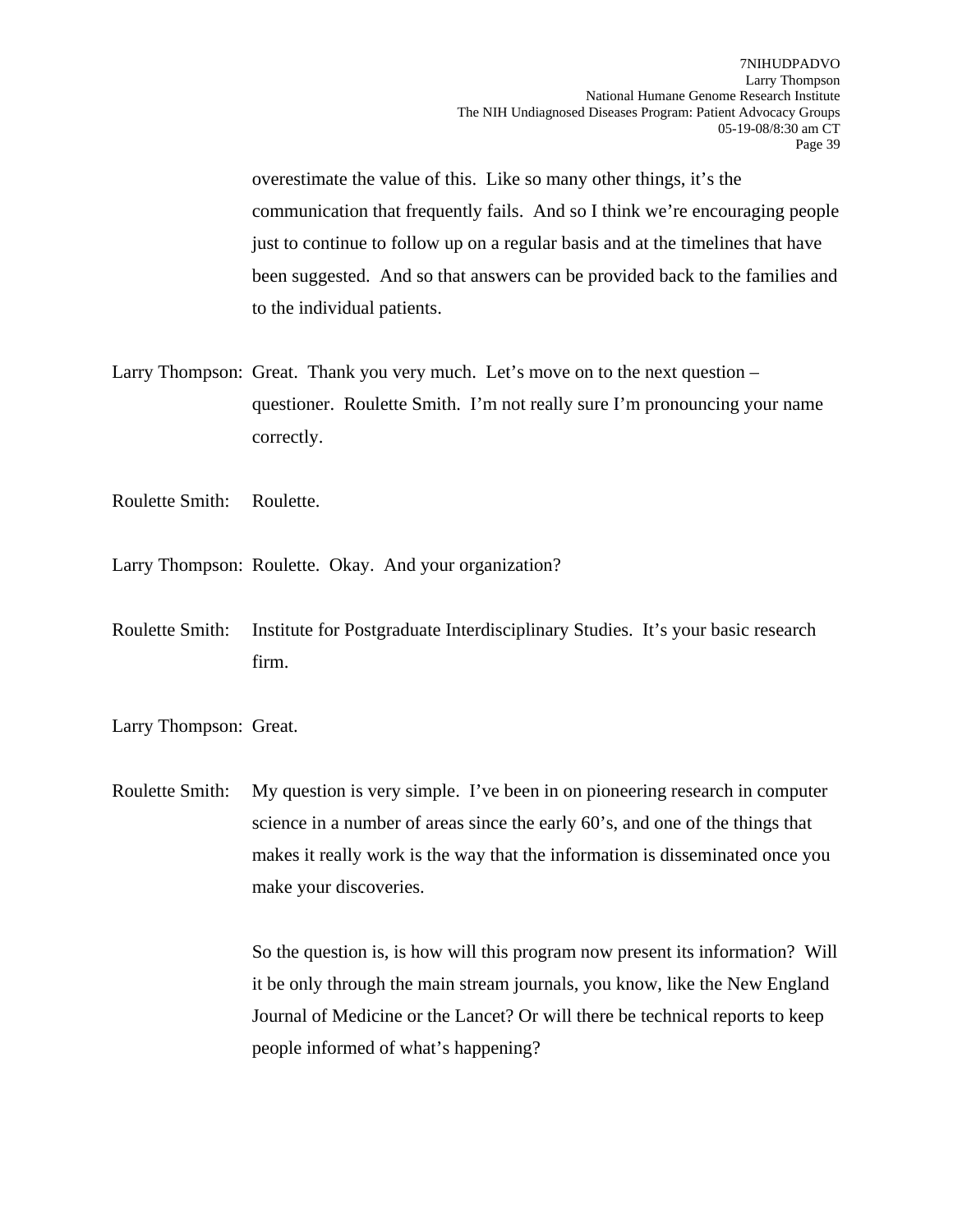For example, in listening to (Amy's) case, I was fascinated and was – can see where it could have some implications for some of the things that I'm doing. And yet, it probably hasn't really reached the critical stage where it's been published yet.

John Gallin: So, that's a terrific question. And the whole issue about how do you get scientific discoveries accessible to the population is a question that the NIH as a whole has been struggling with, as has the Congress, believe it or not.

> And I think the way we would handle your question is that only information that has been assimilated into a concrete enough state so that people believe it's correct information, would be shared. But once the information is ready for sharing, it will be put in a publication.

But the new twist that has just happened in the last couple of months is that the data will be accessible not only in the journal in which it's published, but in a public release within a certain time frame after that journal comes out through something called PLOS, which is going to be a public Web site where all publications, no matter what journal they are, are posted and which anybody will have access to at no cost. So I think that's going to help with the dissemination of information.

But we would not disseminate information if it wasn't in a format that was  $$ we were confident was real information.

Larry Thompson: Great. Thank you. Dr. Groft.

Steve Groft: And again, it's very important for the individual patient to check if it is the name of a disease in which there is an organized support group, and then for us here at NIH to communicate this information back to the individual,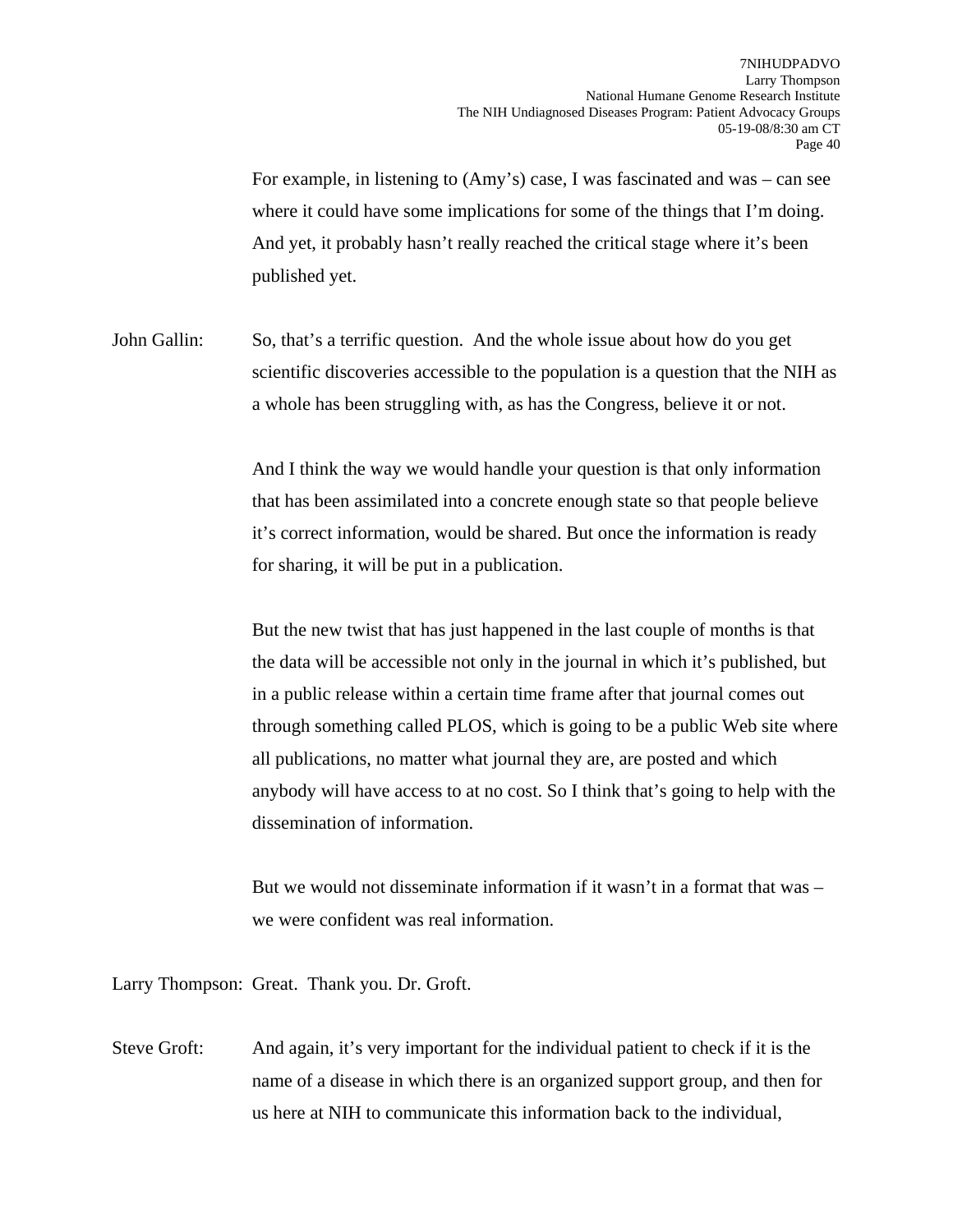especially organizations that might run into the symptoms of the individual diseases.

So, there are many aspects of this that will be developed and information that will be disseminated widely just to inform the medical and medical community primarily, but also, for the patient groups. We find many of the individual patient groups are the ones who can identify a select group of patients with special symptoms that the entire, you know, that most of the members of that organization they don't exhibit. But they can always pick out some patients that are "a little different or exhibit a little different symptomology than what others haven't." And this is where I think some of the genetic variation we may start to recognize and identify this even more as we go along.

So, the value of this information will just continue to grow. It's not just a one shot event, but I think just to be able to follow that patient over a period of time also would be very very helpful.

John Gallin: There's one more piece of information that relates to your question. And that is starting in the fall, the site clinicaltrials.gov which lists all clinical studies that the NIH sponsors, will not only be reporting what trials are under way, but when studies finish their story and get closure, they will be required to post on this Web site the findings. So even negative findings that might not get published in a major journal will be posted for the public to view. And that's going to be a major, I think, improvement in sharing of information.

Larry Thompson: Great. So let's go to the next question. Marianne Genetti from In Need of Diagnosis.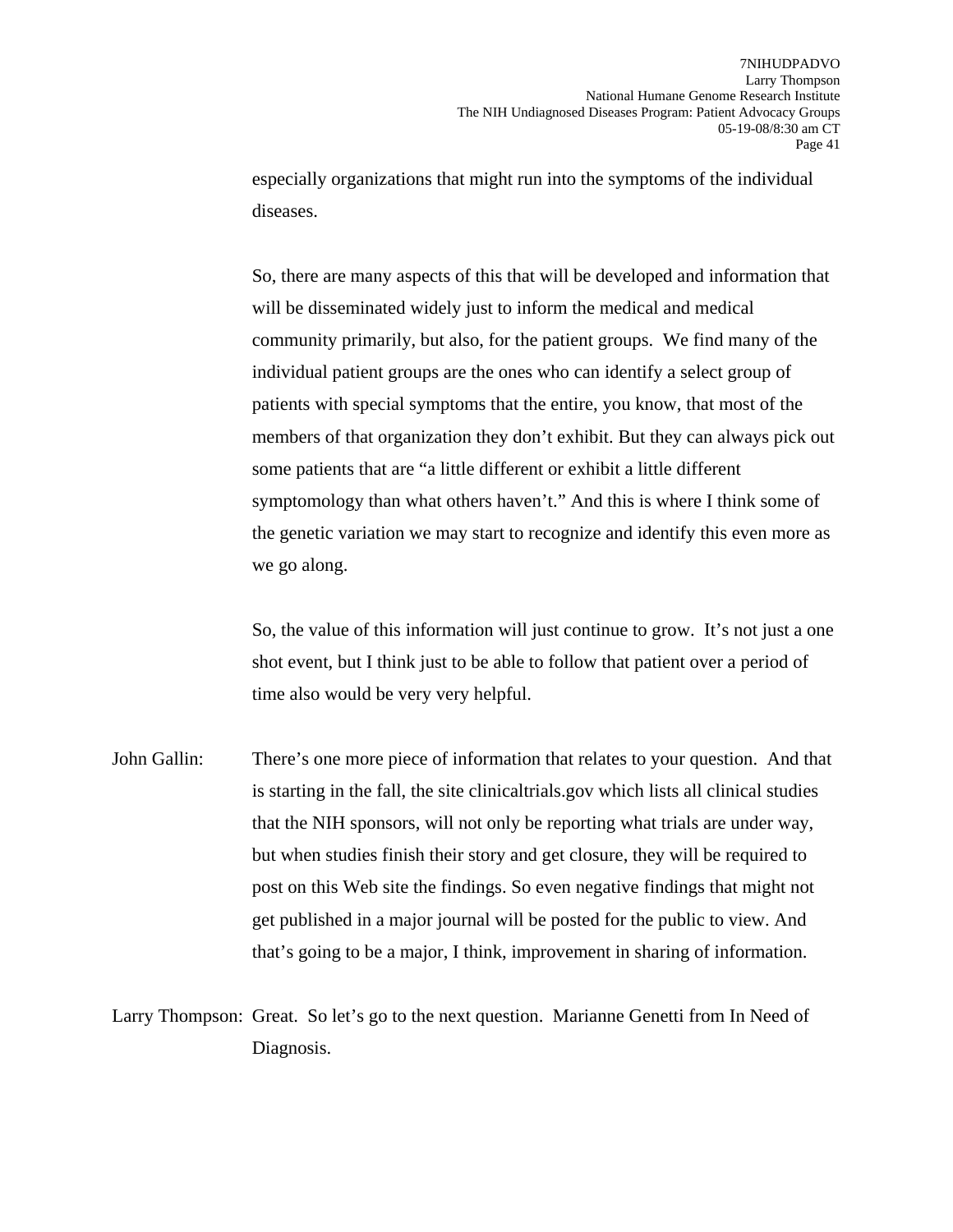Marianne Genetti: Hi, yes. I can't tell you. I can almost cry. The hope that you're going to offer people.

> And the one thing that not many people have mentioned is the hope it offers to physicians. We have people who call with desperate stories and they said 'And I won't tell the doctor everything because he'll let me go and not see me again.' We have one person whose out in California has seen top specialists at UCLA. And they keep saying, don't come back it's not my specialty. So, this has not – this has enabled physicians to work with patients because now they have recourse.

I want to follow up on the woman who mentioned mitochondrial disorders. Which department would mitochondrial disorders and fatty oxidation disorders – under which category would those disorders fall at NIH in your existing clinics?

Larry Thompson: Dr. Gahl.

William Gahl: Those are classic metabolic disorders.

And now if it turns out that because the symptomology covers different organ systems. Mitochondrial disorders are largely neurological for example. And say metabolic people like endocrinologists or NIDDK might handle some of the fatty dehydrogenase deficiencies, which is basically what you're talking about, but these are metabolic diseases handled by biochemical geneticists.

Marianne Genetti: And is there a certain department that biochemical geneticists are found in?

William Gahl: Yeah, mine. It's the National Human Genome Research Institute. And we have several board-certified biochemical geneticists.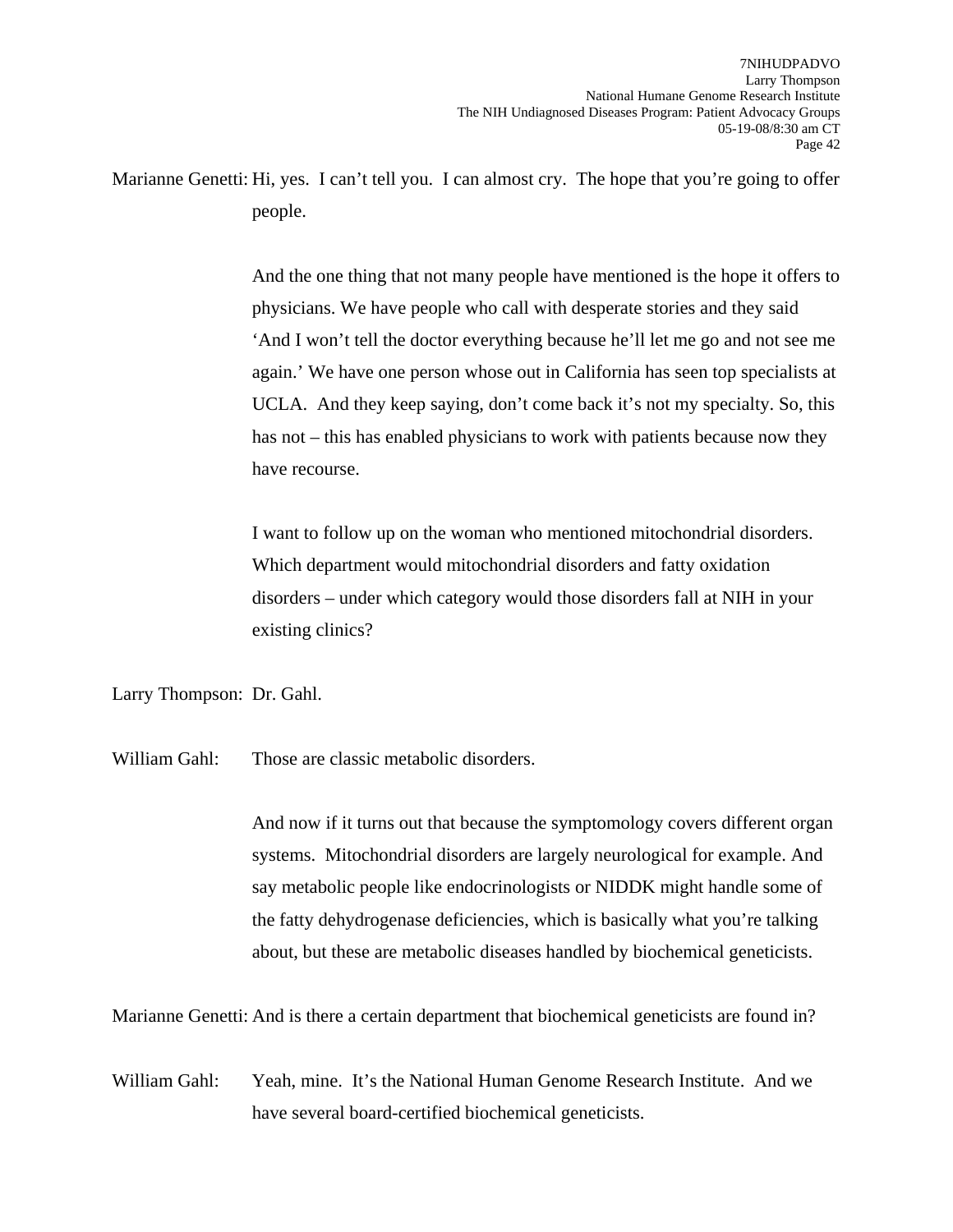Marianne Genetti: Wonderful. Wonderful. Thank you very much for taking my call. Thank you for being there.

Larry Thompson: Let's go to the next questioner, Jennifer Mandell. Jennifer, and would you tell us what your organization is please?

Jennifer Mandell: Hi. The organization is called About Madelung's. And the disease that it works with is primarily Madelung's Disease. However, there was a person who spoke earlier, Dora Maillaro-Tomalonis who is with Dercum's Hope, and Dercum's Disease and Madelung's Disease are sort of related through the fact that they're forms of lipomatosis, and we have the same research physician working with us out in California for both groups.

> My question is about how the patient advocate can – with a disease that I have, it's got a lot of symptoms that don't always seem related to physicians. So when patients contact me, I often end up like getting stuck in this role that's kind of like a Managed Care Coordinator for them.

And I think what happens is that the physicians, if they are willing to even contact you guys on behalf of the patient, the problem's going to be that the physician isn't going to have all the information necessarily. And sometimes the patients themselves don't realize what all is connected. For example, with Dercum's Disease, almost everybody has some degree of night blindness. But it often gets totally overlooked. And then there are diseases that only show up in a handful of people along with Dercum's or Madelung's such as ankle spondylitis, or a clotting disorder or scleroderma.

We don't have a lot of people who have that kind of relationship with a physician or health-care provider – primary health-care provider – that I can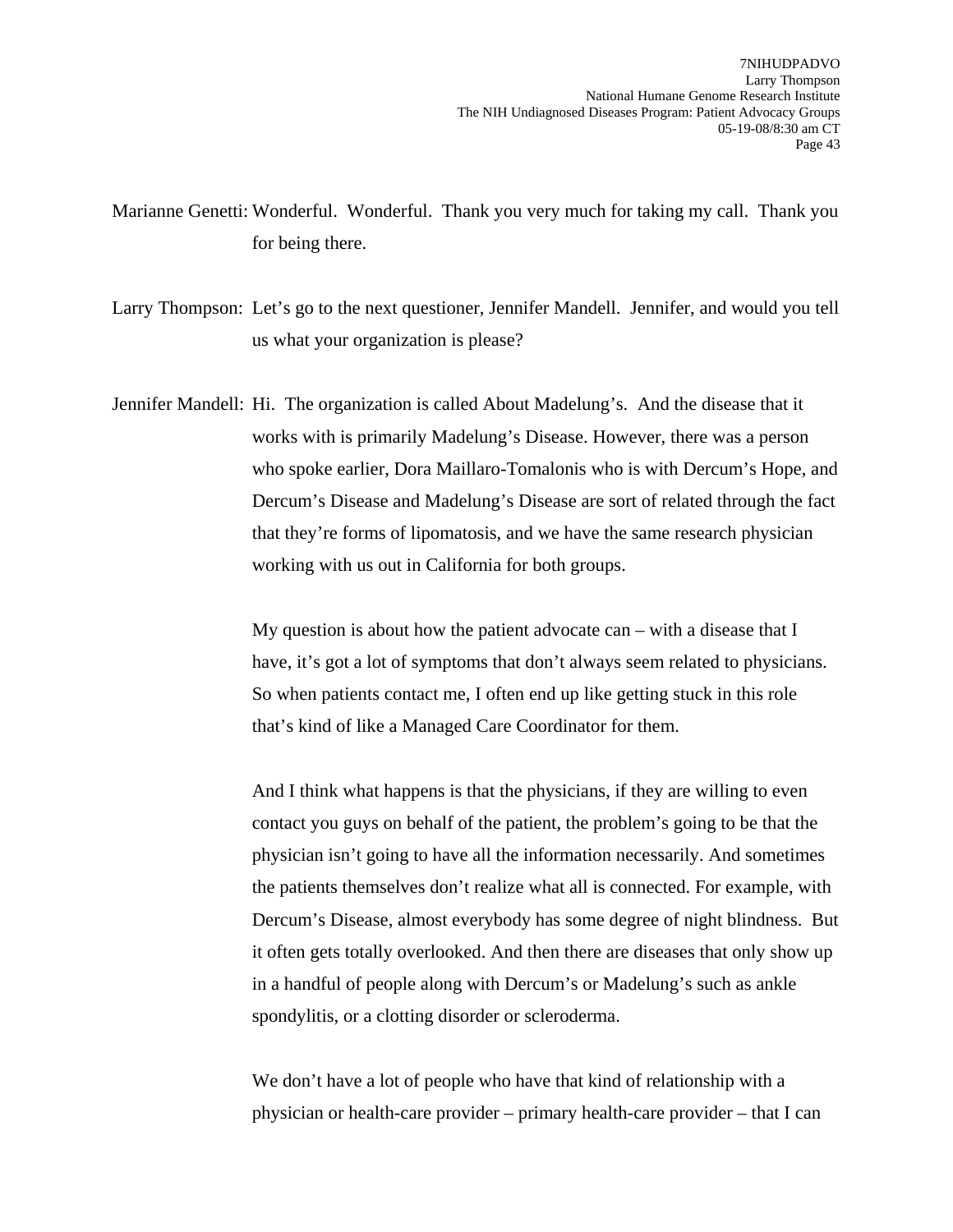envision either being able to or being willing to get all the information together and get it to your group. And I think that's going to be the biggest barrier I'm going to face.

John Gallin: So I think, you know, you raise a great point. And one of the things that we think we do very well here is a phenomenon called phenotyping, and that's describing in great detail both the clinical components of a disease, as well as the molecular and genetic and radiologic components. So the way you start is you – the patient gives you the history. And then go back and forth and you try to get as rich a history as possible, and look for associations.

> So for example, some of the symptoms you just described, you wouldn't normally find perhaps in one person several of them. But our hope is that we have people here who are thinking in those terms who will see connections, and then ask for additional information to try to pull it together.

So I'll let Dr. Gahl elaborate as well.

William Gahl: Well I think your issue is how do they get into this program in the first place.

Jennifer Mandell: Yeah.

William Gahl: Yeah. So, there is a large wholeness of responsibility on the part of the family and the patient in this. They're going to eventually – and your organization can help with that a lot I think in marshalling the forces against this challenge, wh is to say get the family to be able to obtain the medical records from the specialists besides the primary care person, to put together this package.

> So that's something that we can help with a little bit, but with all the patients who are going to be able to produce complete packages, we may be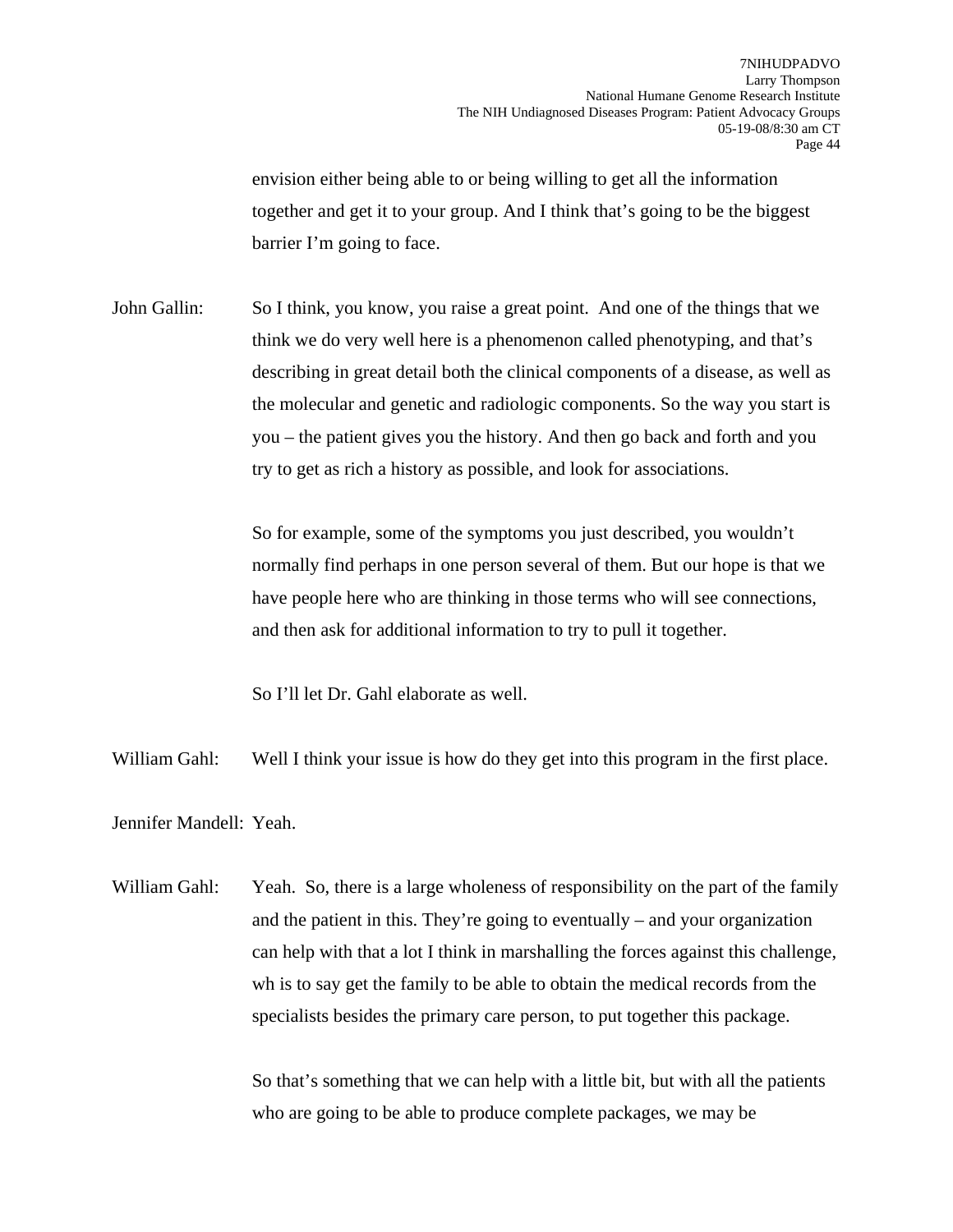addressing those things, you know, as well. So, I think you do have sort of a job before you, and so does the family to do this.

So let me mention one other point. This program and entry into this program is only one avenue of support for people who have disorders like your groups. The other is to try to let's say solicit the collaboration of a possible expert in the field or let's say potential expert. Some, perhaps, young investigator even here at the NIH who might be interested in seeing 10, 20, 30 individuals who have the same type of disorder, and to define that disorder with all its variations as you mentioned

Larry Thompson: Great. Thank you. Thank you very much. So we have two more questions we'll go to. So we won't take anymore questions and when we're done with these three we'll bring this to a conclusion.

> Can we go to Michelle Manion please from the PCD Foundation. Can you tell us what PCD is, please?

Michelle Manion: Yes. It's Primary Ciliary Dyskinesia.

Larry Thompson: Thank you.

Michelle Manion: First of all, thank you very much for this program. It's wonderful. As the parent of a child that waited for a diagnosis for seven years, this is just exactly what's needed.

My question is – I have two of them and they go to accessing resources.

If you are part of a group that's already fortunate enough to be involved in a focused NIH study, but people that have the diagnosis and have been enrolled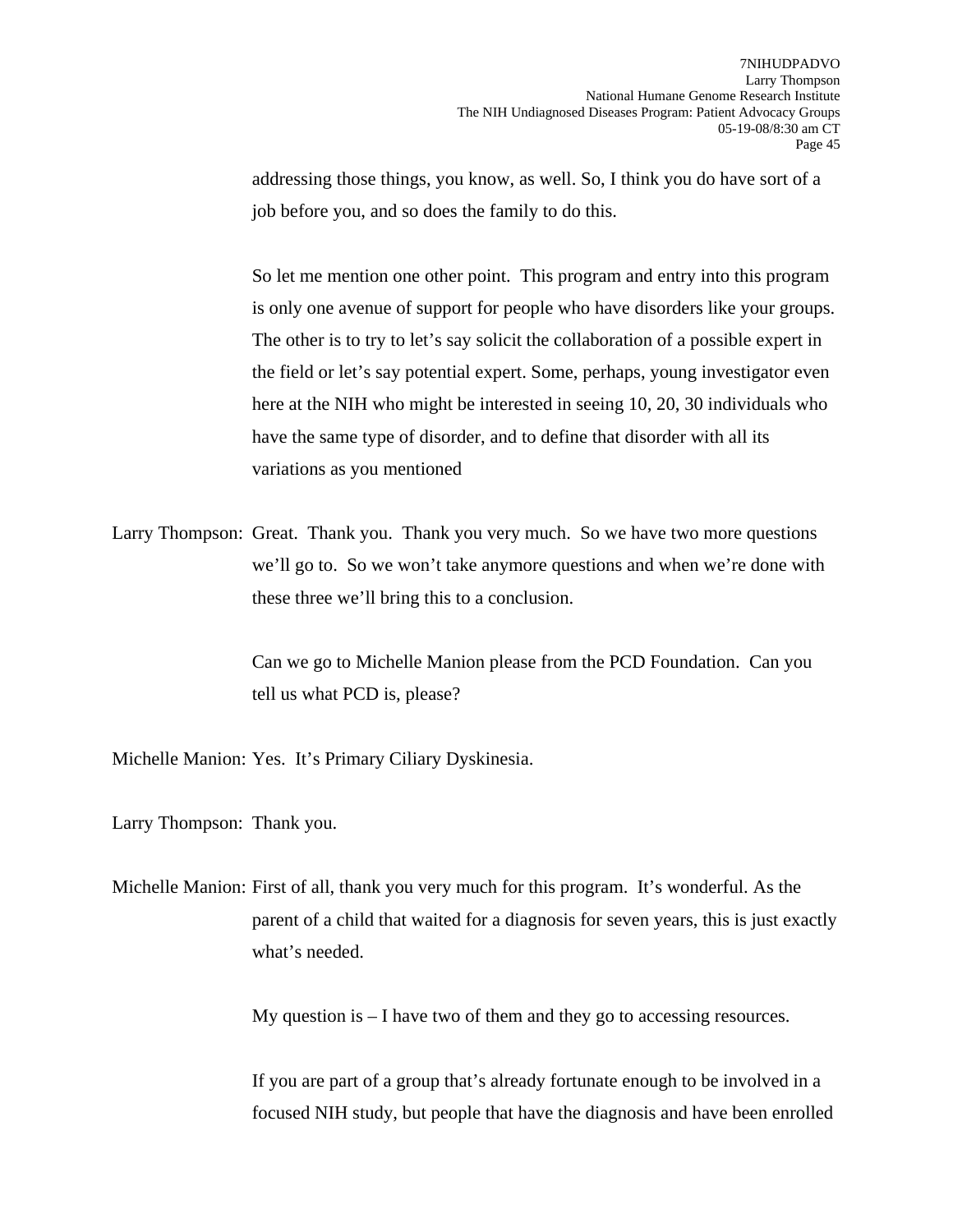in this study and are then undiagnosed. Would these be appropriate people to forward into the other – into your program?

Larry Thompson: Dr. Gahl.

William Gahl: I don't quite understand you. You said that they have the diagnosis and then they're.

Michelle Manion: They've been given the diagnosis and then when they participate in a more rigorous research study, there's a lot of misdiagnosis of our disorder.

William Gahl: Oh sure. So then the diagnosis is taken away from them.

Michelle Manion: Right. And they're clearly sick.

William Gahl: Yeah.

Michelle Manion: But nobody can figure out what it is.

William Gahl: The answer is yes.

Michelle Manyon: Okay. And so the researchers that are involved in other focused programs will know about this program and will be able to access these resources?

William Gahl: Not necessarily. I think, you know, that's our job. And it's the advocacy group's job to really advertise that.

Michelle Manion: Okay. And the second question has to do with – and I'm just kind of clarifying. It sounded to me like you've been saying that people with a known diagnosis, but with unusual features are also people that you'd want to see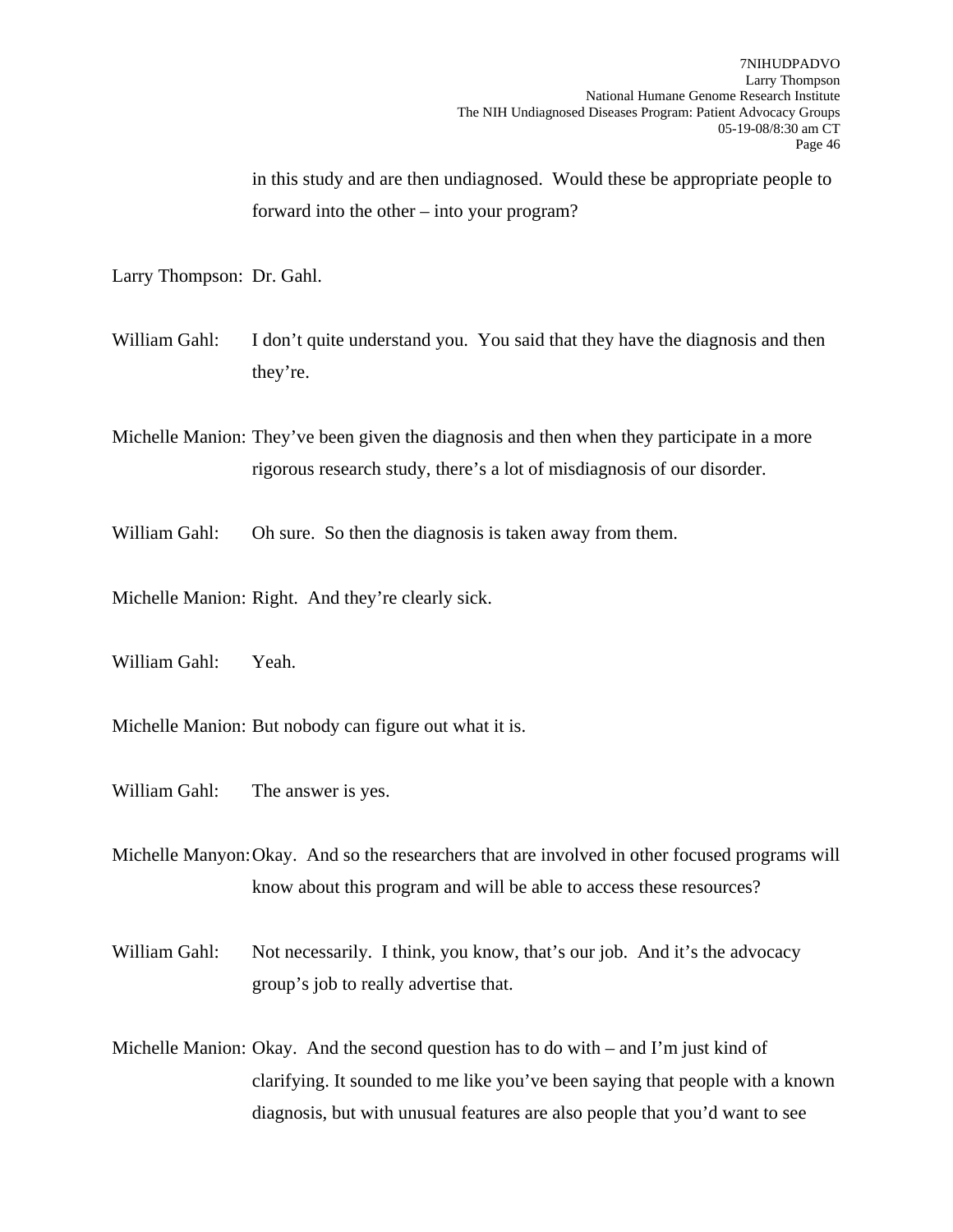through this program? Or would it be more appropriate for them to stay with the more – the focused research?

William Gahl: So, this is a subjective issue. So that we would be willing to receive some of those records.

Michelle Manion: Okay.

William Gahl: And the panel will sort of try to decide that. And many times the result might be a suggestion that there's a focused researcher who can address this better.

Michelle Manion: Okay. Thanks.

- Larry Thompson: Terrific. Thank you very much. We'll go back to Dora Maillaro-Tomalonis. I'm still doing that badly. I'm sorry, Dora. Please go ahead.
- Dora Maillaro-Tomalonis: No problem. I'm with Dercum's Hope. And the question that I had is – I've heard a lot of medical people involved in all of this. And I was wondering if along the way if you found any complementary or alternative medications – medicine programs that would help the patients for palliative care? Will you be using those resources?
- John Gallin: The answer to that question is absolutely yes. We have a pain and palliative of care program at the Clinical Center. We also do – we offer traditional medicine such as acupuncture, tai chi even labyrinths here, and we integrate that with the standard of care. And we actually study those approaches to try and get objective data in terms of their efficacy. So the answer to your question is yes.

Dora Maillaro-Tomalonis: Okay. Thank you.